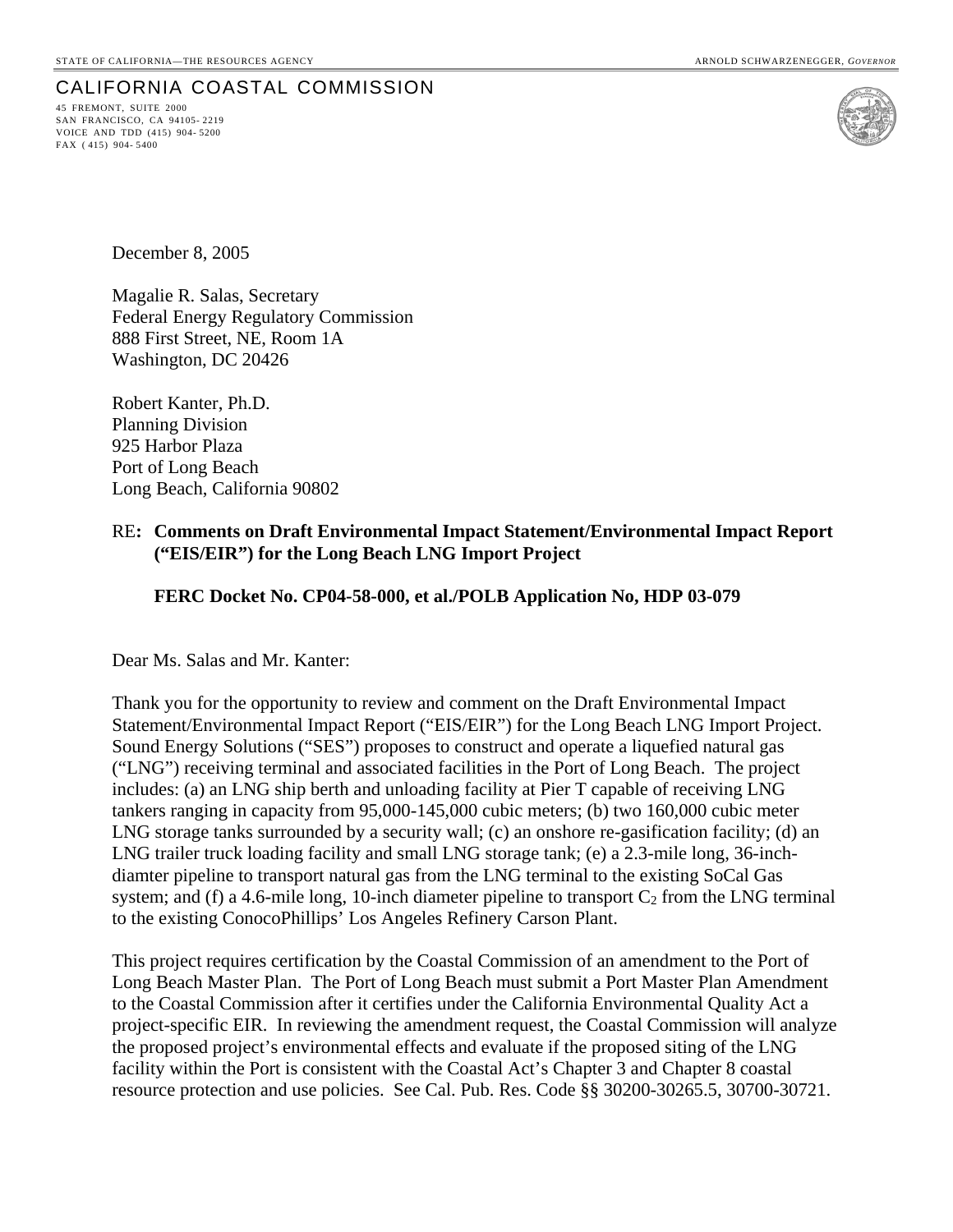If the Coastal Commission certifies the Port Master Plan Amendment, the Port then has the authority to grant SES a harbor district permit for the proposed development. However, Port approval of a harbor district permit for an energy facility, including an LNG terminal, can be appealed to the Coastal Commission. The SES proposal will also require a permit from the Federal Energy Regulatory Commission ("FERC"). That permit is subject to federal consistency review by the Coastal Commission.

The Coastal Commission staff has focused its review of the Draft EIS/EIR on issue areas central to the Coastal Commission's evaluation of the project. The Coastal Commission staff has serious concerns about the adequacy of the EIS/EIR, especially with the respect to the document's analysis of public safety and risk. We strongly believe these inadequacies warrant recirculation of the EIS/EIR. Separately, we also provide comments on the Draft Port Master Plan Amendment.

### **Draft EIS/EIR Comments**

### *Safety and Risk Assessment*

The Coastal Commission must evaluate the potential safety risks of hazardous industrial developments. Coastal Act Section 30250(b) states, "Where feasible, new hazardous industrial development shall be located away from developed areas."

- 1. On September 7, 2005, the California Energy Commission submitted to the FERC a Safety Advisory Report on the proposed SES LNG terminal. The California Energy Commission, with input from other state and local government agencies (e.g., California Air Resources Board, California Coastal Commission, California Public Utilities Commission, and City of Long Beach), prepared the Safety Advisory Report pursuant to Section 311(d) of the Energy Policy Act of 2005. Section 311(d) allows states with a pending onshore LNG terminal application to identify safety issues and concerns regarding the terminal in an advisory report filed with the FERC. The FERC must respond specifically to the issues raised in the advisory report. Some of the issues and concerns raised in the Safety Advisory Report are not addressed in the Draft EIS/EIR. We note, for example, that the Coastal Act, the Energy Policy Act of 2005, and the 1979 amendments to the Natural Gas Pipeline Safety Act encourage *remote* siting of LNG facilities to the maximum extent feasible. This issue, as well as other safety concerns identified in the Safety Advisory Report but not addressed in the Draft EIS/EIR, should be evaluated in a revised EIS/EIR.
- 2. Overall, the analysis of public safety in the Draft EIS/EIR is inadequate; it fails to disclose worst-case impacts as required by the CEQA. The approach in the reliability and safety analysis is essentially qualitative with no quantitative significance criteria or comparison of potential impacts to any measurable level of risk. The reliability and safety section also intentionally excludes any analysis of large, credible accidents that would have the potential to adversely affect the public, even though the Port's consultant, Quest Consultants, provided both accident frequency and consequence modeling results that clearly support a finding of significant risk, even using the EIS/EIR qualitative significance criteria.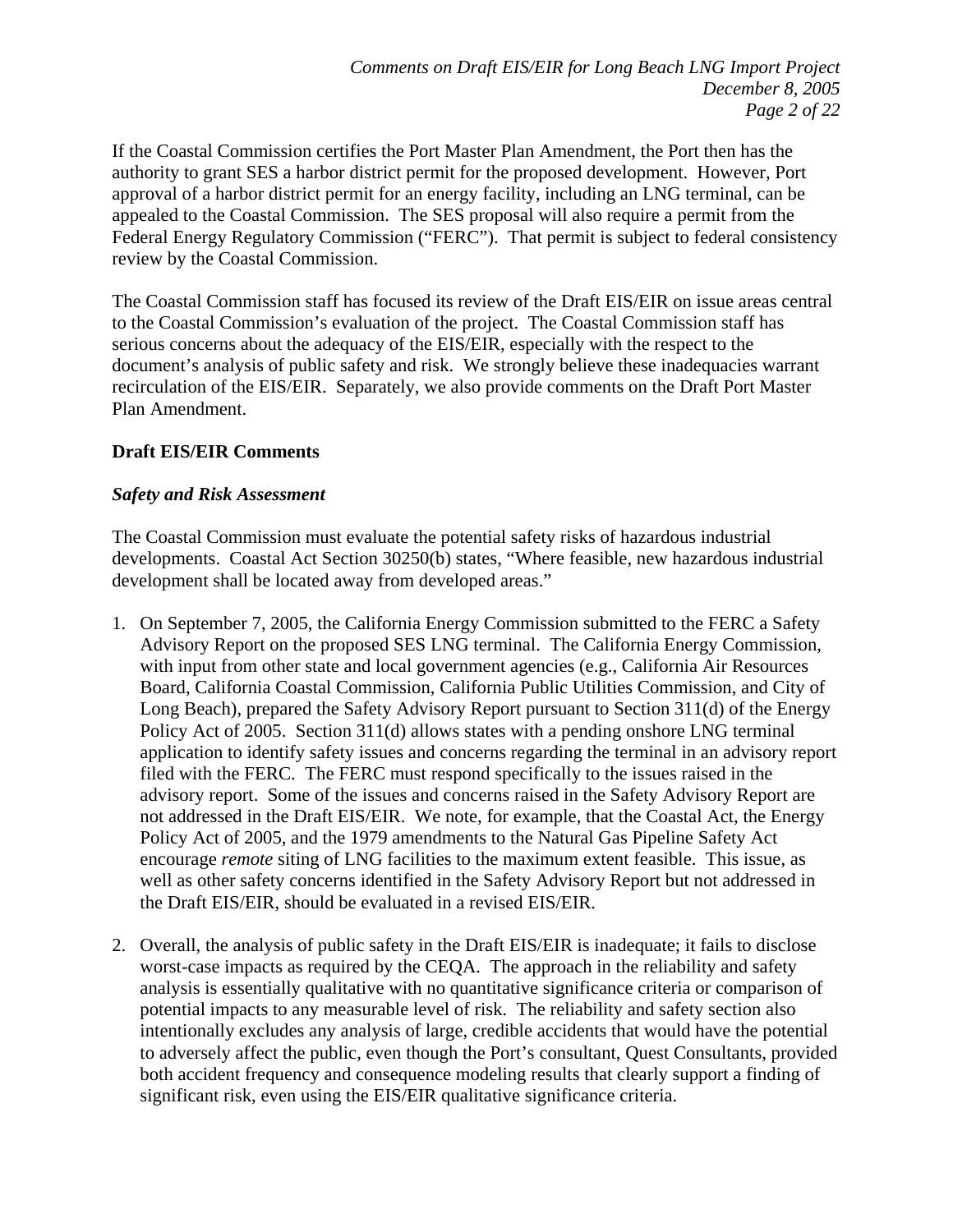Catastrophic events, such as an earthquake-induced storage tank failure or terrorist attack, are identified in the Draft EIS/EIR as credible events that would clearly "…result in a substantial increase in the potential for incidents that would cause serious injury or death to members of the public." Therefore, these events should be considered potentially significant impacts, and additional mitigation measures and/or alternatives should be considered. Similarly, these large credible events would also likely affect Fire Department facilities within the port, thus substantially diminishing the level of fire services available during an emergency. Again, catastrophic events should be considered a potentially significant impact requiring consideration of additional mitigation and/or alternatives.

The significance criteria presented in Section 4.11.1 do not provide any quantitative measures that can be used to determine the potential significance of accidental releases from the proposed LNG import terminal. Without any quantitative measure, the evaluation of potential impacts is meaningless. The Draft EIS/EIR analysis should be revised to include standard risk analysis methodologies, such as the "Guidelines for Chemical Process Quantitative Risk Analysis" prepared by the American Institute of Chemical Engineers. The Port's Risk Management Plan release frequencies, which are not included in the significance criteria, are correctly applied, but do not meet the worst-case analysis requirements of the CEQA. By excluding all large credible events, the EIS/EIR precludes meaningful public disclosure, review, and comment on the accidents that would have the greatest impact on public safety.

The Draft EIS/EIR notes that "[t]he FERC staff does not agree with analyzing worst-case, high-consequence, low-probability events without accounting for the beneficial effect of preventive or mitigation measures as part of a risk management process." As a result, many of the credible worst-case high consequences calculated in the Hazards Analysis prepared by Quest Consultants are not considered credible events by the FERC. Using this approach in combination with the significance criteria in the EIR, one could also conclude that there would be no significant impact associated with other hazardous facilities, such as nuclear power plants. By excluding all high consequence events, even those with probabilities considered credible by agencies such as the Nuclear Regulatory Commission, the analysis is guaranteed to result in all impacts being considered less than significant.

Thus, no valid conclusion can be reached regarding the project's potential impacts on public safety when a majority of release scenarios are summarily dismissed from any serious analysis. In the absence of a quantitative risk analysis or thorough evaluation of all credible events, any conclusions related to public safety are highly qualitative and speculative. CEQA Guidelines 15002(a) clearly state the purposes of the CEQA are to: (a) Inform governmental decision-makers and the public about the potential, significant environmental effects of proposed activities; (b) Identify the ways that environmental damage can be avoided or significantly reduced; (c) Prevent significant, avoidable damage to the environment by requiring changes in projects through use of alternatives or mitigation measures when the governmental agency finds the changes to be feasible; and (d) Disclose to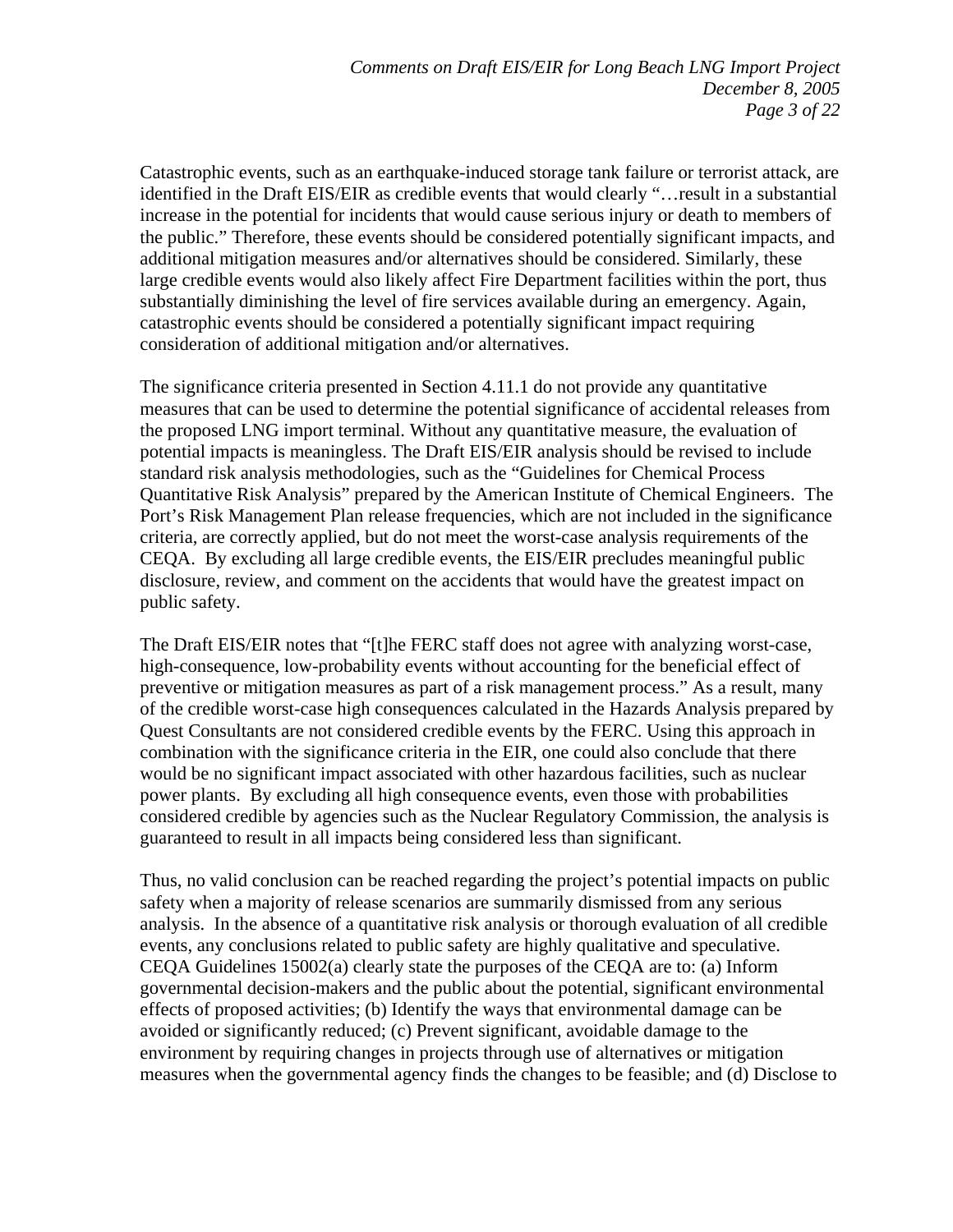the public the reasons why a governmental agency approved the project in the manner the agency chose if significant environmental effects are involved.

Thus, the CEQA requires the Port to fully disclose potential environmental effects associated with the proposed project, identify mitigation measures to avoid or lessen potential impacts, and to disclose this information to the public. Compliance with the CEQA can only be met through a thorough examination of all credible events that are identified in the Quest Consultants Hazards Analysis Report (Draft EIS/EIR Appendix F).

- 3. The Draft EIS/EIR evaluation of LNG spills into sumps/impoundments incorrectly uses the SOURCE5 and DEGADIS models to simulate these complex releases. In cases such as this, the FEM3A model, which uses computational fluid dynamics, should be used to evaluate exclusion zones for a hypothetical spill within a typical dike/tank configuration. The SES analysis (Page 4-142, 2nd paragraph), asserts that all vapor from a spill would be contained within the security barrier. This assertion should be removed from the document. The assumption that LNG vapor would be contained within the security barrier is not realistic and has no place in the safety analysis.
- 4. Portions of the Waterway Suitability Assessment that are not security sensitive should be included in a revised EIS/EIR. This information is critical to the safe operation of the LNG terminal and warrants public review.
- 5. The Draft EIS/EIR fails to provide any information or analysis on the consequences of an accidental release from the onshore natural gas or ethane pipelines. While some anecdotal information is provided on failure rates and historical fatalities associated with natural gas pipeline accidents, the Draft EIS/EIR ignores site-specific issues such as seismic events, liquefaction, and local demographics. The EIS/EIR should be revised to provide a quantitative analysis of pipeline risk associated with the project. This would include an expansion of the pipeline failure rate analysis, a consequence analysis, and estimates of population exposure, injuries and fatalities. Given the serious nature of this potential public safety impact, the EIS/EIR should be re-circulated to allow for public review.
- 6. The project's natural gas and ethane pipeline will pass through or adjacent to highly populated areas. The Draft EIS/EIR presents a discussion of natural gas and ethane pipeline failure rates, but does not evaluate consequences associated with a pipeline failure. To be able to make an informed decision related to pipeline risk, design and mitigation, the EIS/EIR should be revised to include a consequence and risk analysis of these pipelines.
- 7. SES proposes to accept LNG from a wide variety of sources. As proposed, the project LNG marine terminal would accept LNG that contains higher fractions of heavier hydrocarbons (i.e., ethane and propane). LNG with heavier hydrocarbons is known as "hot" LNG due to the higher energy content of the heavier hydrocarbons. The Draft EIS/EIR fails to evaluate potential consequences and risk associated with handling hot LNG. The EIS/EIR should be revised to evaluate the increased risk of vapor cloud explosions associated with hot LNG.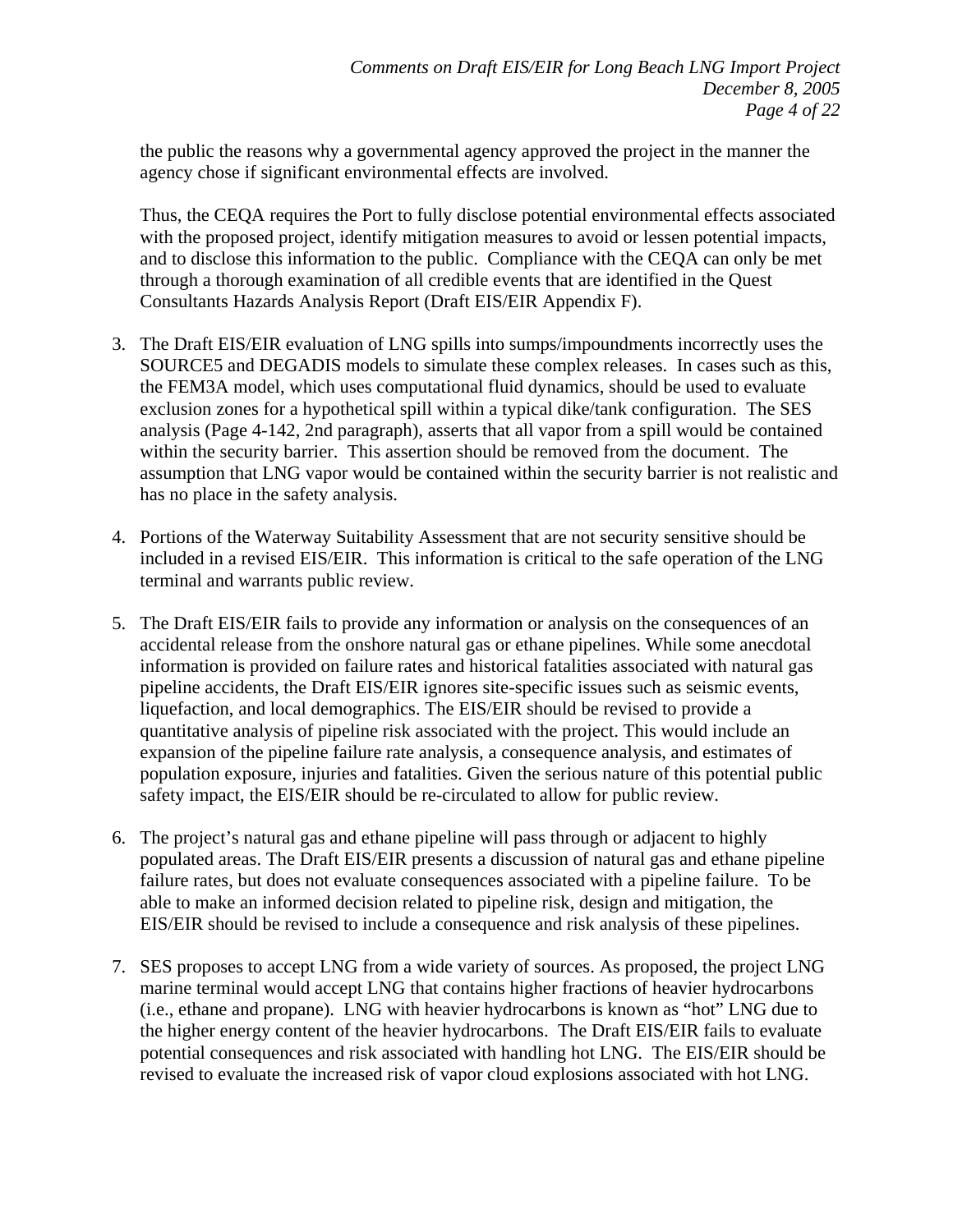- 8. Following hydrocarbon separation, SES plans to store and transport natural gas liquids ("NGLs"). The project will include two NGL storage tanks. The Draft EIS/EIR does not contain an analysis of potential hazards associated with NGL storage and transportation. Therefore, the EIS/EIR should be revised to include a risk analysis of all NGL hazards, including the potential risk of an NGL storage tank "BLEVE" (i.e., boiling liquid expanding vapor explosion).
- 9. Truck transportation of LNG is an important component of the project. The Draft EIS/EIR contains a discussion of LNG truck accident rates and measures that have been taken at the Distrigas Terminal in Everett, Massachusetts to reduce truck accident rates. Unfortunately, the EIS/EIR analysis stops there and does not provide any evaluation of LNG trucking consequences and risk. Since this is not a trivial component of this project, the EIS/EIR should be revised to include a thorough transportation risk analysis of LNG trucking.
- 10. In section 4.11.10.1 of the Draft EIS/EIR, the Port describes the Los Angeles County Fire Department probability definitions and correctly identifies events with a probability of greater than 1.0 x  $10^{-6}$ /year (one in one million years) as a credible event. The Port Risk Management Plan's term "probable" is used for a possible event; the Risk Management Plan requires that only the worst probable events be assessed. Therefore, the Port excludes all credible events with a probability of  $1.0 \times 10^{-4}$ /year (once in a 10,000 year period) as improbable, which includes virtually all major credible releases. This definition is inconsistent with the CEQA and the NEPA, which require an analysis of worst-case events, which, in this case, would include all credible events. It is clear from the Quest Consultants Hazards Analysis that several credible events with probabilities between  $1.0 \times 10^{-4}$ /year (once in a 10,000 year period) and  $1.0 \times 10^{-6}$ /year (one in one million years) would have a substantial effect on public safety. The CEQA and the NEPA therefore require that an accidental release of LNG be identified as a potentially significant impact.

To address potentially significant public safety impacts, the EIS/EIR should be revised to evaluate potential impacts associated with all credible events. Since a worst-case evaluation of credible events would likely result the identification of a potentially significant impact to public safety, the EIS/EIR should identify all feasible mitigation measures that could reduce potential impacts to a less than significant level.

To address the potential significance of accidental releases from the proposed LNG terminal, Marine Research Specials ("MRS") prepared for the Coastal Commission a quantitative risk analysis ("QRA") to estimate the project's public safety risk. The QRA is included as Attachment A. In preparing the QRA for the proposed project, MRS used information contained in the Draft EIS/EIR. The analyses prepared by the FERC, the Port and Quest Consultants formed the basis for the QRA analysis. The QRA includes a discussion of the methodologies used in its preparation and identifies areas where the analysis differs from the FERC/Port/Quest' analyses. Specific evaluations in the QRA include:

- Acceptable Risk
- Receptors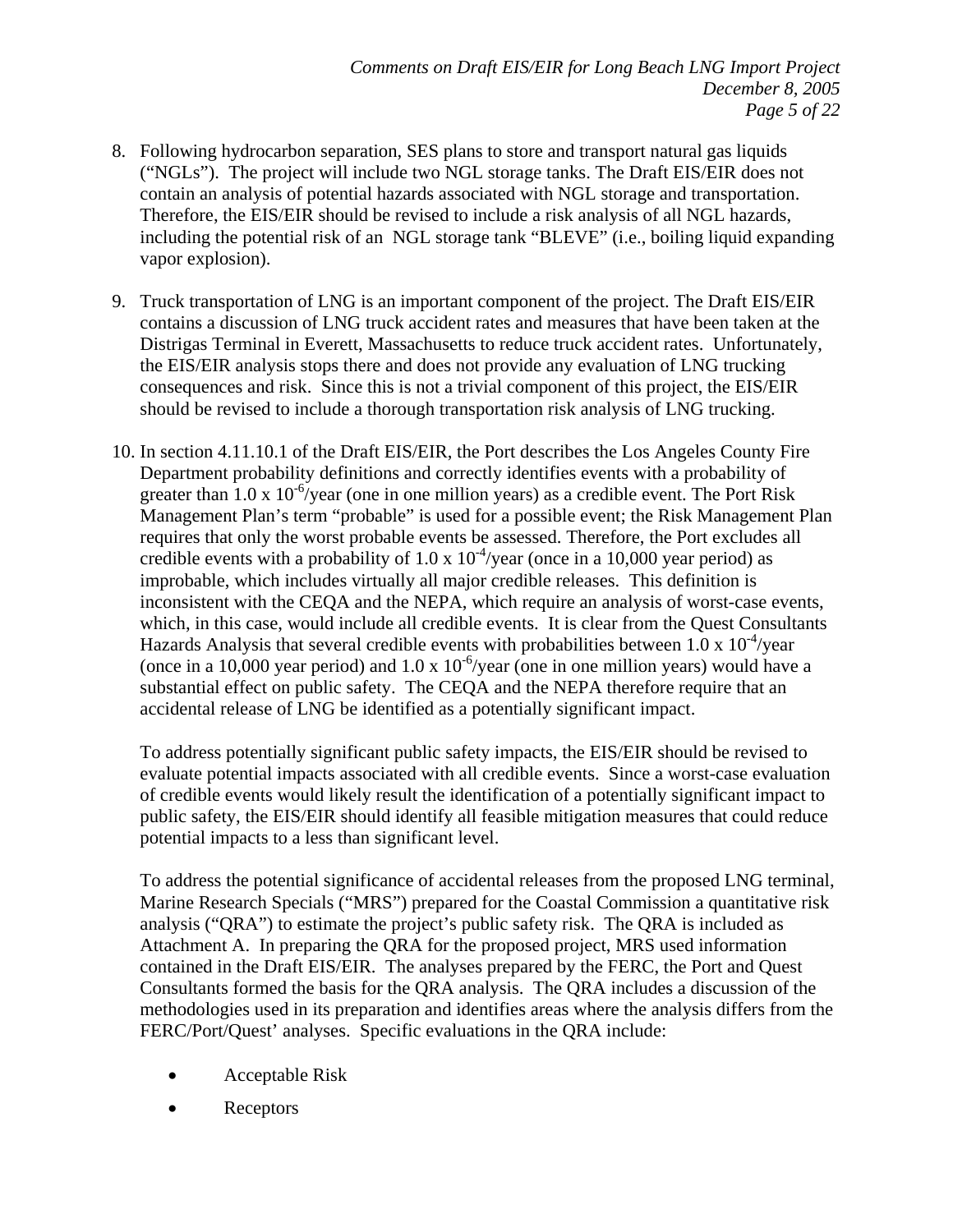- Failure Frequencies
- Consequence Analysis
- Risk Analysis

The results of the EIS/EIR failure rate and consequence analysis are combined to develop FN curves (plots of frequency (F) versus the number of fatalities (N)), using risk analysis software. FN curves are commonly called risk profiles and represent societal risk. In calculating the risk profiles, MRS prepared a two-dimensional computer map of the facility, pipelines, and surrounding area. The population distribution and probabilities of ignition are specified across the area of the map; and the likelihood of an individual fatality occurrence is calculated at each grid location on the map.

Figures 6 and 7 in Attachment A (pages 29-30) provide the results of the QRA in terms of societal risk. The FN curve is compared to a range of acceptability criteria, most specifically the criteria developed in the Netherlands and adopted by Santa Barbara County. In virtually all cases, the societal risk associated with the project would be considered intolerable in the absence of additional safety mitigation. To provide a more thorough analysis of project risk, including the evaluation of the risk associated with all credible events, the FERC and the Port should incorporate the results of the QRA in a revised EIS/EIR.

11. Attachment 2 of the report prepared by MRS contains NFPA 59A and 49 CFR 193 Summary Checklists that can be used to demonstrate compliance with applicable Federal codes and standards. A review of these checklists indicates that the project would not comply with some of the exclusion zone requirements of NFPA 59A. In addition, the Draft EIS/EIR does not contain enough design information to determine if the project is consistent with the requirements of NFPA 59A and 49 CFR 193. While much of this detailed information is well beyond the scope of CEQA and NEPA, the fact that the project does not currently meet some elements of these standards raises the concern that there could be other project design deficiencies. In order to address compliance with NFPA 59A and 49 CFR 193, the EIS/EIR should, at a minimum, state that the project design meets or exceeds the NFPA 59A and 49 CFR 193 requirements. If possible, the EIS/EIR should include completed NFPA 59A and 49 CFR 193 Summary Checklists.

### *Oil Spills*

12. The Draft EIS/EIR is missing: (a) a risk and hazards analysis of a reasonable worst case fuel oil spill from the LNG vessels; and (b) the oil spill prevention and response measures that would be used to mitigate a reasonable worst case spill. The LNG tankers pose a risk of fuel oil spills. The Project Description for the LNG vessels (Section 2.1.2, page 2-10) indicates that bunker fuel oil will be used in the LNG vessel's propulsion systems when it enters port. Although the Marine Safety Section (4.11.7, page 4-148) provides an analysis and discussion of the risks of an LNG spill from a vessel accident, the analysis does not provide any discussion for the risk of fuel oil spills from the LNG vessels.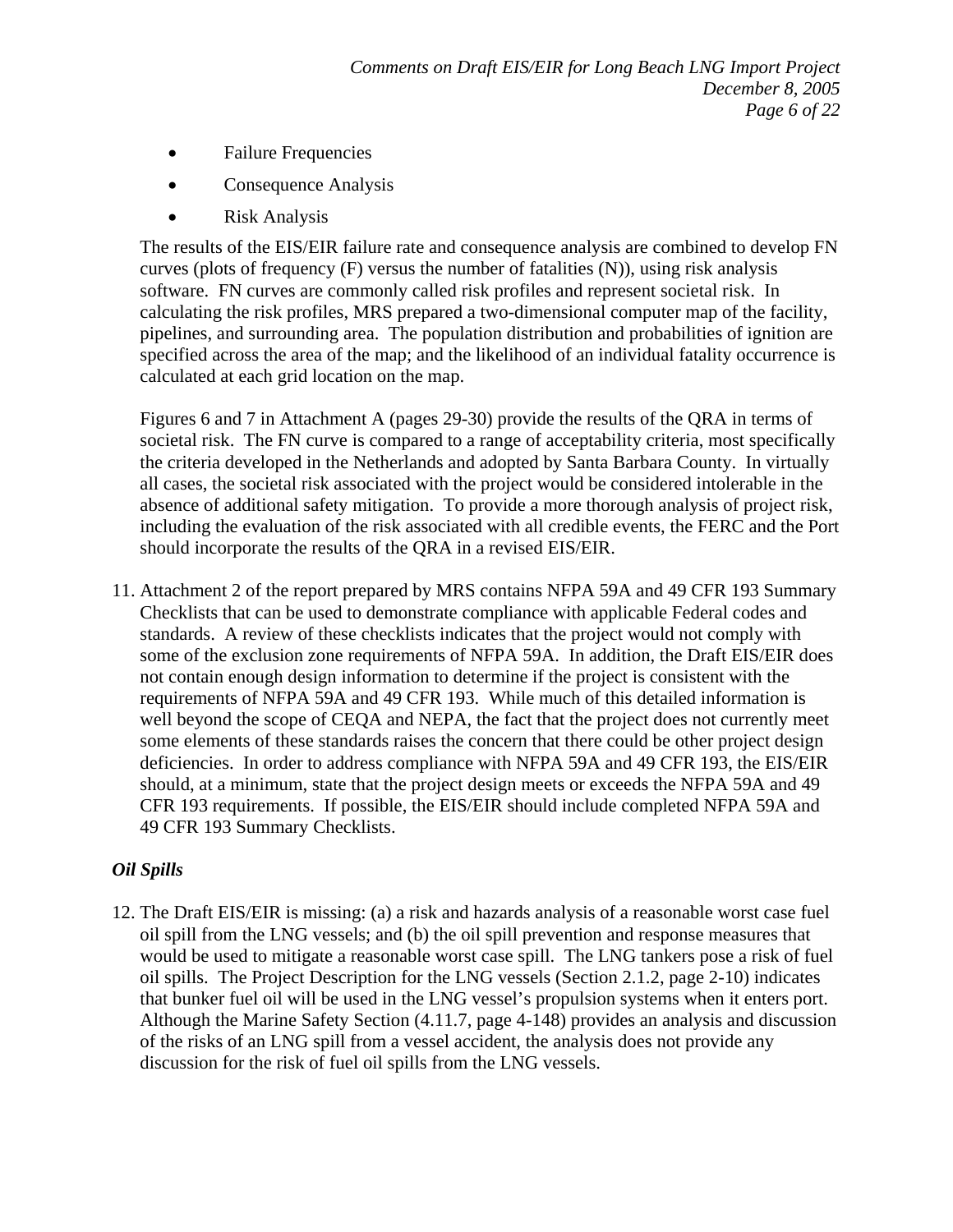Because the LNG vessels will transit State waters, the California State Vessel Contingency Plan and Certificate of Financial Responsibility regulations (California Code of Regulations Title 14 Section 815-820 and Sections 791-797), require SES and the LNG vessel owners/operators to prepare a detailed non-tank vessel contingency plan. That contingency plan must include a reasonable worst case oil spill scenario, trajectory analysis, identification of resources at risk, and a summary of a vessel's prevention and response measures to protect resources in the event of a reasonable worst case oil spill. The Commission staff recognizes that a detailed oil spill contingency plan may not be available at the Final EIS/EIR stage due to the fact that the exact type of LNG vessel that will be used may not be known until the later design phases for the LNG terminal and facility. However, it is possible for the Final EIS/EIR to provide a conceptual vessel oil spill risk analysis and contingency plan.

To conduct a complete analysis under Coastal Act Section 30232, please provide the following information in a revised EIS/EIR.

- o Scenario and volume of reasonable worst-case oil spill from the largest fuel oil tank on the vessel.
- o On-water oil spill trajectories for 2, 6, 24, 36, and 60-hour timeframes, as applicable for the duration of the worst case spill scenario.
- o Identification of marine and shoreline resources at risk of impact within 2, 6, 24, 36, and 60-hour timeframes, as appropriate for the duration of the worst-case spill scenario. This should include identification of federal and California endangered or threatened species.
- o Analysis of SES's ability to respond to a reasonable worst-case spill for 2, 6, 24, 36, and 60-hour timeframes.
- o Identification of response equipment and personnel that can be at the spill site within 2 hours of an oil spill event.
- o Evidence of contracts with California certified oil spill response organization that can effectively respond, contain and clean-up a worst case oil spill within Port of Long Beach and California waters.
- o Description of the general oil spill prevention, containment and response equipment available onboard the LNG vessels.

As additional guidance for the above information, we recommend using the California State Marine Facilities Contingency Plan and Certificate of Financial Responsibility regulations (CCR Title 14 Sections 815-820 and 791-797) to reduce duplication of effort and ensure consistency with those regulations.

### *Marine Resources/Water Quality*

13. The Draft EIS/EIR states on page 4-37 that during each unloading operation the LNG ship will bring on ballast water (about 8-18 million gallons per unloading event, depending on the size of the ship (1-2 billion gallons per year)) and retain this ballast water until after the LNG ship departs the harbor. How far offshore will the ship discharge the ballast water? Please describe the anticipated temperature difference between the discharged ballast water and the surrounding seawater and what effects this difference is likely to have on the nearby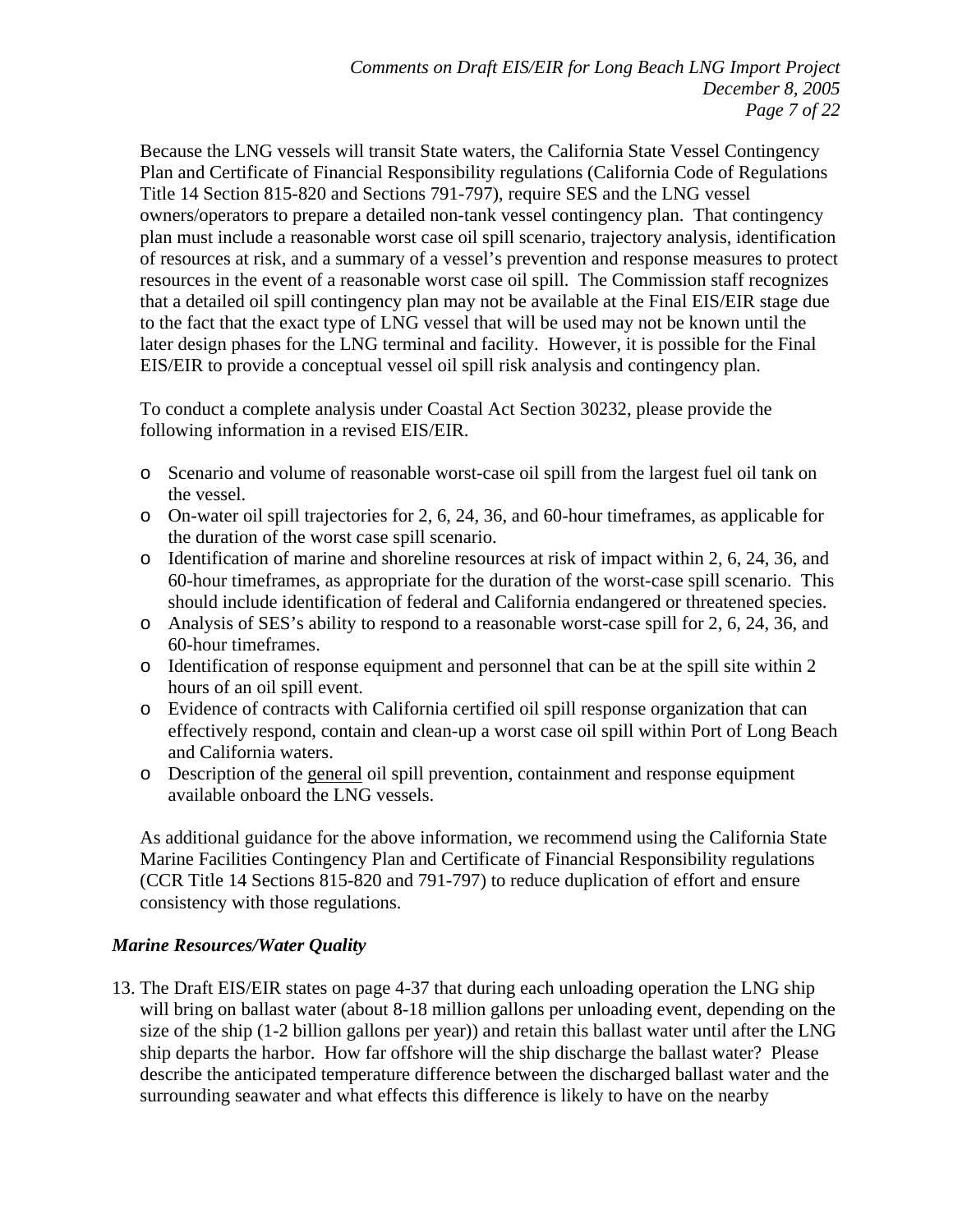biological community. Describe the effects of the biomass (i.e., dead plankton, other marine organisms) that would be discharged with the ballast water.

At what depth and velocity will ballast water be drawn? In a revised EIS/EIR, please evaluate if taking on ballast water will cause mortality to marine organisms (the Draft EIS/EIR for the Cabrillo Port Project, for example, assumed 100% mortality to marine organisms due to ballast water exchanges). In addition, evaluate the significance of impacts to ichthyoplankton and Essential Fish Habitat. The adverse environmental effects associated with this type of seawater use will vary depending on site characteristics (e.g., location, depth, interaction with currents, etc.) and the makeup of the community of marine organisms in the area. Please characterize the species and densities of marine organisms in the area of the proposed project that could be entrained or impinged. This characterization should include diurnal and seasonal variations in the specific makeup of the locally affected biological community. Are the ships' intake pipes designed to minimize entrainment (e.g., use of mesh screens)?

### 14. The Draft EIS/EIR states on Page 4-36:

*Ship traffic and various construction or maintenance activities create a relatively "noisy" underwater environment within Long Beach Harbor. Research suggests that some marine organisms exhibit avoidance behaviors in response to noise from ships engines (International Council for the Exploration of the Sea, 1995). As such, project vessels (LNG ships, tugs, construction barges) operating within Long Beach Harbor could create sounds that lead to responses in fish. Additionally, specific construction activities (e.g., driving sheet piles) could also generate sound pressure waves that potential kill, injure, or cause a behavioral change in fish in the immediate vicinity of the construction activities (NOAA Fisheries, 2003). Given the abundance of fish in the harbor despite continuous maritime activity, marine organisms found in the project area have generally adapted to these "noisy" conditions. Accordingly, the impacts of construction on fish populations are considered insignificant.* 

The above quote from the Draft EIS/EIR acknowledges that construction and operation activities can generate underwater sound pressure levels that cause injury, death, or behavioral changes in fish. However, without offering any supporting evidence, the Draft EIS/EIR concludes that since there is an abundance of fish in the harbor, the fish have adapted and any impacts are insignificant. There is no scientific basis offered in the EIS/EIR for this conclusion. In fact, much remains to be learned about the effects of intense noise events on fish and other marine life (especially marine mammals). A revised EIS/EIR should acknowledge this uncertainty and provide additional detailed analysis of the potential effects of construction and operation activities on fish and marine mammals. At a minimum, please address the following:

a. Identify specifically project-related construction and operation activities that generate underwater sound (e.g., pile-driving, dredging, LNG vessel transits).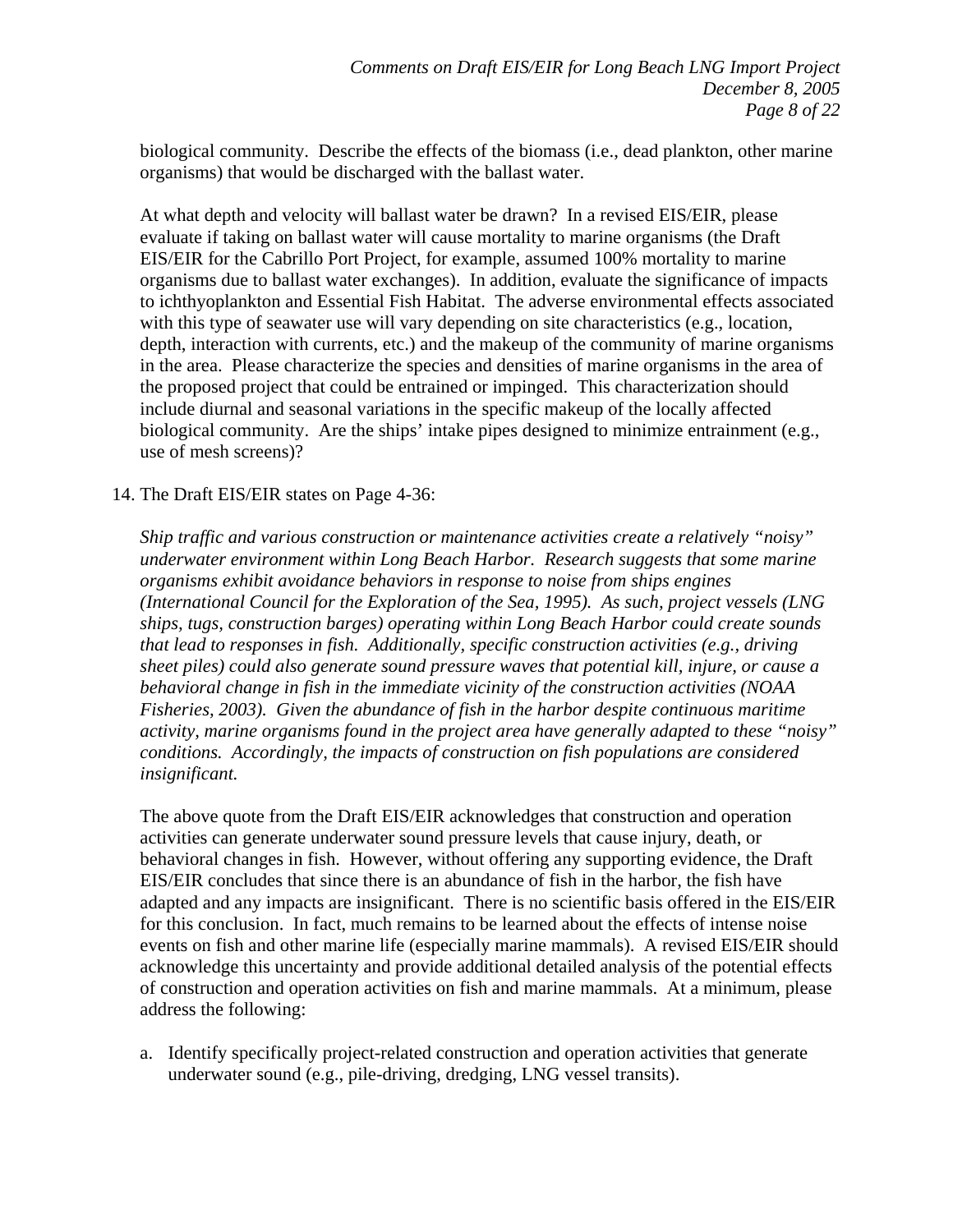- b. Estimate the sound pressure level<sup>1</sup> and frequency<sup>2</sup> of each activity identified under (a).
- c. Evaluate if the estimated levels of underwater sound may cause injury or disturbance to marine mammals. (The issue of noise thresholds is controversial. NOAA Fisheries currently defines Level A Harassment (death or injury) occurring at a received level of 180 dB and Level B Harassment (disruption) occurring at a received level of 160 dB and 120 dB for continuous sound. The Coastal Commission believes that ample evidence exists that sound levels of 140 dB can cause behavioral responses.)
- d. Based on the conclusions of (c), model the estimated marine mammal "impact zone" (distance to expected received sound levels).
- e. Based on the conclusions of (d), will sound generated by the project be likely to adversely affect marine mammals? If so, what measures can be implemented to avoid or reduce these harmful effects (e.g., establishment of marine mammal safety zones, marine mammal monitoring, passive acoustic monitoring)?

What measures can be implemented to reduce impacts to fish (e.g., use of bubble curtains)?

15. The Draft EIS/EIR fails to provide a comprehensive discussion of potential deleterious impacts to marine water quality and marine biota that could result from increased turbidity caused by dredging and other construction activities in and near surface waters. The Draft EIS/EIR acknowledges, "…*in-water activities would temporarily resuspend sediments in the water column, which could cause turbidity. An increase in sediment and turbidity levels could adversely affect water quality and aquatic organisms. Resuspension of contaminated sediments could also impact marine organisms in the area. Resuspension of contaminated sediments could also impact marine organisms in the area.*" [pg ES-6; 4-22]. However, the Draft EIS/EIR uses imprecise TSS (total suspended solid) concentrations as part of the basis for determining that impacts to marine resources would be less than significant. "*As described in section 4.3.3.2, previous studies conducted in 1999 and 2000 during dredging activities at the Pier T Marine Terminal adjacent to the proposed project site found no indication that TSS values within 300 feet of the dredge sites were significantly elevated during dredging activities (MBC, 2001a and 2001b)…Therefore, the overall impact of dredging associated with the proposed project on marine organisms would be less than significant.* [pg. 4-36]

1

<sup>&</sup>lt;sup>1</sup> Sound pressure level is typically expressed as decibels referenced to a specific pressure – usually one micro Pascal.  $2^2$  The primary concerns raised in the past decade about the effects of noise on the marine environment have been related to low frequency (i.e., less than 1 kHz) and mid-frequency (i.e., 1-10 kHz) sound. High frequency sounds (i.e., greater than 10 kHz) with anthropogenic sources in the marine environment include: (1) fish finding sonar, which operates in the 18-200 kHz region (of which there are thousands deployed world-wide and many off the California coast); (2) depth sounding sonar, with operating frequencies often at 12 kHz (most ships transiting California use this type of sonar); (3) bottom profilers, which range from 400 Hz to 30 kHz; (4) side scan sonar (50- 500 Hz); and (5) navigation transponders (7-60 kHz). These types of equipment are fairly commonly used in coastal waters and their sounds attenuate rapidly in the marine environment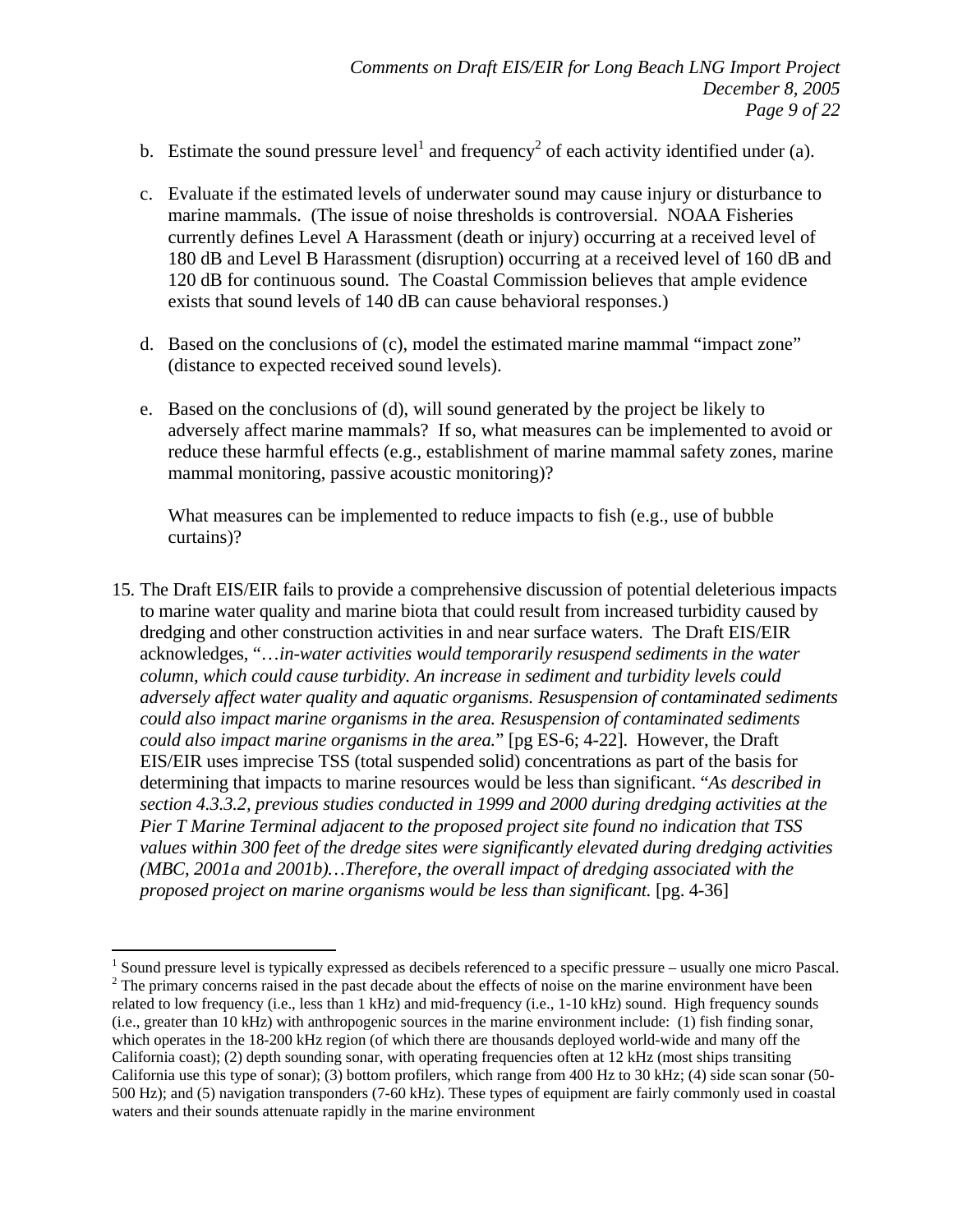TSS measurements in discrete water samples do not provide quantitative support for this conclusion. TSS concentrations are usually determined by filtration of discrete water samples. Unless particulate loads are heavy, or very large water samples are collected, TSS measurements are imprecise. Specifically, TSS measurements are not as sensitive or reliable as transmissivity measurements for detecting changes in suspended particulate loads. Transmissivity measurements apparently contradict conclusions concerning dredging-induced turbidity. "*Dredging affected light transmission at monitoring stations within 300 feet of the dredging operations. Substantial decreases in light transmission in the water column were often observed and were likely the result of sediments disturbed during dredging (dredge plume).*" [pg. 4-26]

Given these contradictory conclusions, a revised EIS/EIR should provide a more quantitative analysis of the extent and duration of potential turbidity impacts. The duration over which disturbed or dredged sediments would remain suspended can be estimated using available grain-size measurements to compute settlement rates. The spatial extent of impacts can then be determined by combining estimated settlement rates with estimates of tidal flow velocities. If the turbidity plume is likely to represent an exception to narrative standards in the California Ocean Plan, the Regional Basin Plan, or the Regional Water Quality Control Board's Waste Discharge Requirements, then the EIS/EIR should require additional mitigation. This may include monitoring of the dredge plume using transmissometers (not discrete TSS measurements) and limiting dredging activities during periods of peak tidal flow. Dispersion of suspended sediments is of concern because of known contamination, although the extent and origin of the contamination is not clear from the statements in the Draft EIS/EIR. "*The five metals detected throughout the dredge surveys (arsenic, copper, lead, selenium, and zinc) were also detected during the pre-dredge survey. The other analytes detected during the surveys (polychlorinated aromatic hydrocarbons) were found at very low concentrations, close to detection limits.*" [pg. 4-26]. This statement seems to imply that sediments contaminated by trace-metals and PAHs were resuspended by the dredging operations. The EIS/EIR needs to clarify whether the contaminant concentrations were measured in bulk-sediments samples, sediment elutriate/porewater, or within the water column. It also needs to clearly describe the implications of the measurements in terms of potential impacts from the spread of contaminants into the water column from dredging activities.

16. The Draft EIS/EIR fails to provide sufficient monitoring to prevent an uncontrolled accidental release (frac-out) of drilling fluid during horizontal directional drilling ("HDD"). "*Depending on the subsurface conditions along the drill paths, it is possible that some of the drilling fluid could be inadvertently released into the Cerritos Channel during the drilling operation.*" [pg. 4-29]. The Draft EIS/EIR dismisses the significance of potential impacts from frac-outs with a statement concerning differences in the behavior of drilling particulates in the marine environment. "*Unlike a fresh water environment, the high salt concentration in sea water would result in rapid flocculation of the solid particles in any drilling fluid released into the channel. The flocculated particles would settle to the channel bottom quite rapidly, resulting in*  negligible dispersal of the drilling fluid in the water column down current of the site where the *fluid is released*" [pg. 4-26]. This is contrary to experience monitoring marine frac-outs during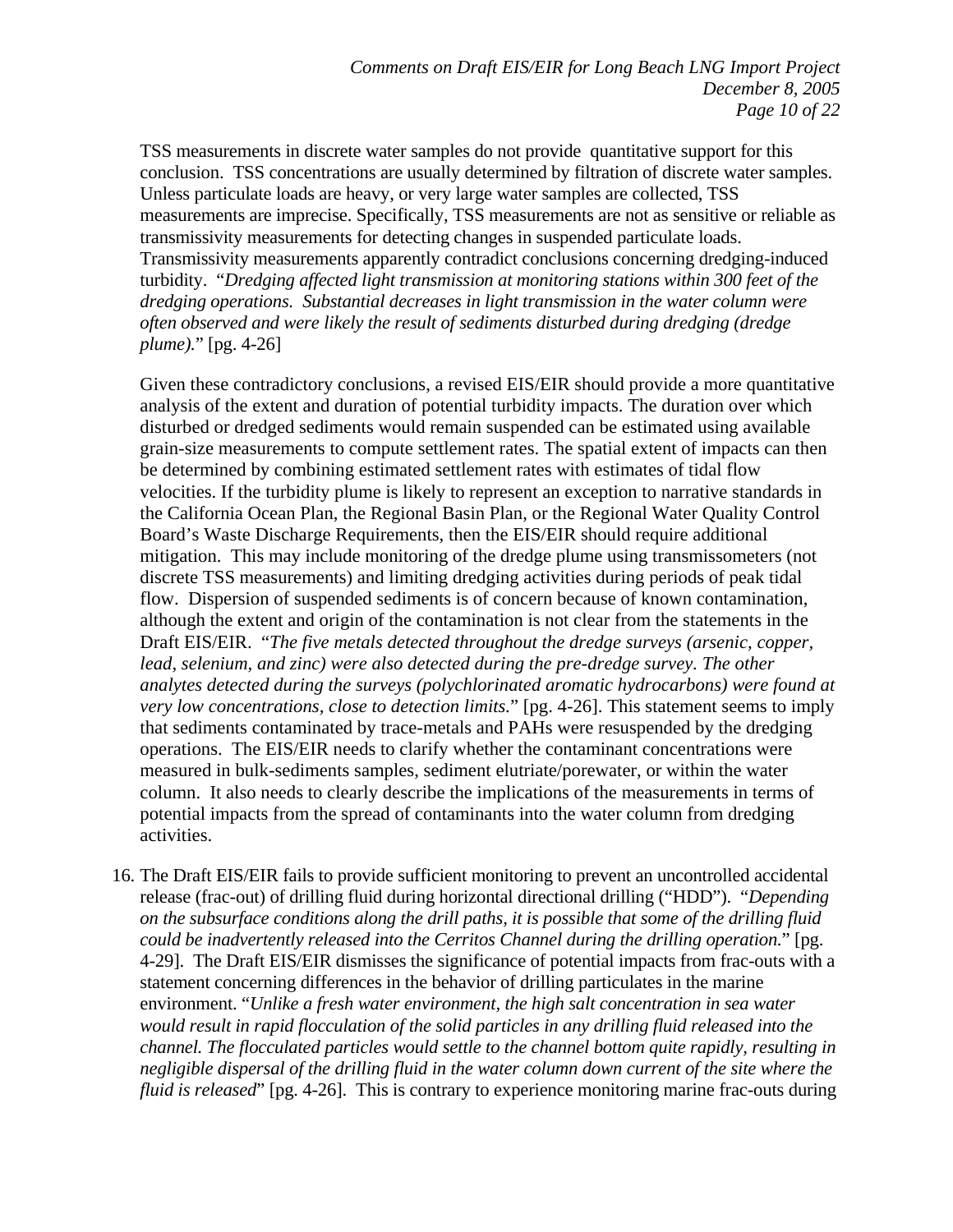HDD along the California coast. Because the drilling fluid is higher in temperature than ambient seawater, and drilling fluids form low-density flocs, they tend to remain suspended in the water column where they can be transported over large distances.

The Draft EIS/EIR also minimizes the risk of impacts to marine resources from frac-outs by relying on ineffective monitoring procedures described in the HDD plan. "*SES prepared an HDD Plan (see Appendix C) to minimize impacts associated with an inadvertent release of drilling fluid. The HDD Plan includes a description of … monitoring procedures*" [pg. 4-29]. Although not explicitly stated in the HDD plan, the proposed frac-out monitoring procedure appears to be based on visual observation and measurement of mud loss. However, past HDD projects have demonstrated these methods are ineffective. The signature of discharged drilling fluid is often not visible on the water surface. Similarly, measurement of changes in mud volume or pressure is not an accurate, sensitive, or timely method for tracking mud loss to the environment. Drilling fluid is constantly added during the drilling process to fill the increased bore volume. Also, unknown quantities of mud are lost to the to the subsurface formation. Tracking discharge-related changes in the continuously changing mud volume is extraordinarily difficult in practice.

The HDD plan for frac-out monitoring should be modified to require the use of Rhodamine dye measurements. The procedure involves adding fluorescent dye to the mud tanks onshore. An in-situ fluorometer is placed in the Cerritos channel, downstream (depending on the tide) of the drill bit location. This method is capable of rapidly detecting extremely small, sub-ppb concentrations of drilling fluid released into the channel. It has proven successful at limiting the volume of drill-mud releases to the marine environment during HDD frac-outs.

17. The Draft EIS/EIR fails to address whether *Caulerpa taxifolia* could be present at the construction site and, if so, it fails to describe mitigation measures that could prevent its spread during construction activities. The highly invasive alga *Caulerpa taxifolia* poses a substantial threat to marine ecosystems in southern California because it can rapidly spread if disturbed. It has been observed in harbors to the south. The EIS/EIR needs to provide an assessment of its potential occurrence in the area of the proposed construction. The assessment may require a field survey by a marine biologist certified by either NOAA Fisheries or California Department of Fish and Game under the *Caulerpa taxifolia* Control Protocol. If found, eradication and surveillance efforts need to be conducted before construction activities begin.

### *Geology*

18. Technical documentation for the seismic studies, including source earthquakes, assumptions, and probabilistic seismic hazard analysis are not provided. Instead, the user is referred to the FERC website. Although these materials may be on the FERC website, they are difficult to locate and download. This type of information normally is provided in the technical appendices of an EIS/EIR for a project of this type. Without review of these materials it is impossible to determine whether the assumed peak ground accelerations of 0.44g for the Operating Basis Earthquake, 0.88g for the Safe Shutdown Earthquake, and 0.52g for the Port of Long Beach's Contingency Level Earthquake are appropriate. We note that the USGS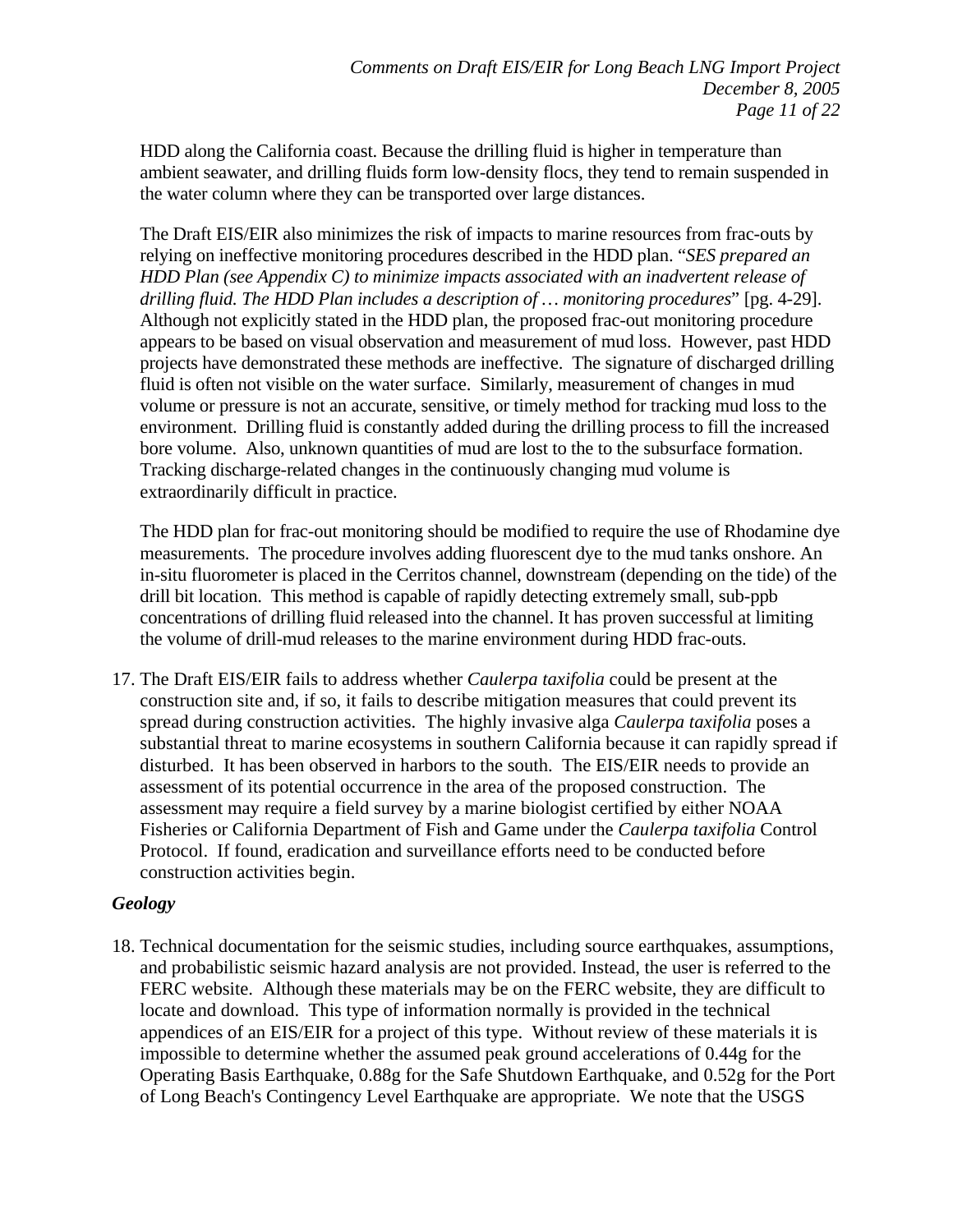PGA look up page (http://eqint.cr.usgs.gov/eq-men/html/lookup-2002-interp.html) returns a value of 0.43g for a return period equivalent to the OBE and CLE at the site. Similarly, the California Seismic Hazards Mapping program (see

http://gmw.consrv.ca.gov/shmp/download/evalrpt/longb\_eval.pdf) interpolates a Peak Ground Acceleration of 0.48g for a point very near the site. However, both of these values are for "firm rock" sites. On the fill at Terminal T it might be expected that much higher ground accelerations would be achieved. Neither the USGS or the SHMP provides an estimated Peak Ground Acceleration with return periods corresponding to the Safe Shutdown Earthquake (1% probability of exceedence in 50 years), but the USGS does provide a value for the smaller event corresponding to a 2% probability in 50 years: 0.88g. Because this is for a smaller event than the Safe Shutdown Earthquake and is for a firm rock site, it is surprising that the Peak Ground Acceleration matches the calculated SSE ground motion. Without details of how these Peak Ground Accelerations for the SSE, OBE, and CLE were calculated, it is not possible to evaluate whether the assumed values adequately address the seismic hazard (ground shaking) at the site.

- 19. The hazard posed by surface rupture similarly is difficult to evaluate. The Draft EIS/EIR relies on published on-shore geologic maps and one unpublished study not provided in the Draft EIS/EIR (URS, 2003b) to conclude that there is no evidence of faults that intersect the surface in or near the project site. The active Palos Verdes fault and the probably active Thums- Huntington Beach fault pass within a few miles of the site. Although it is unlikely that rupture along the main traces of either fault would affect the facility by surface rupture, no detailed fault study demonstrating the absence of active spurs from either of these faults is provided. For a critical facility of this type, the Coastal Commission expects seismic reflection profiling and/or multibeam bathymetry to be performed to evaluate the surface fault rupture hazard.
- 20. The Draft EIS/EIR recognizes that the fill materials at Terminal T would likely be subject to liquefaction during a severe seismic event. Further, lateral spreading and settlement are likely due to the mass of the LNG storage tanks and the inadequacy of the existing terminal shoreline structures. The Draft EIS/EIR states that this hazard will be mitigated by rebuilding the shoreline structures and by extending foundation systems beneath the major facilities. However, the depth to non-liquefiable materials is not provided, nor are calculations demonstrating the adequacy of the re-engineered shoreline structures to resist lateral movement. Please provide this information in a revised EIS/EIR.
- 21. The Draft EIS/EIR relies on Synolakis (2003) for estimates of the 100- and 500-year tsunami runup, and on Borrero et al. (2005) as a model for landslide-derived tsunami. Neither of these references, however, was intended to adequately portray the tsunami hazard for land use planning purposes. These are instead hazard assessments for illustrative purposes. For example, the submarine landslide modeled in Borrero et al (2005) is only one of numerous possible tsunamigenic slope failures in the area, and this particular event was not intended to be worst-case or even representative. A detailed tsunami hazards evaluation should be undertaken and provided in a revised EIS/EIR.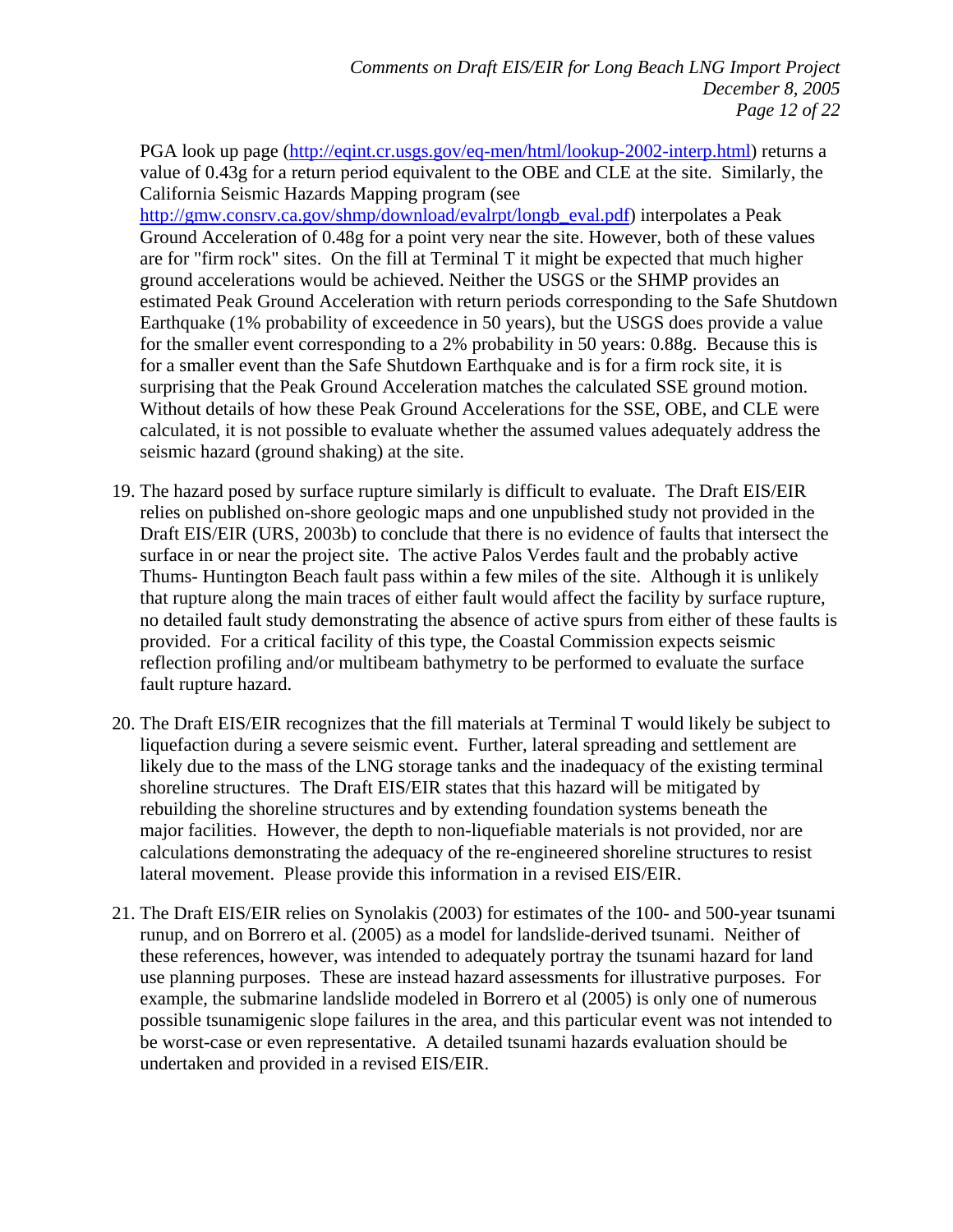In the Coastal Commission staff's comment letter on the Notice of Intent to prepare this Draft EIS/EIR, we indicated the need for:

- a. Historic information on wave conditions and flooding, including frequency of various wave and flooding conditions and extreme conditions that have been recorded or identified anecdotally. If site-specific information is not available, then extrapolate from information known from the general project area; and
- b. Safe building elevations based on wave conditions, historic shoreline trends, and IPCC projections for changes in eustatic sea level, combined with local changes in higher high water or mean sea level. We have been unable to find this type of analysis in the Draft EIS/EIR.
- 22. As stated in Comment 16, the HDD monitoring and spill contingency plan is inadequate. The plan should include, at a minimum:
	- a) Project Description b) Training Program
	- c) Monitoring Program
	- d) Worst Case Scenario Evaluation
	- e) Equipment to be on site (or nearby)
	- f) Agency notification (call down list)
	- g) MSDS sheets for all materials

Specifically, the monitoring program should contain procedures for testing for waters of the Cerritos Channel to determine whether drilling muds are being released. These procedures should make use of a fluorescent dye tracer in the drilling muds, and involve a sampling program while drilling is underway.

23. The Draft EIS/EIR recognizes that a potential project impact is the release of petroleum products to waters of the Port of Long Beach if a submerged pipeline is broken during HDD operations. This impact is to be mitigated by "agency staffs" recommending to their respective decision-makers that the following measures be included as a specific condition of any approvals issued by FERC and the Port: "*SES shall revise its HDD plan to describe the procedures that would be followed if an existing submerged pipe is encountered during the HDD operations*." This is inadequate mitigation; the time to modify the HDD plan is during the revisions of the EIS/EIR, not as a condition of agency approval.

### *Air Quality*

24. Page 4-100, Table 4.9.2-1. More recent air quality data are available (for 2002-2004) for the area. State standards for  $PM_{10}$  and  $PM_{2.5}$  for 2002-2004 are exceeded in the area. Please update the data in a revised EIS/EIR.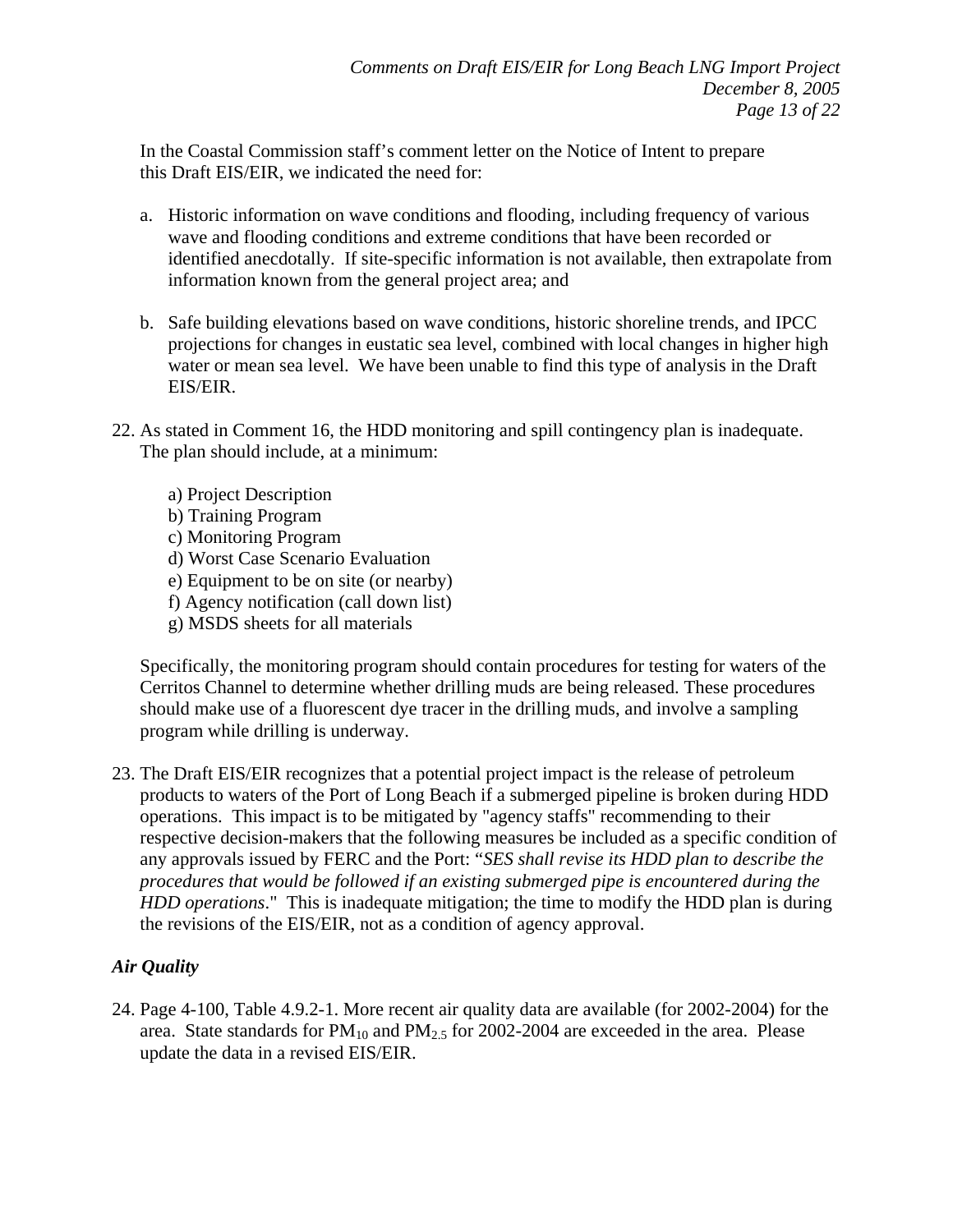- 25. Page 4-111. The Draft EIS/EIR estimates the peak construction workforce to be 404 persons. However, in the Updated Air Quality Impact Analysis Information, Docket No. CP04-58-000 (April 4, 2005), SES states that the construction peak work force would be 500 persons. If an incorrect lower number is used in the Draft EIS/EIR's calculations, offsite commuting emissions are underestimated, and, potentially, construction machinery emissions are underestimated as well. A revised EIS/EIR should clarify this issue.
- 26. Pages 4-109 and 4-115. The Draft EIS/EIR contains only summary tables for the project air emissions. There are no detailed air quality assumptions, emissions sources (e.g., what type and how many construction machinery pieces would be used), emission factors for the equipment, calculations, etc. (e.g., in a form of a technical appendix), which is surprising for a relatively complex project that consists of many different types of construction and operational equipment. The SES Application and subsequent revisions to the air quality analysis (FERC Docket No. CP04-58) contain detailed calculations and emissions summary for the project; however, there are many revisions and subsequent revisions of the air quality calculations and analysis contained in Docket No. CP04-58, making it almost impossible to verify the emission estimates in the EIS/EIR. All emission calculations and assumptions should be included in a revised EIS/EIR.
- 27. Page 4-111. Because construction emissions would be significant, all possible mitigation measures should be explored. We propose to add the following measures typically used by the AQMD to further mitigate the emissions from construction:

*-- Require that all the construction equipment with combustion engines be maintained according to the manufacturer's specifications.* 

*- Consolidate truck deliveries to the construction site and waste removal from the site, as much as feasible.* 

28. We propose putting a specific time limit on the following measure proposed at the  $3<sup>rd</sup>$  bullet on page 4-111:

*--Prohibit truck and other equipment with combustion engines idling in excess of 2 minutes (page 11-13 AQMD CEQA Air Quality Handbook).* 

29. To reduce emissions of diesel particulate and hydrocarbons, the following mitigation measure should be included:

*- All heavy diesel equipment shall be retrofitted to use oxidizing soot catalysts.* 

30. Page 4-114. The project description lists two technologies that could be used for the engines on the LNG ships (p. 2-12): steam engines and diesel-electric engines. The steam engines typically use both boil-off LNG and fuel oil as fuel to generate steam. The diesel-electric engines either (1) use boil-off LNG with partial diesel pilot injection or (2) use diesel fuel only to generate electricity to propel the ship and re-liquefy the boil-off LNG. The project description states (Section 2.1.2, p. 2-12), "*Several large diesel electric-powered LNG ships are currently under construction."* The diesel-electric engines produce different emissions as compared to the LNG- and fuel oil-powered steam engines that are currently used on most LNG ships. The analysis of emissions from operations does not address the difference in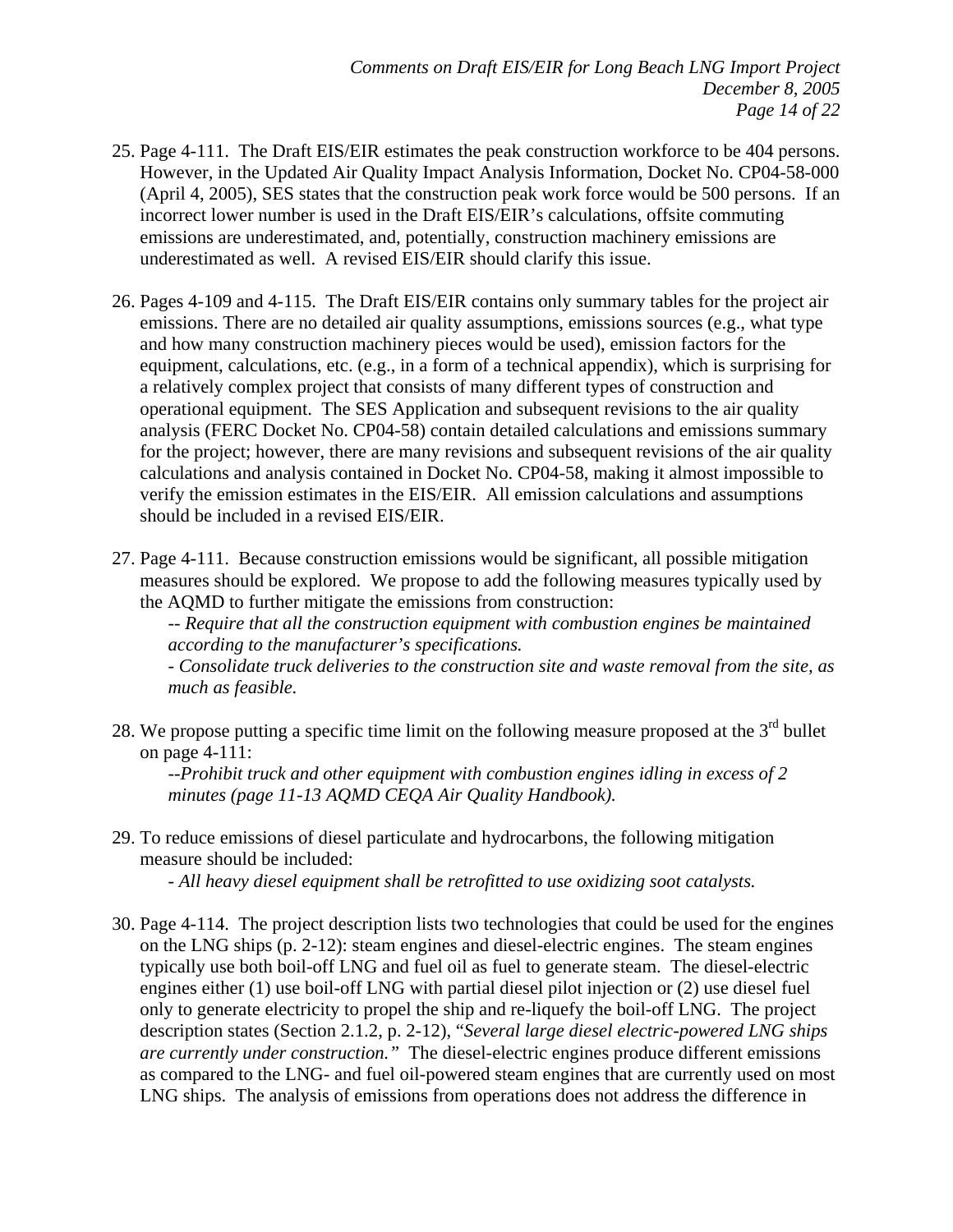emissions if all-diesel-powered ships are used in the future, and how that would affect the operational emissions inventory of the project. Thus, the Draft EIS/EIR contains no analysis or statement as to which type of engines would produce "worst-case" emissions scenario that is required to be analyzed under the CEQA.

- 31. The available literature specifies that the new dual-powered (LNG and diesel) electric engines produce lower emissions than the currently used diesel-only electric engines and the dual powered steam engines (LNG Journal 2004; High Technology Finland 2005). Use of this new technology could be incorporated as a mitigation measure.
- 32. It is not clear from the project description if SES prefers dual-powered over diesel-only electric engines. The LNG ships are the single highest contributor to the project emissions from operations, and any change in the emissions from the ships would significantly affect the total emissions from operations. Thus, a more detailed evaluation of how emissions would change if ships with diesel-electric-powered engines are used instead of ships with the LNG/oil-powered steam engines should be included in a revised EIS/EIR.
- 33. In Tables 4.9.5-1 and 4.9.5-2, footnote "c" states that the assumption for emissions calculations are that the ships use LNG boil-off gas plus a minor quantity of residual fuel No. 6 during hotelling. Although SES is committed to maximize use of boil-off LNG as fuel during hotelling, these may not be the worst-case emissions because SES may also use diesel-electric powered LNG carriers (which do not use boil-off gas as fuel). If emissions from diesel-electric powered ships are not controlled,  $NO<sub>x</sub>$  and  $SO<sub>x</sub>$  emissions could be higher than what is currently estimated in the air quality section. Therefore, the EIS/EIR should be revised to provide a worst-case estimate of ship hotelling emissions.
- 34. Page 4-114, second to last paragraph. The air quality section does not specifically identify or quantify the AQMD-required emission offset package. For a complete emissions summary of the project, emission offsets should be listed and quantified in the air quality section (e.g., as part of Tables 4.5.9-1 and –2). At a minimum, the EIS/EIR should reference the SESsubmitted emission offset package documents (FERC Docket No. CP04-58).
- 35. Page 4-114, second to last paragraph and Tables 4.9.5-1 and 4.9.5-2. The two tables contain water heater emission estimates that include BACT. It is not clear if the other emission estimates listed include BACT. This should be stated specifically, with the mitigation efficiency (e.g., in %) quantified, because it is unclear which emissions will be offset or mitigated, and how that reduces the overall emissions inventory of the project.
- 36. Pages 4-113—4-115. The highest source of  $NO_x$ ,  $PM_{10}$ ,  $PM_{2.5}$ , and  $SO_x$  emissions from LNG terminal operations is emissions during the LNG ships' hotelling at the berth. SES states that the emissions from hotelling and non-propulsion emissions from the LNG ships would be offset (Revision to Report 9 of April 4, 2005, footnote 5 to Revised Table 9-15, FERC Docket No. CP04-58). To ensure this measure is enforceable, we propose the following mitigation measure be added to the EIS/EIR: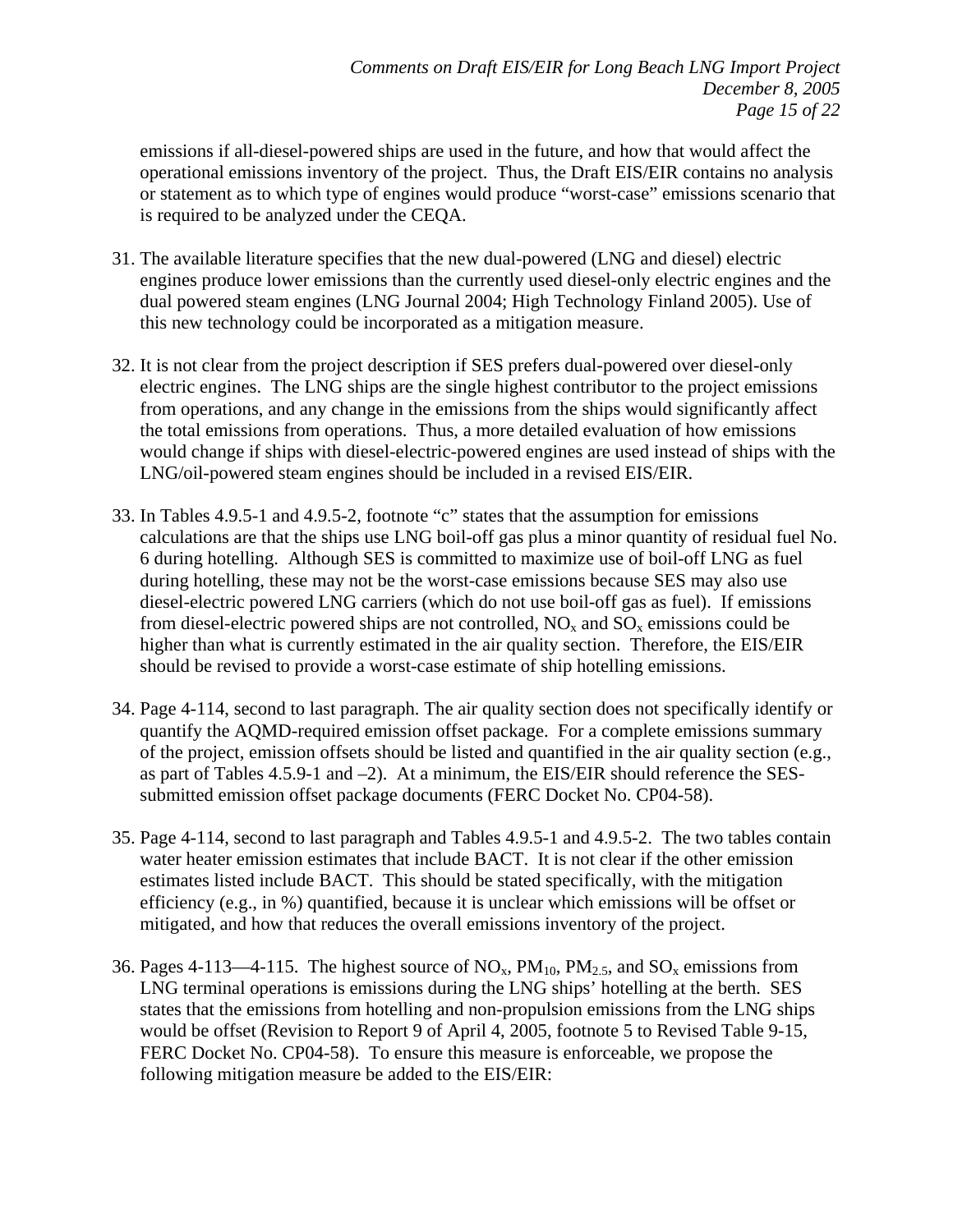*- Require that emissions from the LNG ships hotelling are fully offset (this measure will provide 44% reduction in each NO<sub>x</sub> and SO<sub>x</sub> emissions, 35% reduction in each PM<sub>10</sub> and PM2.5 emissions, and 33% reduction in CO emissions).* 

*- Require that non-propulsion emissions from the LNG ships be fully offset.* 

- 37. The SES-proposed measures for reducing operational emissions from LNG ships are listed in the air quality section of the Draft EIS/EIR as one bulleted item on page 4-116. However, some of these measures address only emissions of one pollutant or even would worsen emissions of other pollutants. For instance, bio diesel fuels typically increase  $NO<sub>x</sub>$  emissions (EPA 2002); selective catalytic reduction ("SCR") reduces only  $NO<sub>x</sub>$  emissions. A more detailed and specific approach is needed to mitigate emissions from LNG ships.
- $38.3<sup>rd</sup>$  bullet on page 4-116. The SES-proposed mitigation measure to use emission reduction technology on the LNG ships during hotelling is not specific. Therefore, it is not possible to quantify the emissions reductions that could be achieved by implementation of this measure. Estimated emissions of  $No<sub>x</sub>$  and  $So<sub>x</sub>$  are significantly higher than the AQMD CEQA thresholds. Therefore, these two pollutants should be targeted for reduction (see below). SCR engine emissions reduction technology is available on the market for ocean-going ships (Wärtsilä 2004). It can be retrofitted onto the existing ship engines.  $NO<sub>x</sub>$  emission reductions of 75-96% are achievable. The EIS/EIR should be revised to include an evaluation of the feasibility of retrofitting project-related LNG ships with SCR.
- 39. The proposed regulations from the CARB (CARB 2005) would require (if adopted) use of fuel in the ships' auxiliary engines of not higher than 0.5% sulfur (bunker fuel now typically contains 4.5% of sulfur). MARPOL Annex VI (MARPOL 1997) contains provisions allowing special " $SO<sub>x</sub>$  Emission Control Areas" to be established with more stringent control on sulfur emissions. In these areas, the sulfur content of fuel oil used on board ships must not exceed 1.5%. Use of low sulfur fuels can achieve 75-96% reduction in  $SO_x$  emissions. The Port of Long Beach evaluated the effectiveness of using low sulfur fuels and positively identified marine gas oil (MGO) as a viable alternative fuel for fuelling ships during hotelling (Environ 2004). Therefore, the use of low sulfur fuels should be incorporated as a mitigation measure in the EIS/EIR.
- 40. We suggest the following additional mitigation measures as a means of reducing  $NO<sub>x</sub>$  and SOx *e*missions:

*- Require that Selective Catalytic Reduction (SCR) technology be used on the exhaust of all project-dedicated LNG ships with steam turbine engines. (This measure will provide reduction of NOx from LNG ships by 85-95%, reduction of NOx from the project overall by up to 70%.)* 

*- Require that SES ensure that all project-dedicated LNG ships use low sulfur marine gas oil or equivalent low sulfur fuel while hotelling or moving within the CEQA boundary (27 nautical miles from shore. (This measure will provide reduction of*  $SO_x$  *from LNG ships by up to 90%, and PM up to 80%).*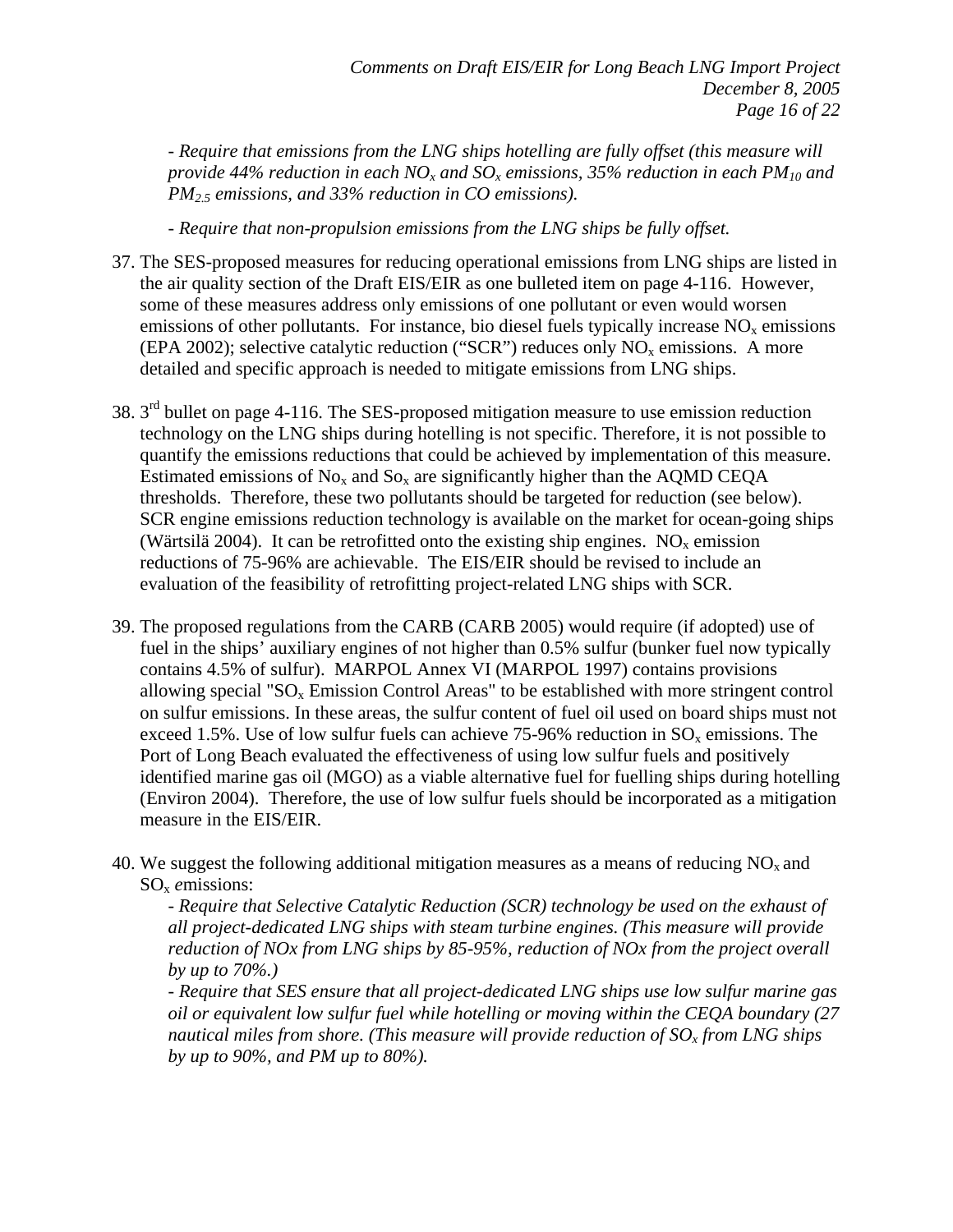- 41. Table 4.9.7-2. The reference to sensitive receptor numbers in the Table notes is not clear (e.g., Receptor No. 1751, No. 515, No. 443, No. 514). The EIS/EIR should be revised to include the list of receptors and all supporting analyses.
- 42. Page 4-117,  $2<sup>nd</sup>$  paragraph after Table. The reasoning behind why SES "also conducted a dispersion modeling analysis of  $NO<sub>x</sub>$ , CO,  $PM<sub>10</sub>$ ,  $PM<sub>2.5</sub>$ , and  $SO<sub>2</sub>$  emissions from the project as a whole" is not explained, although it is probably related to the applicability of Regulation XX (RECLAIM) to the project. Also, please explain why Table 4.9.5-4 does not include the criteria from AQMD Rule 2005 (Regulation XX), specifically thresholds of 20  $\mu$ g/m<sup>3</sup> for 1hr NO<sub>x</sub> concentration and 1 µg/m<sup>3</sup> for Annual Mean NO<sub>x</sub> concentration (Appendix A in Rule 2005). The applicability of Rule 2005 is not adequately explained in the air quality section, although this Rule seems to apply in that SES would be required to offset the hotelling emissions and non-propulsion emissions from ships - see section b)  $(C)$  (i) and (ii).

### *Commercial and Recreational Fishing*

43. The Draft EIS/EIR states on Pages 4-89 and 4-92 that since "high density" commercial fishing does not occur within the approaches to the POLB or within the Port limits there will be no impacts on the commercial fishing industry. How do you define "high density" commercial fishing? Does *any* commercial or recreational fishing occur within the approaches to the POLB or within the Port boundaries? If so, please identify the types of fishing that occur in the project area (including CDFG fish blocks) and analyze how that the fishing activity may be affected (e.g., lost fishing opportunities) by LNG tanker traffic, etc. Please describe how commercial and recreational fishermen and recreational boaters will be notified in advance of LNG vessel traffic.

### *Traffic*

44. The Draft EIS/EIR analyzes weekday traffic impacts. In a revised EIS/EIR, please address if the proposed project will affect weekend traffic.

### *Multicompany Use of Tanker Terminals*

45. Coastal Act Section 30261 states, "Multicompany use of existing and new tanker facilities shall be encouraged to the maximum extent feasible and legally permissible, except where to do so would result in increased tanker operations and associated onshore development incompatible with the land use and environmental goals for the area." Please describe any FERC or other legal restrictions, if any, pertaining to "open access" or "managed access" of the proposed LNG terminal.

### *Project Alternatives*

46. Overall, the analysis of alternatives is fundamentally flawed given the lack of a thorough analysis of several issue areas, especially in the area of public safety. Since the Draft EIS/EIR only identifies potentially significant impacts in the area of Air Quality, the Draft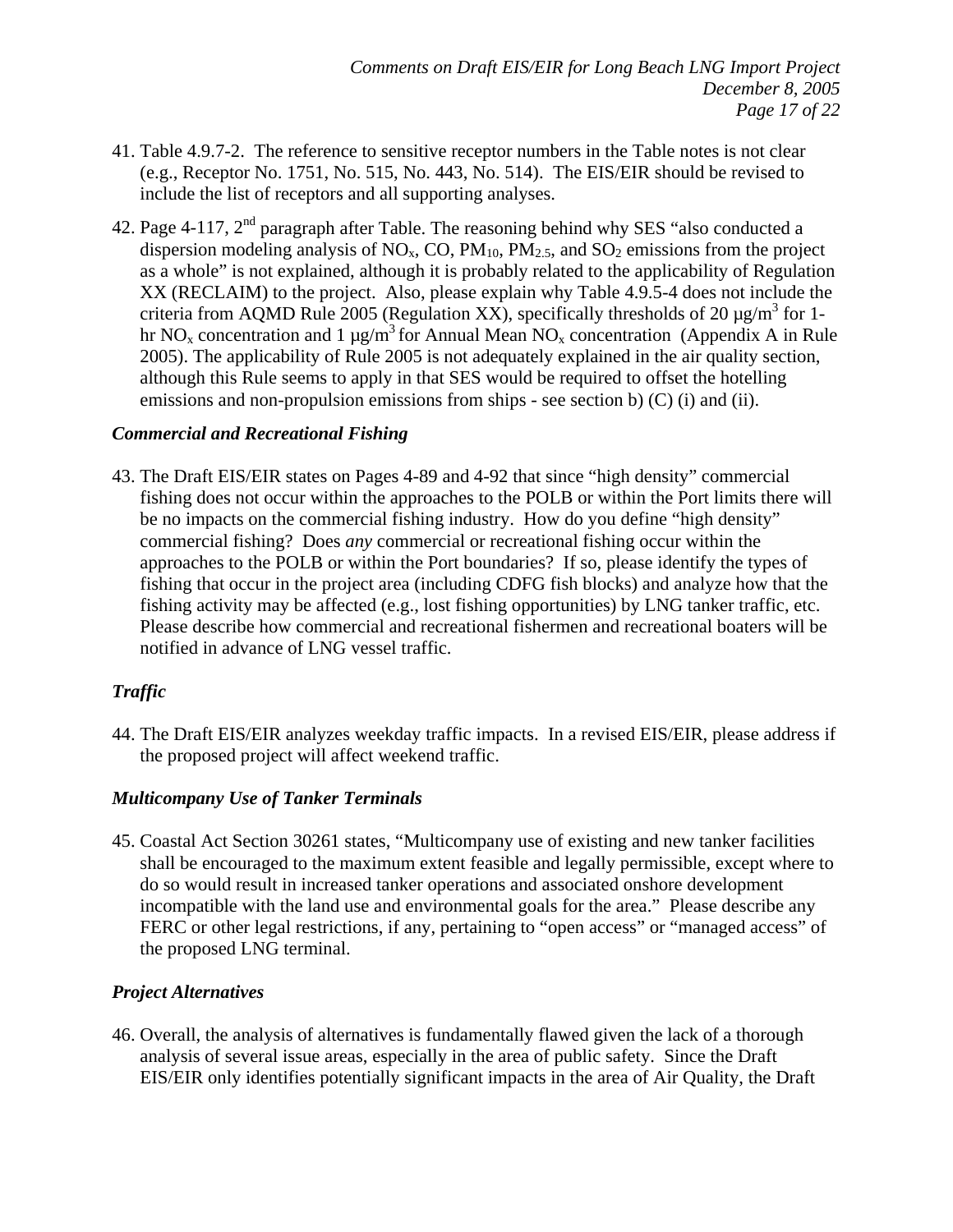EIS/EIR alternatives analysis does not provide a balanced analysis of alternatives that would benefit public safety.

As noted in the comments on the Safety and Reliability section, failure of the Draft EIS/EIR to fully evaluate credible events has a profound impact on the evaluation of alternatives. In addition, the Draft EIS/EIR notes that the proposed project does not even meet the FERC exclusion zone requirements, but dismisses this potential impact with a mitigation measure that may not be attainable and defers the identification to the Final EIS/EIR, at which time the public would not have an opportunity to comment. Had the EIS/EIR adequately evaluated potentially significant impacts to public safety, the conclusions of the alternatives analysis could be different.

47. The Draft EIS/EIR incorrectly interprets the CEQA requirements for project objectives and the analysis of alternatives. The CEQA states,

*"The alternatives shall be limited to ones that would avoid or substantially lessen any of the significant effect of the project. Of those alternatives, the EIR need examine in detail only the ones that the lead agency determines could feasibly attain most of the basic objectives of the project."* (Section 15126.6(f))

The key assumption is that an alternative meets the basic objectives of the project. The CEQA Guidelines further clarify that an alternative must be considered even if it would impede the attainment of project alternatives:

*"…the discussion of alternatives shall focus on alternatives to the project or its location which are capable of avoiding or substantially lessening any significant effects of the project, even if these alternatives would impede to some degree the attainment of the project objectives, or would be more costly."* (Section 15126.6(b))

The Draft EIS/EIR correctly identifies the most basic objective of the project on Page 3-2, where it states:

*"…to provide a new supply of natural gas and LNG to southern California."* 

- 48. The Draft EIS/EIR incorrectly characterizes potential impacts to air quality that could occur under the No Action/No Project Alternative. Specifically Table 3.1-1 identifies potential air pollutant emissions from industrial boilers for natural gas, fuel oil, and coal, even though there are very few industrial boilers in California that could use any fuel other than natural gas. The information in this table further ignores specific fuel oil and natural gas specifications that are in place in California, especially as they relate to fuel sulfur content, as well as California-specific emission control technologies that would be required. This section of the EIS/EIR should be revised to accurately identify potential impacts to alternative fuels.
- 49. Draft EIS/EIR Section 3.2.1 states that SoCalGas is capable of receiving up to 1 billion standard cubic foot per day (Bscfd) of natural gas at its Salt Works Station in Long Beach. The EIS/EIR should also note that the SoCalGas transmission system can accept up to 3.875 Bscfd of interstate and local California supplies.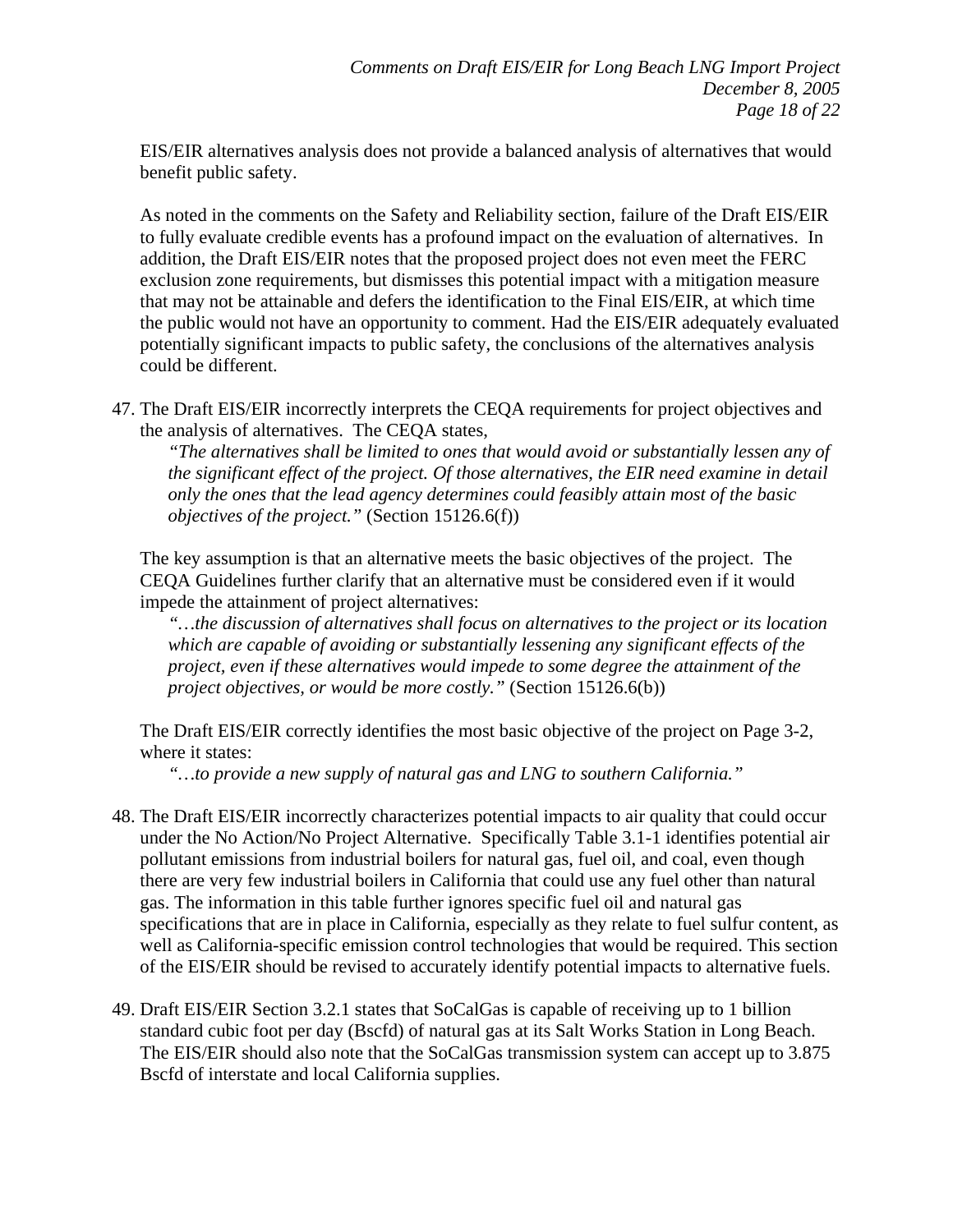50. Draft EIS/EIR Section 3.2.1 states that a pipeline alternative would not meet the project goal of natural gas storage. This analysis and statement ignores that SoCalGas operates four storage fields that interconnect with its transmission system. These storage fields – Aliso Canyon, Honor Rancho, La Goleta, and Playa del Rey – are located near the primary load centers of the SoCalGas system. Together, they have a combined inventory capacity of 118.1 billion cubic feet (BCF), a combined firm injection capacity of 845 MMcfd, and a combined firm withdrawal capacity of 3,125 MMcfd. The injection capacity gas also can be expanded to meet local storage needs.

SoCalGas designs its backbone transmission system to maintain a  $15\% - 20\%$  annual average slack capacity relative to demand forecast under an average temperature/normal hydro condition. This slack capacity allows flexibility to purchase gas supplies at the most favorable time and location, which lowers gas costs and allows SoCalGas' customers to meet unexpected and temporary spikes in demand cost effectively. Given the extensive SoCalGas storage and distribution system that is in place, existing systems already provide a far larger storage capacity than would be achieved by the proposed project. Therefore, any alternative that can supply natural gas to the SoCalGas system would meet the SES project objective of LNG/natural gas storage. The EIS/EIR should be revised to reflect existing natural gas storage facilities and the ability of alternatives to meet the SES storage objective.

51. Two statements in the Draft EIS/EIR Section 3.2.1 are inaccurate and should be revised or clarified. First, the Draft EIS/EIR notes:

*"However, the significant trucking distances to California (600 to 900 miles) would limit the economic feasibility of using out-of-state facilities..."*

This statement is inconsistent with the fact that LNG is currently trucked from a liquefaction plant in Topock, Arizona. It is currently economically feasible to import out-of-state LNG and there is no justification in the EIS/EIR to conclude otherwise for future economic conditions.

The Draft EIS/EIR also makes an unsubstantiated and speculative statement related to the ability of out-of-state to meet future deliveries as follows:

*"These out-of-state facilities may also have existing contractual arrangements that would preclude them from being able to make the required deliveries."*

In the absence of substantiated information related to the ability of out-of-state LNG suppliers to meet future demand, such claims should not be made in the EIS/EIR to dismiss an important alternative to one of the stated project components and objectives. The current importation of out-of-state LNG is meeting current demand of LNG vehicle fueling without the proposed project. The EIS/EIR should be revised to provide support for these inaccurate and unsubstantiated statements, or revise the analysis to reflect the facts as they relate to the importation of out-of-state LNG.

52. One component of the proposed project that has significant safety implications is related to the importation of "hot" LNG (i.e., LNG containing heavier hydrocarbons and a higher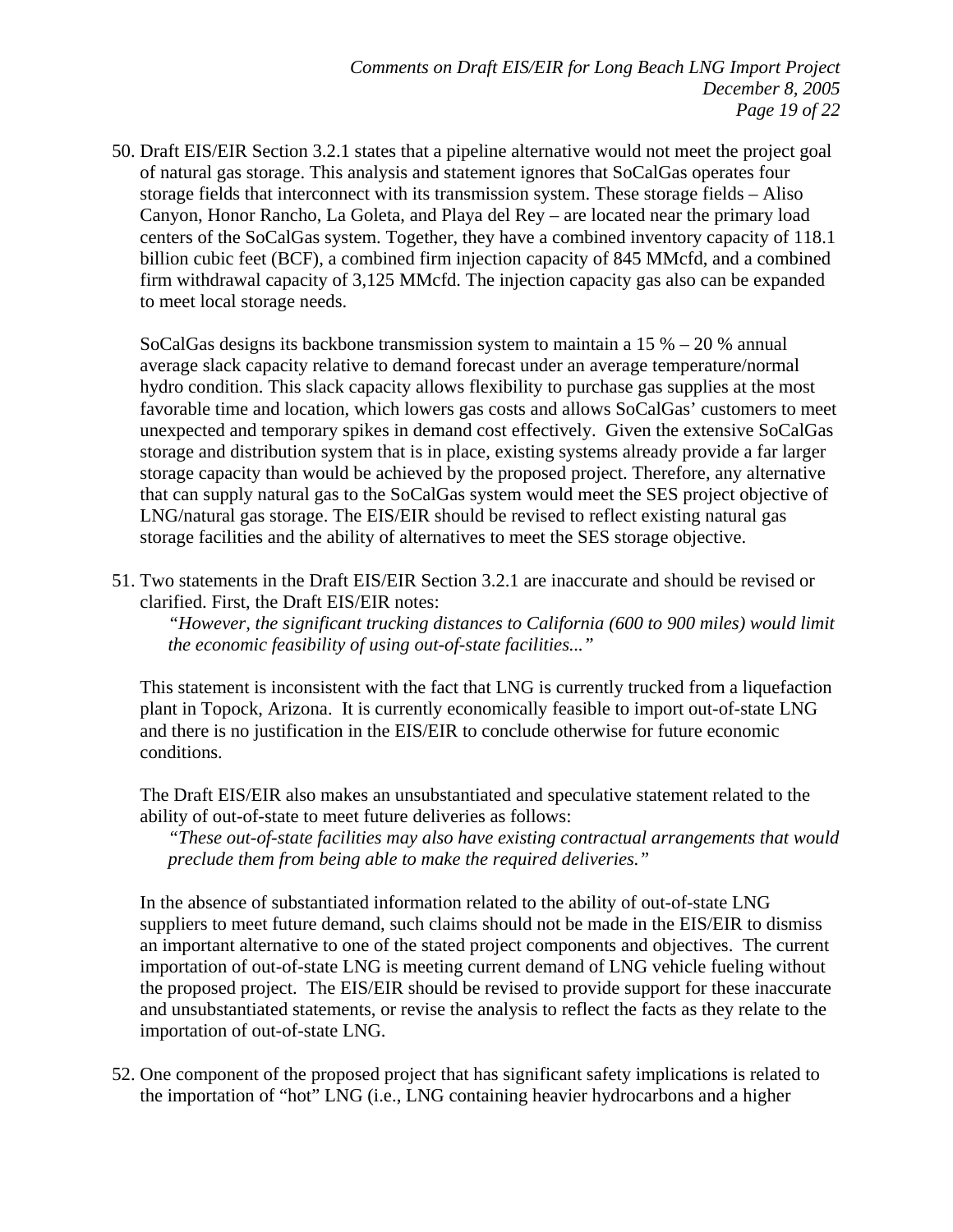energy content). The importation of hot LNG has implications for facility and public safety including the need to separate ethane and natural gas liquids ("NGLs") from the imported LNG, the onsite storage of NGLs, and the offsite transportation of ethane  $(C_2$  pipeline). There are serious implications associated with accidental releases of hot LNG including the potential for unconfined vapor cloud explosions, and if spilled on water, greater rapid phase transition explosion hazards.

The importation of LNG that does not require any further separation (i.e., the importation of pipeline quality natural gas), would serve to reduce potential hazards associated with the NGL recovery system, NGL storage and the ethane  $(C_2)$  pipeline to the LARC). Also, hot LNG separation and combustion of NGLs also contribute to the project's operational emissions. The importation of pipeline quality LNG would reduce the project's overall emissions and lessen potential air quality impacts associated with the proposed project. An LNG import terminal and regasification facility using pipeline quality natural gas would be consistent with all other proposed LNG terminals in California, would be economically feasible, and would meet all of SES' stated objectives.

Therefore, the EIS/EIR should be revised to add an alternative for a traditional LNG facility that imports only pipeline quality natural gas, thus avoiding several public safety impacts that result from the handling, separation and transportation of hot LNG and its components, and reducing overall air quality impacts associated with the separation and combustion of heavier hydrocarbons. This alternative is economically feasible, meets all of the project's stated objectives and would avoid or lessen significant environmental impacts associated with the proposed project, thus representing a preferred alternative to the proposed project.

### **Recirculation of the EIS/EIR**

Above, the Coastal Commission staff has identified numerous deficiencies in the Draft EIS/EIR that warrant remedial action. In some issue areas, such as Reliability and Safety, the Draft EIR is so fundamentally inadequate that we believe meaningful public review and comment were precluded. Numerous significant impacts are overlooked and at least one viable alternative is not evaluated that would meet all of the project's stated objectives and avoid or substantially lessen one or more significant impacts.

### CEQA Guidelines Section 15088.5(a) states:

*"A lead agency is required to recirculate an EIR when significant new information is added to the EIR after public notice is given of the availability of the draft EIR for public review under Section 15087 but before certification. As used in this section, the term "information" can include changes in the project or environmental setting as well as additional data or other information."* 

Significant new information requiring recirculation includes, for example, a disclosure showing that:

*(1) A new significant environmental impact would result from the project or from a new mitigation measure proposed to be implemented.*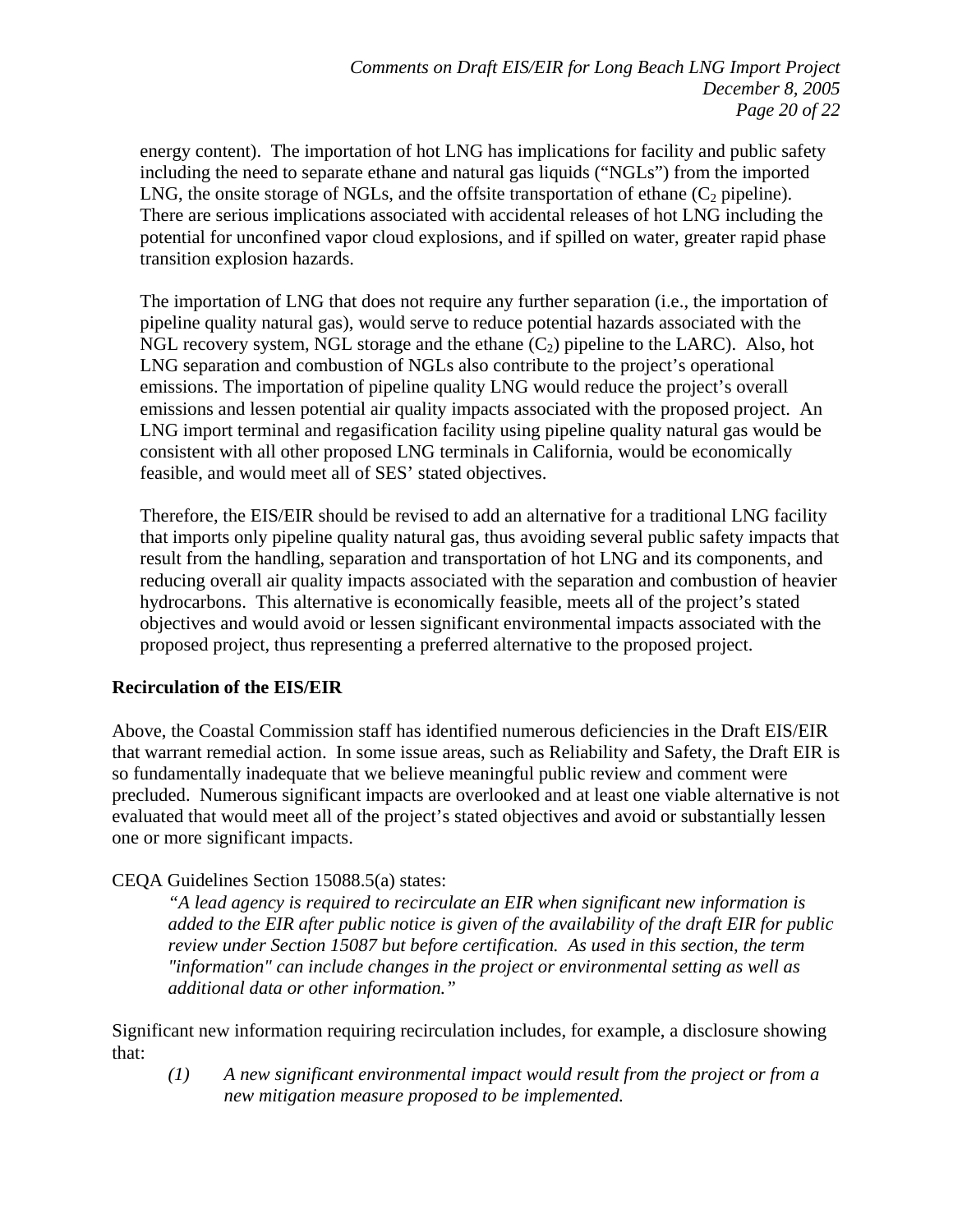- *(2) A substantial increase in the severity of an environmental impact would result unless mitigation measures are adopted that reduce the impact to a level of insignificance.*
- *(3) A feasible project alternative or mitigation measure considerably different from others previously analyzed would clearly lessen the environmental impacts of the project, but the project's proponents decline to adopt it.*
- *(4) The draft EIR was so fundamentally and basically inadequate and conclusory in nature that meaningful public review and comment were precluded. (Mountain Lion Coalition v. Fish and Game Com. (1989) 214 Cal.App.3d 1043)*

We believe all four conditions apply in this case and that a recirculation of the EIS/EIR is warranted.

### **Draft Port Master Plan Amendment**

The environmental impact information and revised safety analysis we request above are needed for the Coastal Commission to evaluate fully consistency of the Port's proposed Port Master Plan ("PMP") Amendment with the Chapter 3 and 8 policies of the Coastal Act. In addition to the above inadequacies, the PMP Amendment needs to address the following:

- 1. The analysis of oil spill prevention and response required by Coastal Act Section 30232 should include an identification of: (a) the project's reasonable worst-case oil spill scenario (including an analysis of how the worst-case spill event was chosen); (b) oil spill prevention measures provided by the applicant or required by the Port; and (c) oil spill response equipment and procedures adequate to respond to the identified worst-case spill event.
- 2. In numerous places in the Draft PMP Amendment, the Port mistakenly states that the project does not require fill in coastal waters. Section 30108.2 of the Coastal Act defines "fill" as "earth or any other substance or material, including pilings placed for the purpose of erecting structures thereon, placed in a submerged area." Therefore, installation of new pilings, construction of an underwater rock buttress, and placement of any other substance or structure on the seafloor constitutes "fill" under the Coastal Act. Accordingly, please include, at a minimum, (a) an alternatives analysis that considers whether there are feasible, less environmentally damaging alternatives to the proposed fill, and (b) specific identification of mitigation measures either provided by SES or required by the Port or other agencies that would minimize any adverse environmental effects of fill. Please also address the requirements of Coastal Act Section 30706(a), (c), and (d).
- 3. With respect to dredging, the PMP Amendment should also include: (a) an analysis of whether there are feasible, less environmentally damaging alternatives to dredging, and (b) specific identification of mitigation measures provided by SES or required by the Port or other agencies that would minimize any adverse environmental effects of dredging.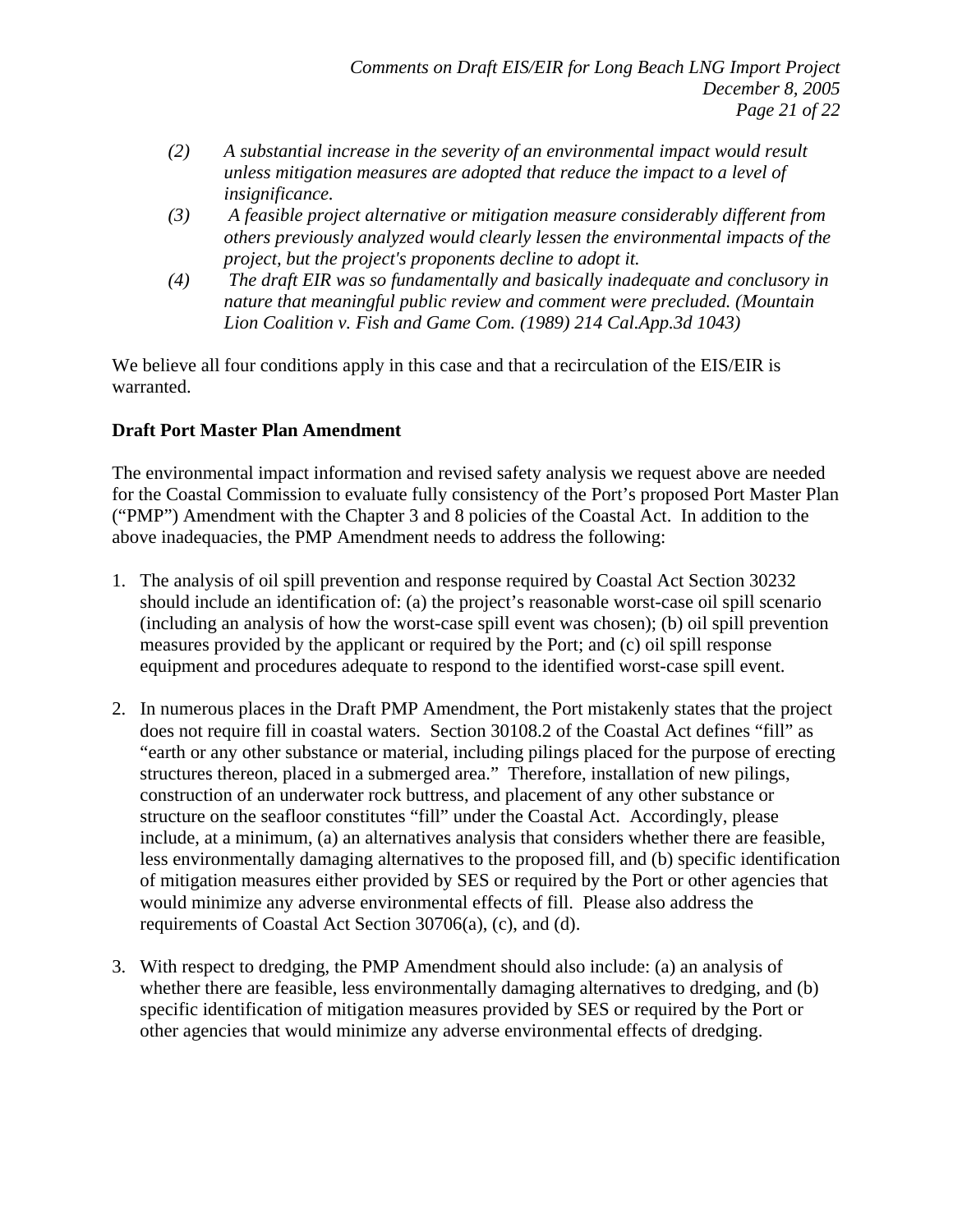- 4. The dredged material is to be used to create two boat slips. Has the Port already obtained an amendment to the PMP to allow for this upland fill? If not, the Port should to amend the PMP to allow for this disposal option.
- 5. The PMP Amendment should include an analysis of the project's consistency with the PMP's Hazards Design and Operational criteria.
- 6. Is the density of greater than 10 personnel/acre referenced in Figure 2 of the Risk Management Plan's Daytime-Weekday Personnel Density Map correct? Since this figure was based on a former land use, we question if the density figure might be outdated. If it is incorrect, the PMP Amendment should include a modification to the map and an analysis of the need to change the density.
- 7. Objective (a) of the PMP is to "separate hazardous cargo from non-compatible vulnerable resources." Please address how allowing this project at this location is consistent with this PMP objective.

Please contact me at (415) 904-5205 or at a dettmer@coastal.ca.gov if you have any questions.

Sincerely.

alism Dett

**ALISON J. DETTMER** Manager Energy and Ocean Resources Unit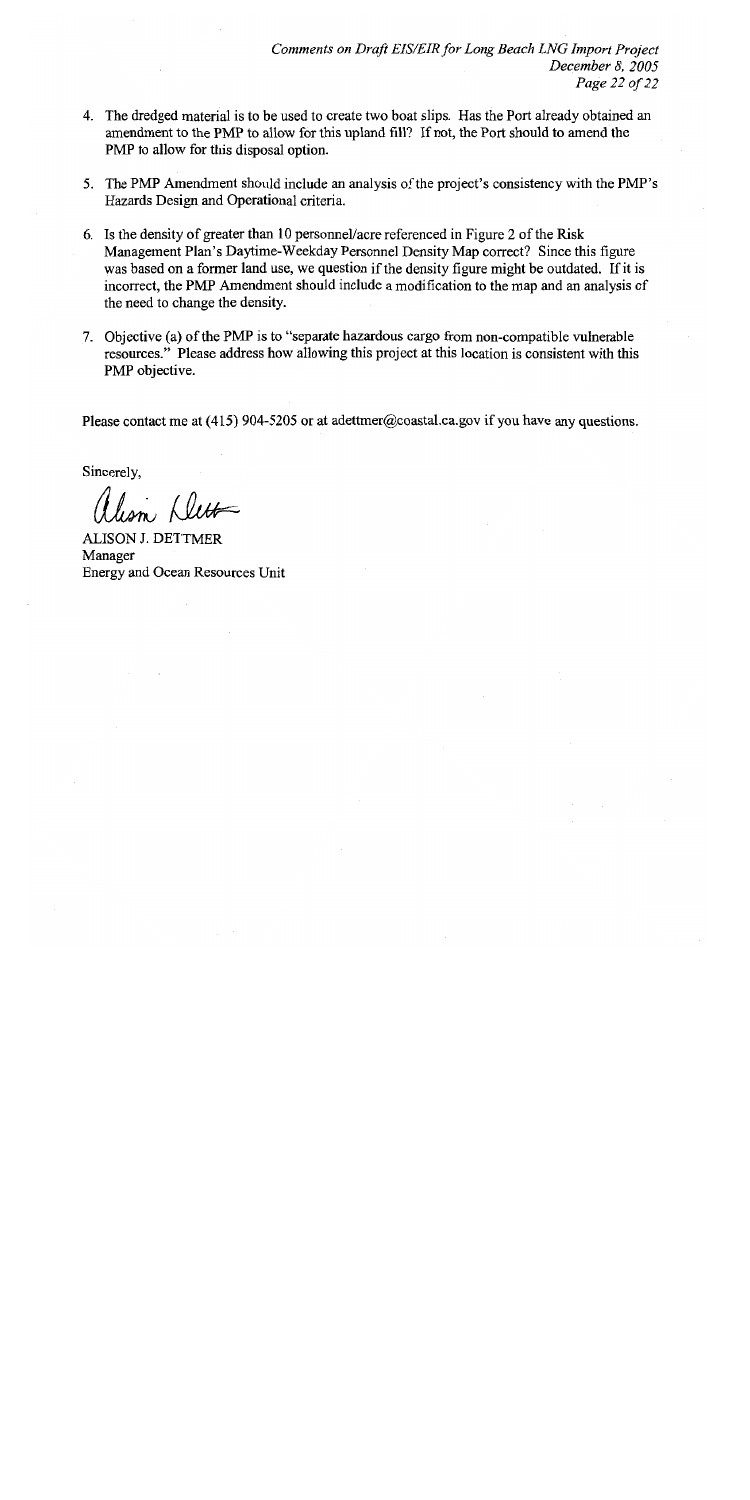

# **SES Long Beach LNG Import Project**

# **Quantitative Risk Analysis**

**A Critical Review of the SES Long Beach LNG Import Project EIS/R Reliability and Safety Analysis**



### *Prepared for:*

**California Coastal Commission Energy & Ocean Resources Unit 45 Fremont Street, Suite 2000 San Francisco, California 94105** 

*Prepared by:*  **Marine Research Specialists 3140 Telegraph Road, Suite A Ventura, California 93003** 



**December 2005** 

### **Attachment A**

California Coastal Commission December 8, 2005 Comments SES Draft EIR/EIS Page 1 of 51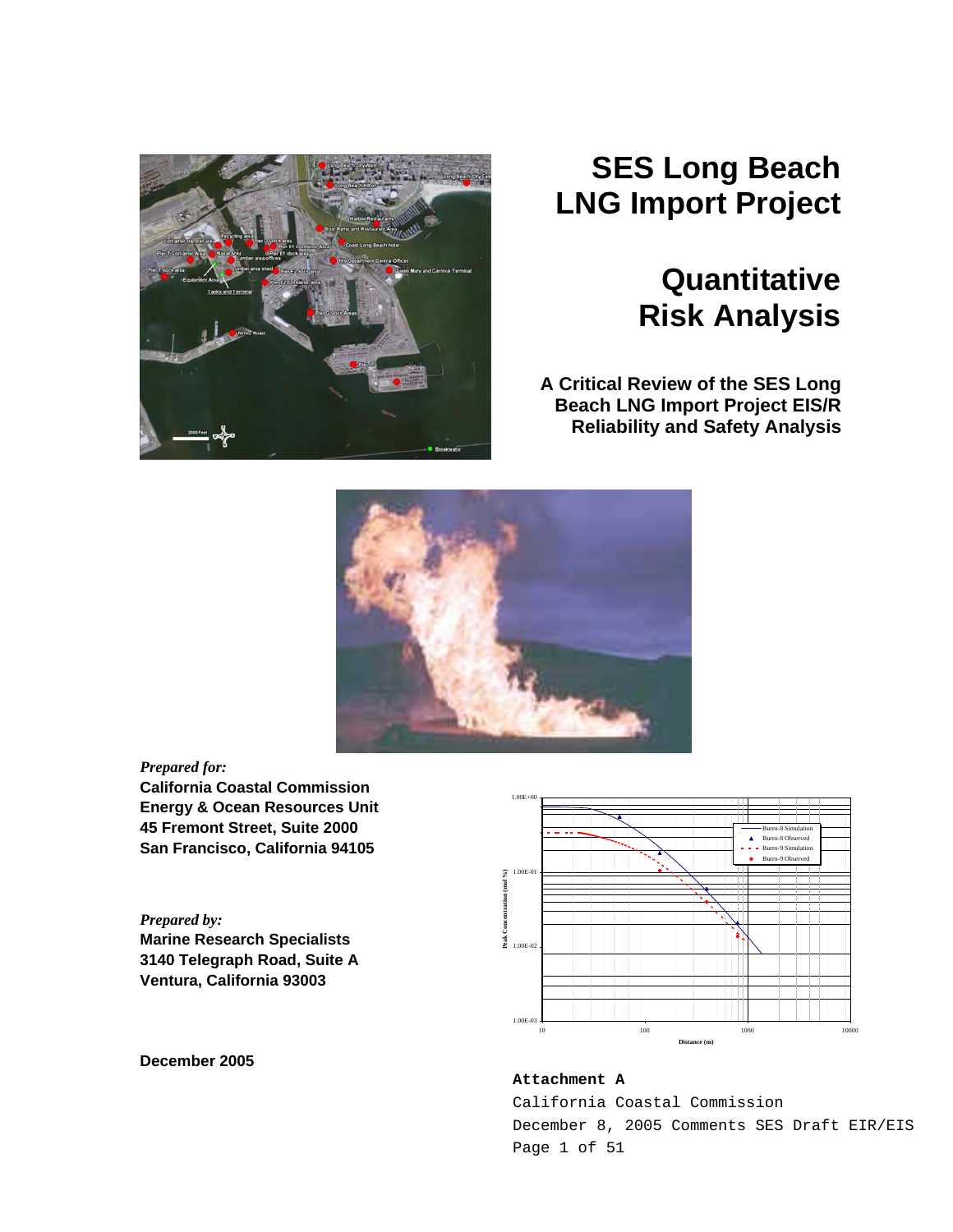# **Table of Contents**

### **Section**

### Page

| 2.3 England's Health and Safety Executive, Reducing Risk, Protecting People 4     |  |
|-----------------------------------------------------------------------------------|--|
| 2.4 PADHI Levels (Planning Advice for Developments near Hazardous Installations)4 |  |
|                                                                                   |  |
|                                                                                   |  |
|                                                                                   |  |
|                                                                                   |  |
|                                                                                   |  |
|                                                                                   |  |
|                                                                                   |  |
|                                                                                   |  |
|                                                                                   |  |
|                                                                                   |  |
|                                                                                   |  |
|                                                                                   |  |
|                                                                                   |  |
|                                                                                   |  |
|                                                                                   |  |
|                                                                                   |  |
|                                                                                   |  |
|                                                                                   |  |
|                                                                                   |  |
|                                                                                   |  |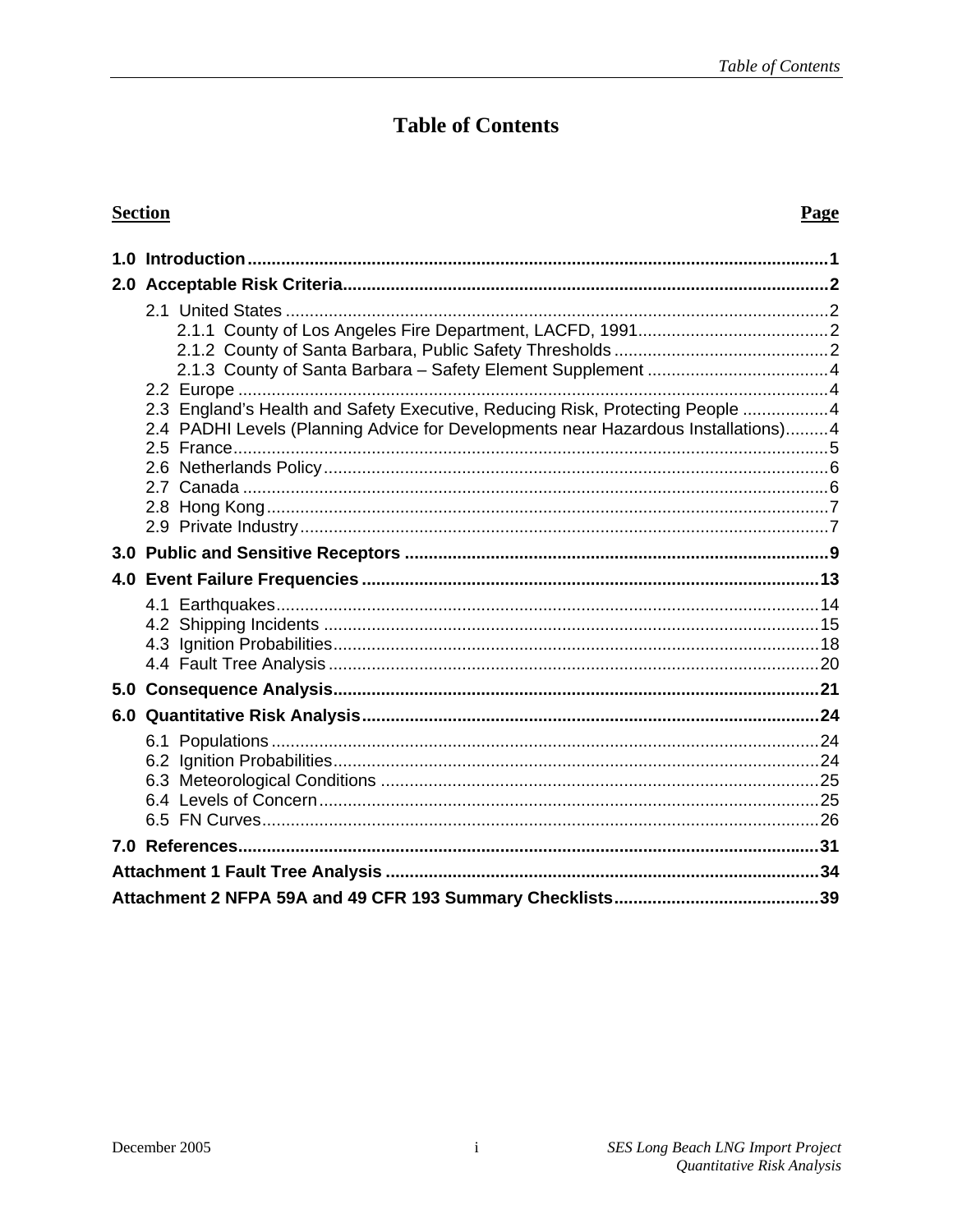### **Table/Figure Page**

| Table 1<br>Table 2 | Impacts Associated with other North American LNG Project Analysis8               |  |
|--------------------|----------------------------------------------------------------------------------|--|
| Table 3            |                                                                                  |  |
| Table 4            |                                                                                  |  |
| Table 5            | Ignition Probabilities Event Tree: Vapor Cloud Dispersion with Westerly Winds 19 |  |
| Figure 1           |                                                                                  |  |
| Figure 2           |                                                                                  |  |
| Figure 3           |                                                                                  |  |
| Figure 4           | Proposed Port of Long Beach Developments in the Project Vicinity 17              |  |
| Figure 5           |                                                                                  |  |
| Figure 6           | POLB Proposed SES Long Beach LNG Facility Fatality FN Curves 29                  |  |
| Figure 7           | POLB Proposed SES Long Beach LNG Facility Injury FN Curves30                     |  |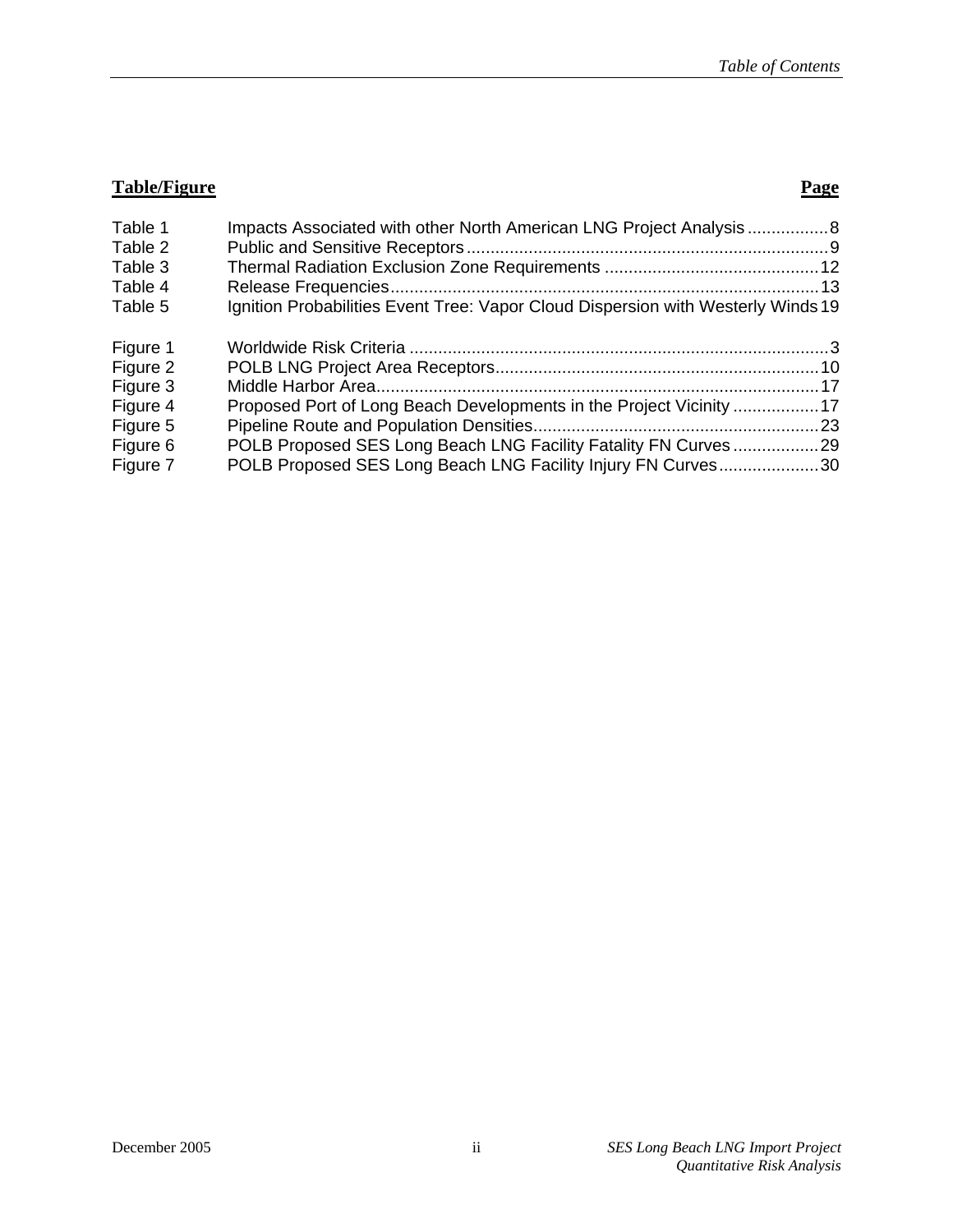# <span id="page-25-0"></span>**1.0 Introduction**

This analysis was undertaken in support of the California Coastal Commission's review of the proposed Sound Energy Solutions (SES) Long Beach Liquefied Natural Gas (LNG) Import Project. Our review of the Sound Energy Solutions (SES) Long Beach LNG Import Project EIS/R Reliability and Safety analysis is presented in this report. The review involved an evaluation of the adequacy of the EIS/R in terms of content and technical approach, and where necessary to evaluate potential impacts additional analyses were prepared. Out risk analysis is presented in the following sections:

- 1. Introduction (this section)
- 2. Definitions of Acceptable Risk
- 3. Public and Sensitive Receptors
- 4. Event Failure Frequencies
- 5. Consequence Analysis
- 6. Quantitative Risk Analysis
- 7. References

### Attachments

- 1. Fault Tree Analysis
- 2. NFPA 59A and CFR 193 Checklist

Our specific comments on the Reliability and Safety section of the EIS/R, as well as other issue areas and topics have been submitted under separate cover.

Overall, the analysis of public risk was inadequate in the EIS/R. The approach in the reliability and safety analysis was essentially qualitative with no quantitative significance criteria or comparison of potential impacts to any measurable level of risk.

The EIS/R reliability and safety analysis also intentionally excluded any analysis of large, credible accidents that would have the potential to adversely affect the public, even though the Port's consultant (Quest Consultants) provided both accident frequency and consequence modeling results that would clearly support a finding of significant risk. Potential consequences associated with many project components, such as pipelines, natural gas liquids and LNG trucking, were also omitted from the EIS/R analysis, thus not providing full public disclosure.

Given the failure of the EIS/R to quantitatively evaluate public risk and to consider accident scenarios that would have the potential to adversely affect the surrounding population; a risk analysis was conducted to provide a quantitative estimate of the project's risk. The analysis presented here was prepared to quantitatively evaluate the risk associated with the proposed project. This analysis was conducted using as much of the EIS/R information as possible, especially in the area of event probability and consequences. The bulk of the information that represents the foundation of the quantitative risk analysis comes directly from the EIS/R, specifically Appendix F.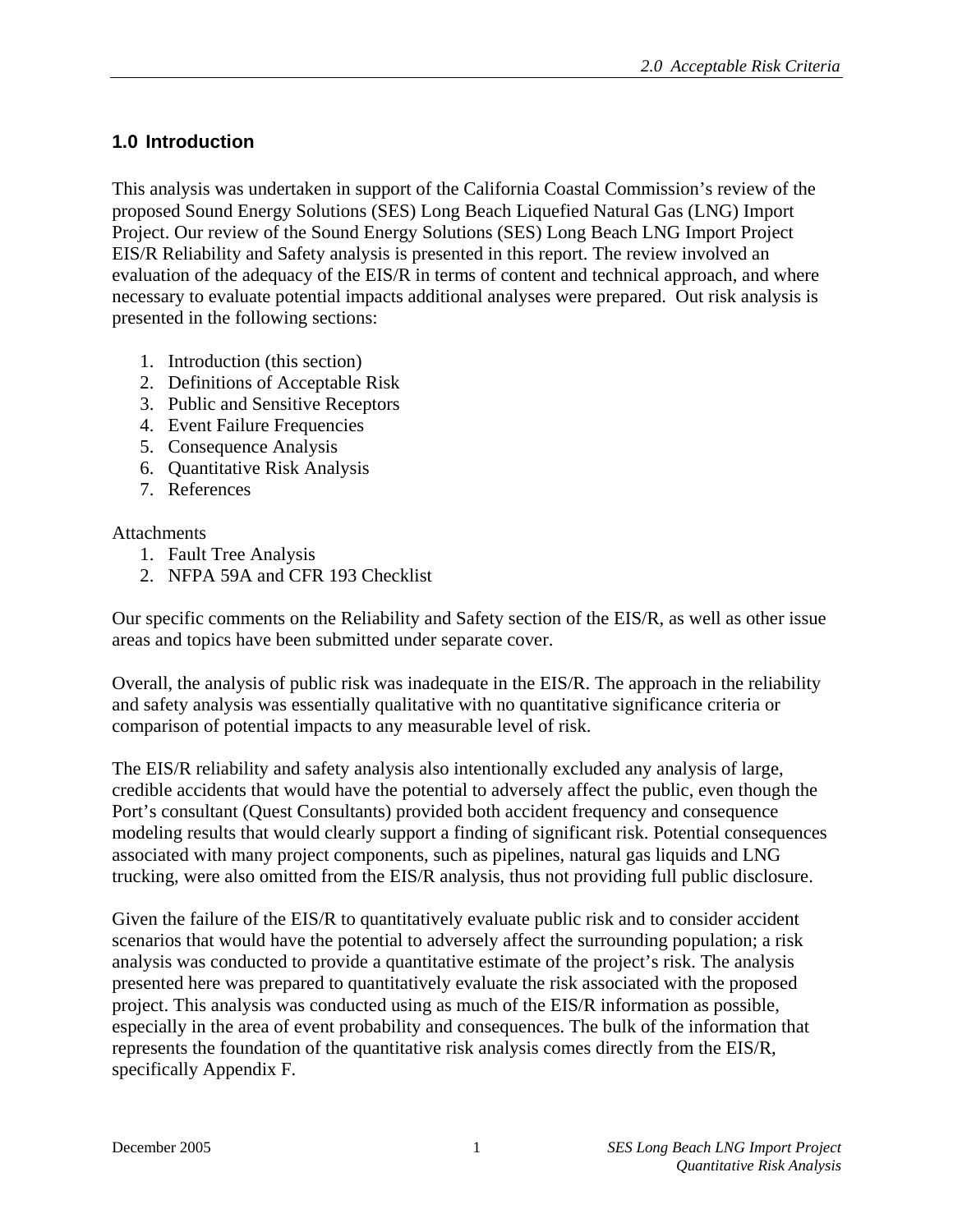# <span id="page-26-0"></span>**2.0 Acceptable Risk Criteria**

Although FERC does not analyze high consequence, low probability events (EIS/R pg 4-128), risk criteria established by Santa Barbara County (and previously accepted by several California regulatory agencies), Europe, Hong Kong and Canada indicate that these events can contribute to public risk. It is important to examine the hazards associated with all aspects of the LNG import project to determine overall societal risk. Risk is defined as a combination of the frequency of an event, the probability that the released material will impact populations, and the consequences of these events on the populations. The end result would be a set of risk profiles, known as FN curves (plots of frequency versus fatalities).

The EIS/R begs the question: what is acceptable? The criteria established in the FERC document are vague in the sense that it only specifies that a risk is significant if it presents a "*substantial increase in the potential for incidents that would cause serious injury or death to members of the public*". The definition of substantial is not addressed.

Numerous risk criteria have been established by government agencies and private industry. Below is a discussion of various risk criteria in the US, Canada, Hong Kong and European countries. An FN curve for fatalities showing the various risk criteria is shown in Figure 1.

# **2.1 United States**

The federal government has no specific risk based criteria. The Federal Clean Air Act and RMP define worst case zones which are used for emergency response planning, but nothing related to land use decisions.

### **2.1.1 County of Los Angeles Fire Department, LACFD, 1991**

LACFD defines criteria for significant risks associated with their RMPP program (LACFD, 1991), which has been superseded by the statewide CalARP program. It should be noted that the LACFD criteria do not meet the specific requirements of the California Environmental Quality Act (CEQA) for the evaluation of worst-case events.

### **2.1.2 County of Santa Barbara, Public Safety Thresholds**

The County of Santa Barbara established public safety thresholds in 2000 addressing the types of development that would require detailed risk analysis and the thresholds which would define significance under the CEQA. The Santa Barbara thresholds are based on FN curves and define acceptable frequency as being a function of the number of persons affected (a sloped line on an FN curve). There are two lines based on land use type (red and amber). The Santa Barbara risk criteria are based on risk criteria adopted by the Netherlands and widely used throughout Europe. The criteria and zones are shown below.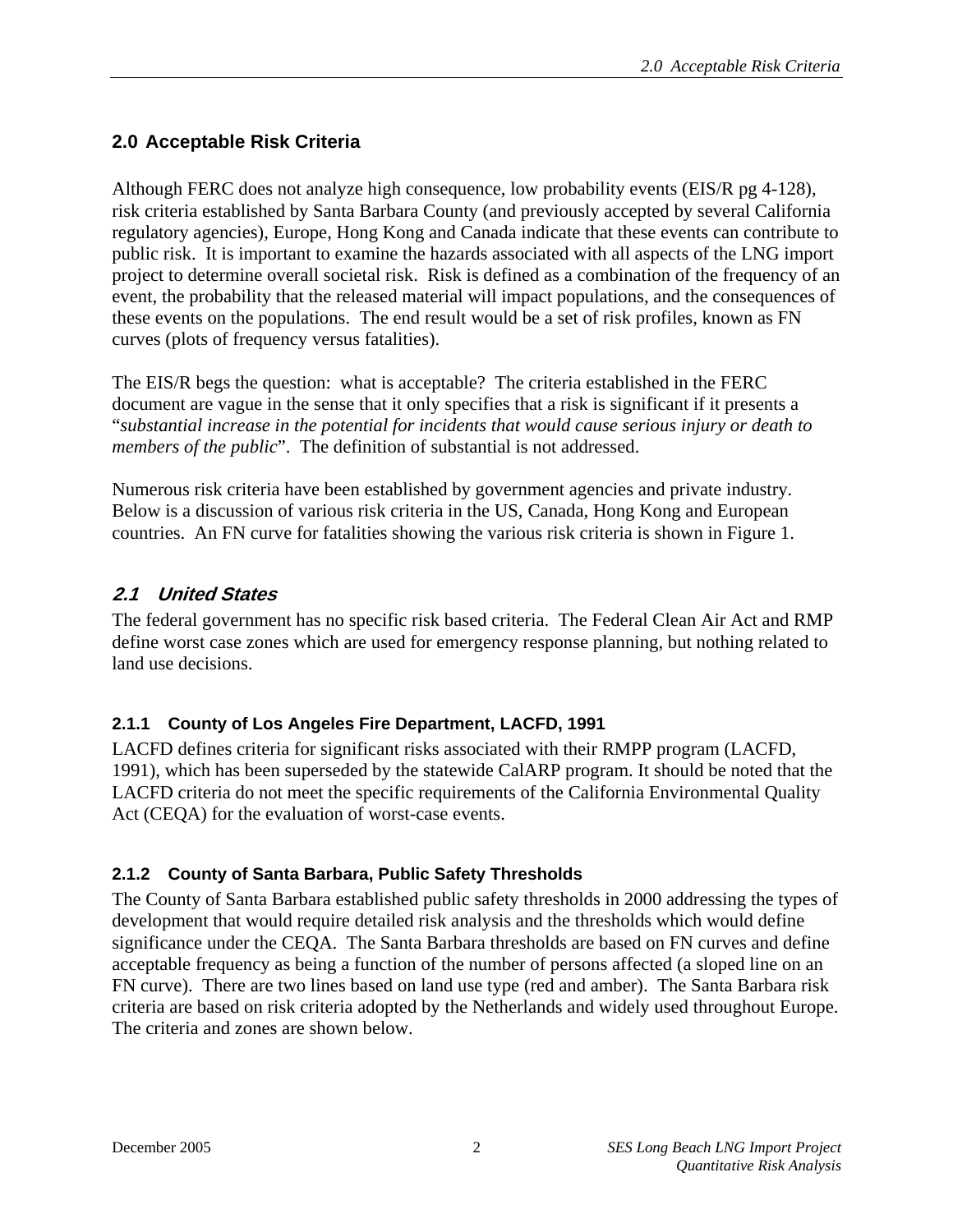<span id="page-27-0"></span>

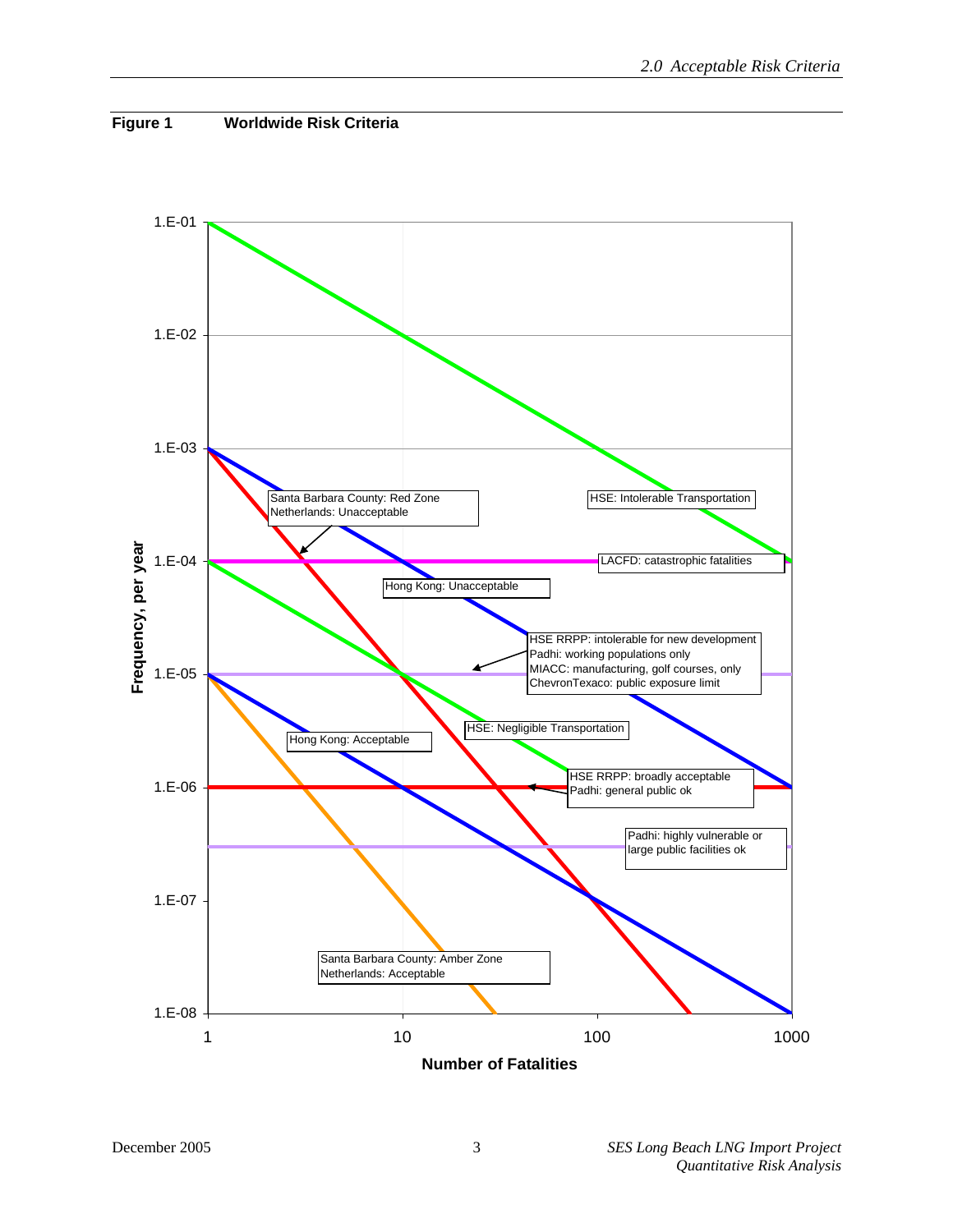### <span id="page-28-0"></span>**2.1.3 County of Santa Barbara – Safety Element Supplement**

Under the County of Santa Barbara Safety Element, the following definitions are used to categorize public risk:

- Red Zone: unacceptable for all land uses.
- Amber zone: acceptable for urban development.
- Amber zone: unacceptable for highly sensitive land uses and high density residential.
- Green Zone: acceptable for all land uses.

### **2.2 Europe**

Europe, particularly the UK and the Netherlands, have been developing risk criteria for a period of some 30 years. These are detailed in the report "Societal Risks", (Ball, 1998), and are summarized below.

In 1996, the European Union Council Directive on the control of major-accident hazards – the so-called Seveso II Directive – was adopted. Member States had up to two years to bring into force laws, regulations and administrative provisions to comply with the Directive. From 1999, the obligations of the Directive have become mandatory for industry as well as the public authorities of the Member States responsible for the implementation and enforcement of the Directive.

# **2.3 England's Health and Safety Executive, Reducing Risk, Protecting People**

The UK has published a number of documents related to risk criteria and the levels considered acceptable have evolved since the 1970s. The HSE published "Tolerability of Risk Criteria" addresses some levels shown on Figure 1. Transportation risk is also addressed in by the HSE and those levels are also tabulated on Figure 1.

## **2.4 PADHI Levels (Planning Advice for Developments near Hazardous Installations)**

The UK HSE also has published the PADHI levels report which details acceptable criteria. These levels are shown below and are also shown on Figure 1.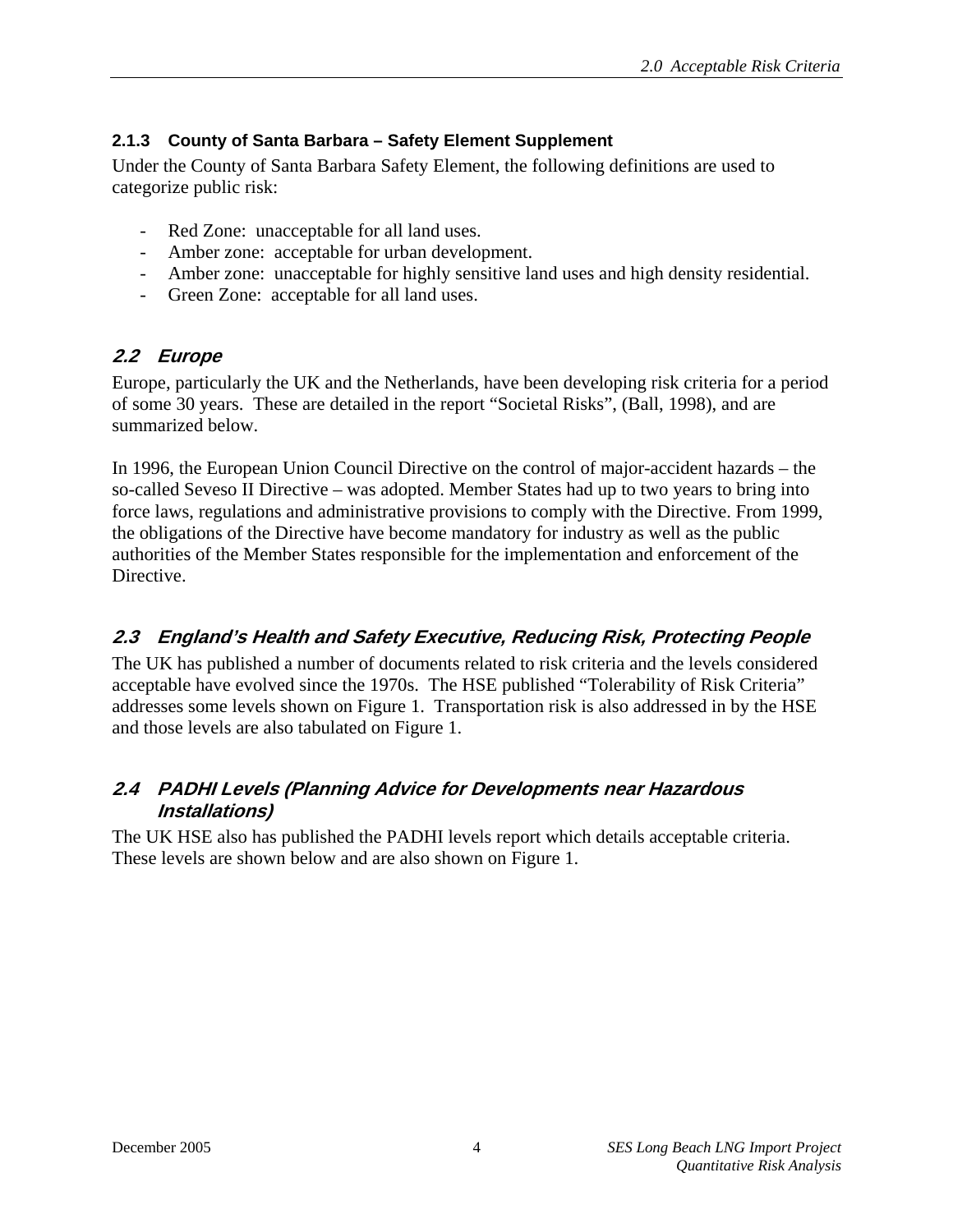<span id="page-29-0"></span>

| <b>Sensitivity Levels</b> |                                                                                                                                                                                                                                                                                     |                                                                 |  |
|---------------------------|-------------------------------------------------------------------------------------------------------------------------------------------------------------------------------------------------------------------------------------------------------------------------------------|-----------------------------------------------------------------|--|
| <b>Sensitivity</b>        | <b>Criteria</b>                                                                                                                                                                                                                                                                     |                                                                 |  |
| level                     |                                                                                                                                                                                                                                                                                     |                                                                 |  |
| Level 1                   | Based on normal working population – parking areas,<br>warehouses, non-retail, less than 100 occupants, minor<br>transportation links                                                                                                                                               | Ok in all zones<br>${1 \times 10^{-5}}$                         |  |
| Level 2                   | Based on the general public - at home and involved in<br>normal activities – residential units less than 40 per<br>hectare, hotels, motels up to 100 beds, major transport<br>links, retail less than 5000 m2, gatherings of less than<br>100 people                                | Ok in middle<br>and outer zones<br>only<br>$< 1 \times 10^{-6}$ |  |
| Level 3                   | Based on vulnerable members of the public (children,<br>those with mobility difficulties or those unable to<br>recognize physical danger) – more than 100 beds, more<br>than 40 units per hectare, more than 100 people<br>outdoors, hospitals 24 hr care $< 0.25$ hectare, prisons | Ok in outer<br>zone only<br>$<$ 3 x 10 <sup>-7</sup>            |  |
| Level 4                   | Large examples of Level 3 and large outdoor examples<br>of Level $2$ – theme parks, stadiums, open air areas with<br>more than 1000 people, hospitals $>0.25$ hectare, daycare<br>larger than 1.4 hectare,                                                                          | Not ok in any<br>zone                                           |  |

### *Consultation Zones*

| <b>Frequency</b>        | Zone              | <b>Description</b>                          |  |
|-------------------------|-------------------|---------------------------------------------|--|
| $1 \times 10^{-5}$      | Inner zone        | Receiving a "dangerous dose" or worse.      |  |
| ${1 \times 10^{-6}}$    | Middle zone       | Receiving a "dangerous dose" or worse.      |  |
| $<$ 3 x10 <sup>-7</sup> | <b>Outer Zone</b> | Receiving a "dangerous dose" or worse.      |  |
|                         |                   | This criterion is appropriate for highly    |  |
|                         |                   | vulnerable or very large public facilities. |  |

### **2.5 France**

The criteria in France are related only to the "worst credible" consequences of accidents that are used to define the safety distances around hazardous establishments.

Zone distances are based on the distance which produces a 1% fatality rate (for the inner zone) and the distance to which irreversible health effects occur (for the outer zone). Inner zone areas do not allow additional development which could increase populations. The zone in between allows limited, low density development. All development is allowed beyond the outer zone.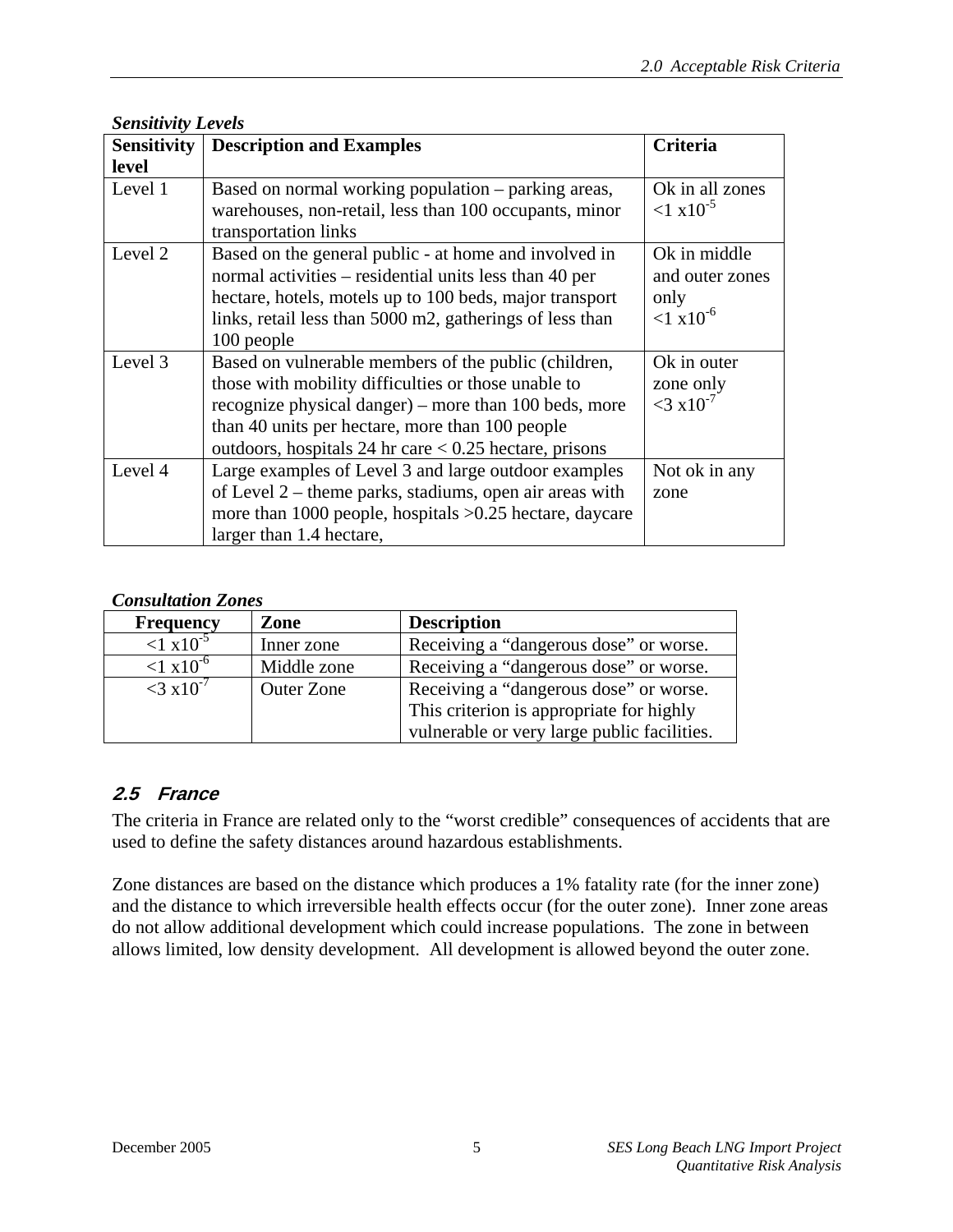<span id="page-30-0"></span>

| Type of risks and facilities                 | Type of accident scenario                  |
|----------------------------------------------|--------------------------------------------|
| Risks linked to liquefied combustible gas    | <b>Scenario A:</b>                         |
| facilities (fixed, semi-mobile or mobile)    | <b>BLEVE</b> (Boiling Liquid Expanding     |
|                                              | Vapor Explosion)                           |
|                                              | <b>Scenario B:</b>                         |
|                                              | VCE (Vapour Cloud Explosion)               |
| Risks linked to vessels containing liquefied | <b>Scenario C:</b>                         |
| or non-liquefied toxic gases where the       | Total instantaneous loss of containment    |
| containment is not designed to resist        |                                            |
| external damage or internal reactions of     |                                            |
| products                                     |                                            |
| Risks linked to vessels containing toxic     | <b>Scenario D:</b>                         |
| gases where the containment is designed to   | Instantaneous rupture of the largest       |
| resist external damage or internal reactions | pipeline leading to the highest mass flow  |
| of products                                  |                                            |
| Risks linked to large vessels containing     | <b>Scenario E:</b>                         |
| flammable liquids                            | Fire in the largest tank                   |
|                                              | Explosion of the gas phase for fixed roof  |
|                                              | tanks                                      |
|                                              | Fireball and projection of burning product |
|                                              | due to boil-over                           |
| Risks linked to use or storage of explosives | <b>Scenario F:</b>                         |
|                                              | Explosion of the largest mass of explosive |
|                                              | present or explosion due to a reaction     |

# **2.6 Netherlands Policy**

The Netherlands adopted specific risk criteria in the 1980s and updated in 1996. These levels are shown in Figure 1 and are based on three regions: an unacceptable region, a region where reductions are desired and an acceptable region. The Santa Barbara County policy is based on the Netherlands policy.

# **2.7 Canada**

The Major Industrial Accidents Council of Canada (MIACC) was dissolved in the fall of 1999. Their risk criteria were based on frequency and land use types shown below.

| <b>Frequency level</b> | <b>Type of Zone</b>          | <b>Allowed Land Uses</b>         |  |
|------------------------|------------------------------|----------------------------------|--|
| $>1 \times 10^{-4}$    | Buffer zone                  | None                             |  |
| $>1 \times 10^{-5}$    | Municipality transition zone | Manufacturing, open spaces, golf |  |
|                        |                              | courses                          |  |
| $>1 \times 10^{-6}$    | Municipality transition zone | Commercial, low density          |  |
|                        |                              | residential                      |  |
| $1 \times 10^{-6}$     |                              | All other uses                   |  |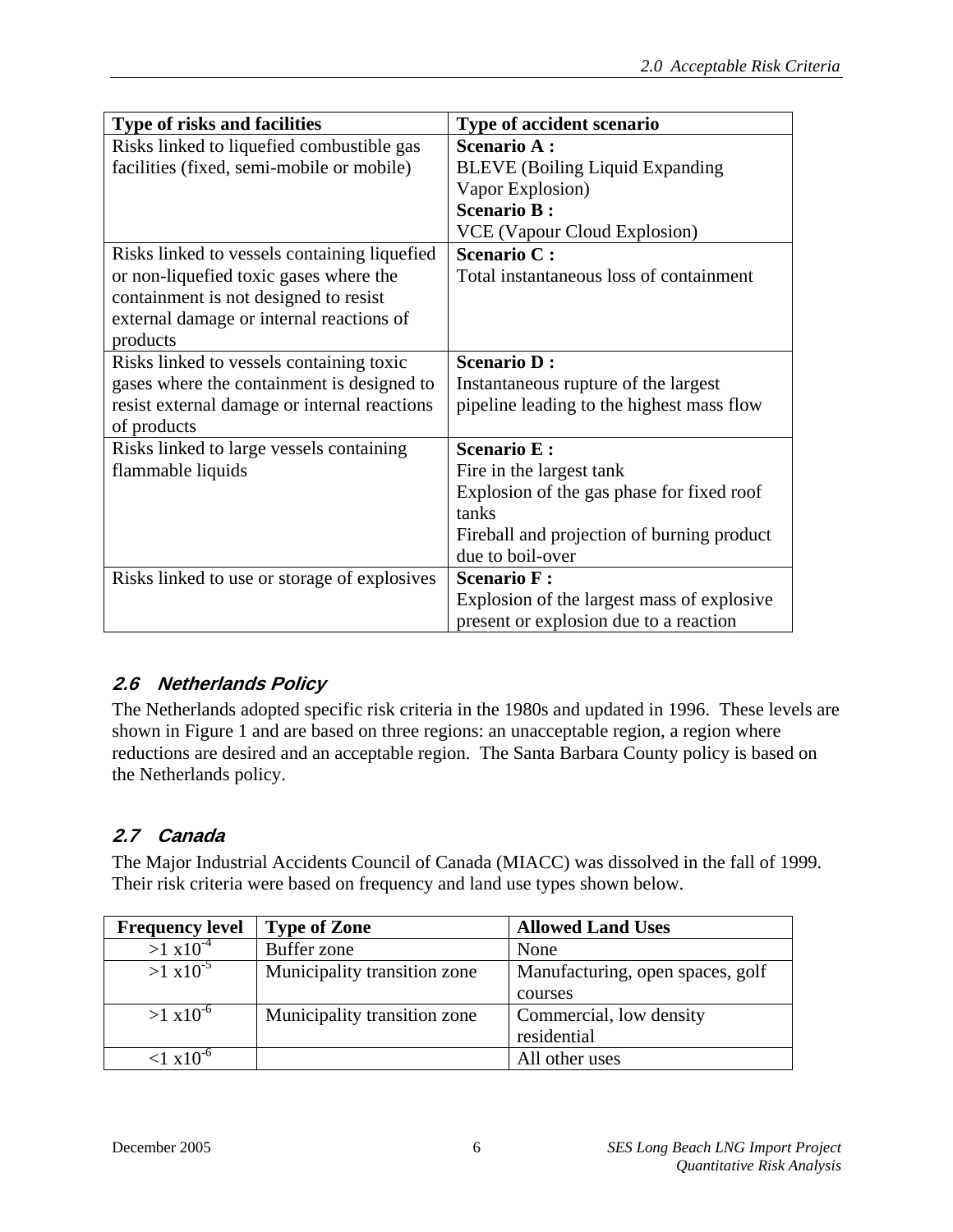# <span id="page-31-0"></span>**2.8 Hong Kong**

In response to the expansion and development of oil/LPG terminals in Tsing Yi Island, and the residential development nearby, the HK government developed specific risk criteria in 1988 and updated in 1993. These are shown on Figure 1.

# **2.9 Private Industry**

Some private industries have developed approaches to risk analysis utilizing risk criteria. A number of LNG projects have been analyzed in various documents. These are listed below in Table 1 below. Most do not list specific risk criteria.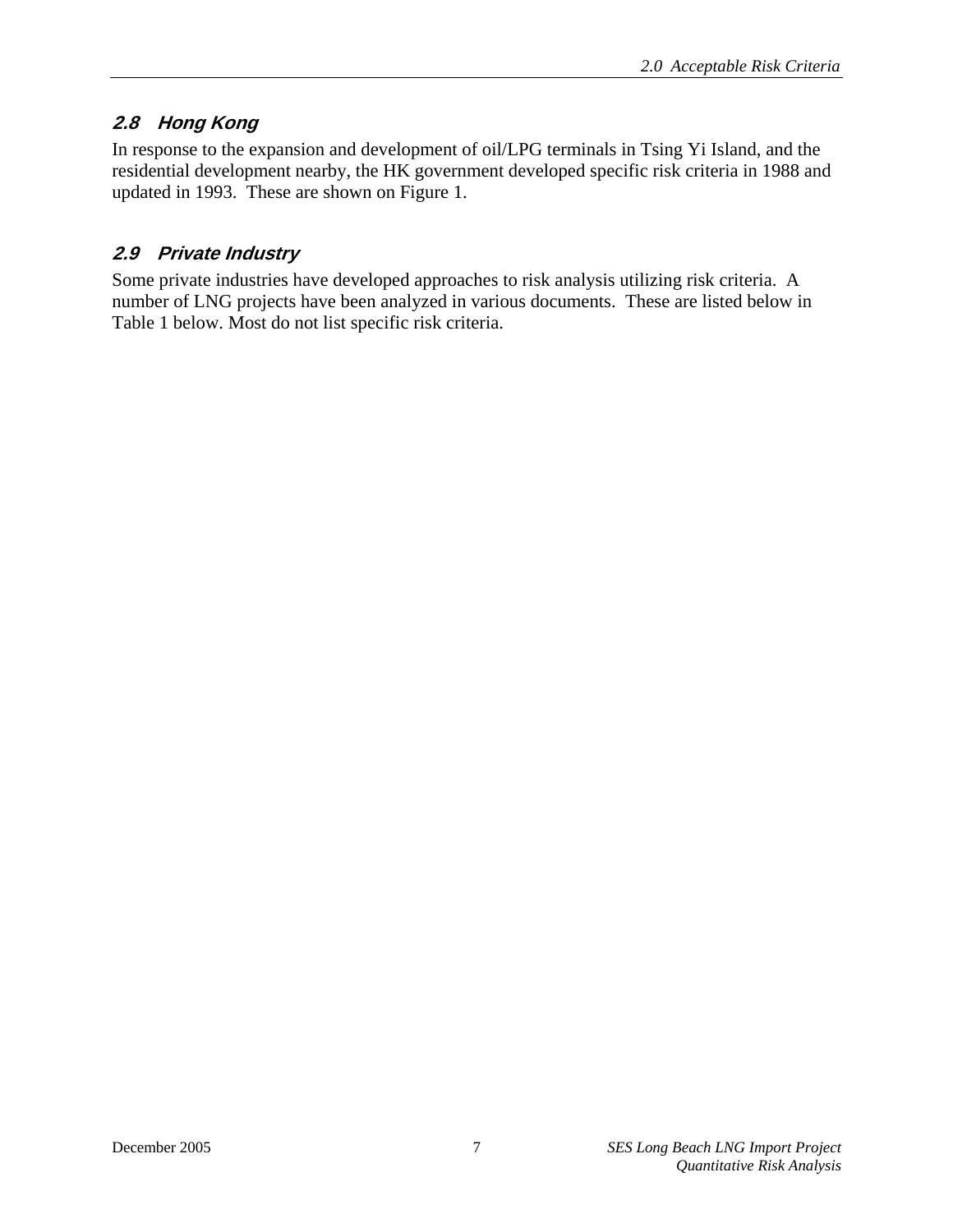<span id="page-32-0"></span>

| Project             | <b>Impact Scenario</b>             | <b>Impact Distance</b> | <b>Frequency of</b>  | <b>Significance</b>         | <b>Notes</b>                      |
|---------------------|------------------------------------|------------------------|----------------------|-----------------------------|-----------------------------------|
|                     |                                    |                        | Occurrence           | <b>Criteria</b>             |                                   |
| Baja                | <b>LNG</b> release                 | <b>ND</b>              | Not significant      | $1 \times 10^{-3}$ fatality |                                   |
|                     |                                    |                        |                      | $1 \times 10^{-2}$ injuries |                                   |
| <b>BHP</b>          | Complete loss of all tank contents | 1.6 miles              | ND                   |                             |                                   |
| <b>BHP</b>          | Vessel ramming, loss of one tank   | 1.3 miles              | $6 \times 10^{-7}$   | Class I                     |                                   |
|                     |                                    | 1.1 miles              | $1.1 \times 10^{-6}$ |                             |                                   |
| <b>Cove Point</b>   | Design spill into containment area | 1,752 feet to thermal  |                      | Contained with              | 24" line failure,                 |
|                     |                                    | 1600 btu               |                      | facility                    | 4.5 m/s wind, $F$                 |
|                     |                                    | 900' for vapor         |                      |                             | stab,                             |
|                     |                                    |                        |                      |                             |                                   |
| Cove Point          | Spill into water                   | 2,250' for an offshore |                      | Contained with              | Flange failure                    |
|                     |                                    | spill                  |                      | facility                    | on a 16" line,                    |
|                     |                                    |                        |                      |                             |                                   |
| Freeport            | LNG design spill                   | 914' to thermal        | ND                   | ND                          | 28 mph, 32F                       |
|                     |                                    | $2,111$ to vapor       |                      |                             | for thermal,                      |
|                     |                                    |                        |                      |                             | 4.5 m/s wind, $F$                 |
|                     |                                    |                        |                      |                             | stab for vapor                    |
| Pelican             | 1-5m hole in ship tank             | 2.3-2.5 miles          | ND                   | <b>ND</b>                   | $1.5 \text{ m/s}, F \text{ stab}$ |
|                     |                                    |                        |                      | Large distance              |                                   |
|                     |                                    |                        |                      | to populations              |                                   |
|                     |                                    |                        |                      | $($ >3 miles $)$            |                                   |
| <b>Weavers Cove</b> | Tank design spill                  | 995' thermal           | <b>ND</b>            | <b>ND</b>                   | 15-26 mph, 15F                    |
| <b>Weavers Cove</b> | Tank design spill                  | Zero                   | ND                   | All vapor                   | $4.5 \text{ m/s}, F \text{ stab}$ |
|                     |                                    |                        |                      | contained                   |                                   |
|                     |                                    |                        |                      | within dike area            |                                   |

### **Table 1 Impacts Associated with other North American LNG Project Analysis**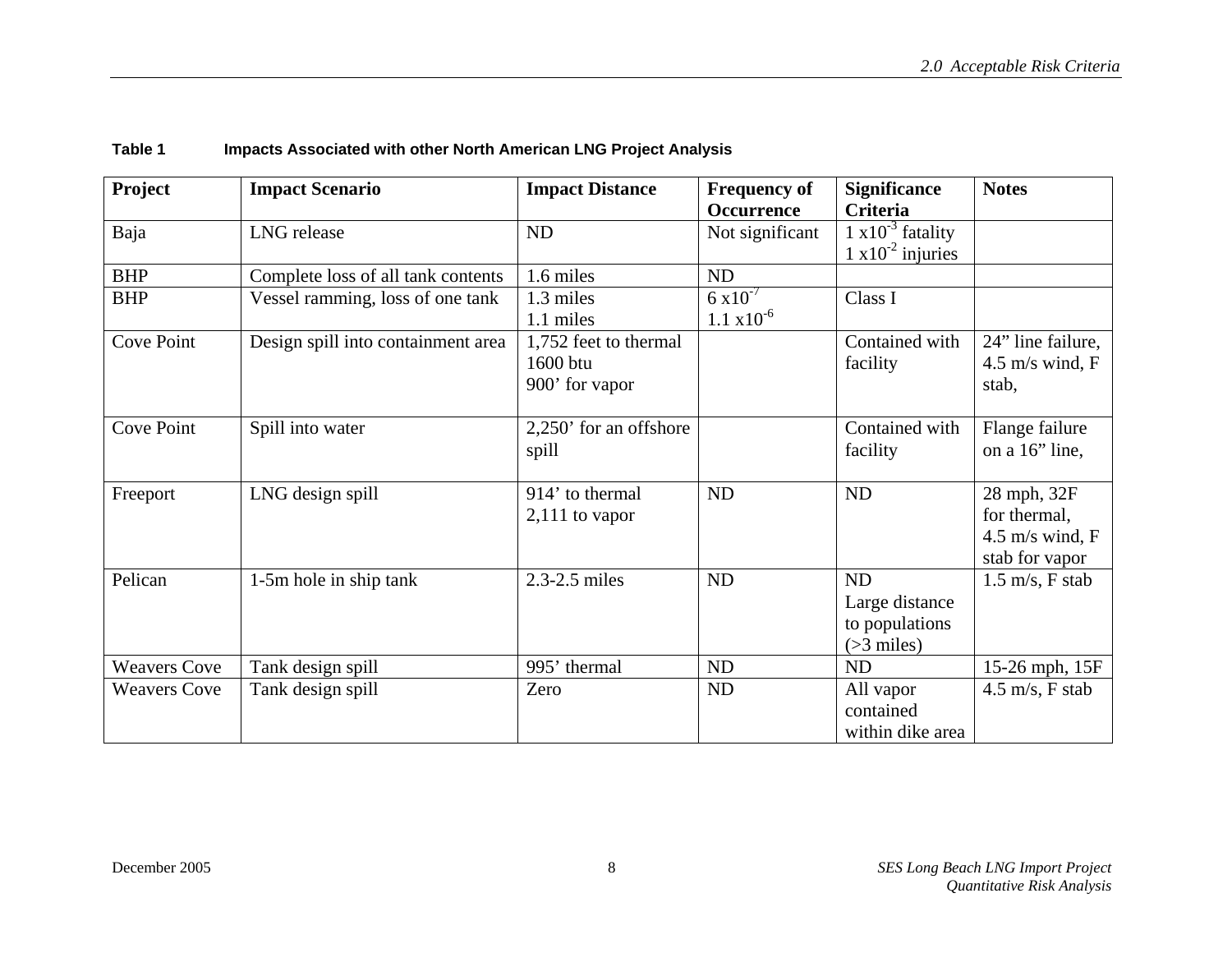## <span id="page-33-0"></span>**3.0 Public and Sensitive Receptors**

One of the critical issues associated with risk analysis is the identification of receptors, or locations where persons could be located and receive impacts from a spill or release of material. Receptors would include members of the public located in either public places or at places of employment not directly associated with the proposed project. The receptors associated with this project were identified and are listed in Table 2 and shown in Figure 2.

| From                      | <b>To Receptor</b>                           | Distance, ft |
|---------------------------|----------------------------------------------|--------------|
| <b>Breakwater</b>         | Pier J                                       | 4,000        |
|                           | Queen Mary and Carnival Cruise Line Terminal | 10,200       |
|                           | <b>Fire Department Central Offices</b>       | 12,300       |
|                           | Long Beach City West                         | 13,500       |
|                           | City of Long Beach East                      | 15,750       |
| Equipment area            | Naval Area parking lot and building          | 220          |
|                           | Lumber shed area                             | 580          |
|                           | Lumber area offices                          | 890          |
|                           | Container transfer area                      | 900          |
|                           | Recycling area                               | 1,200        |
|                           | Pier T container storage                     | 1,400        |
|                           | Pier D Dock Area                             | 2,300        |
|                           | Pier E2 Dock Area                            | 3,500        |
| <b>Tanks and Terminal</b> | Lumber shed area                             | 200          |
|                           | Lumber area offices                          | 800          |
|                           | Recycling area                               | 1,700        |
|                           | Pier D loading area                          | 2,200        |
|                           | Pier E2 Container Area                       | 2,500        |
|                           | Pier T Dock area                             | 2,780        |
|                           | Pier E1 Dock area                            | 2,780        |
|                           | Pier E2 dock areas                           | 2,900        |
|                           | Nimitz Road                                  | 3,100        |
|                           | Pier E1 Container Area                       | 3,400        |
|                           | Pier G dock areas                            | 5,500        |
|                           | Boat ramp and Restaurant area                | 6,000        |
|                           | <b>Fire Department Central Offices</b>       | 6,400        |
|                           | Coast Long Beach hotel                       | 6,900        |
|                           | Long Beach Hilton                            | 7,900        |
|                           | City of Long Beach West                      | 8,860        |
|                           | <b>Harbor restaurants</b>                    | 9,200        |
|                           | Queen Mary and Carnival Cruise Line Terminal | 9,400        |

### **Table 2 Public and Sensitive Receptors**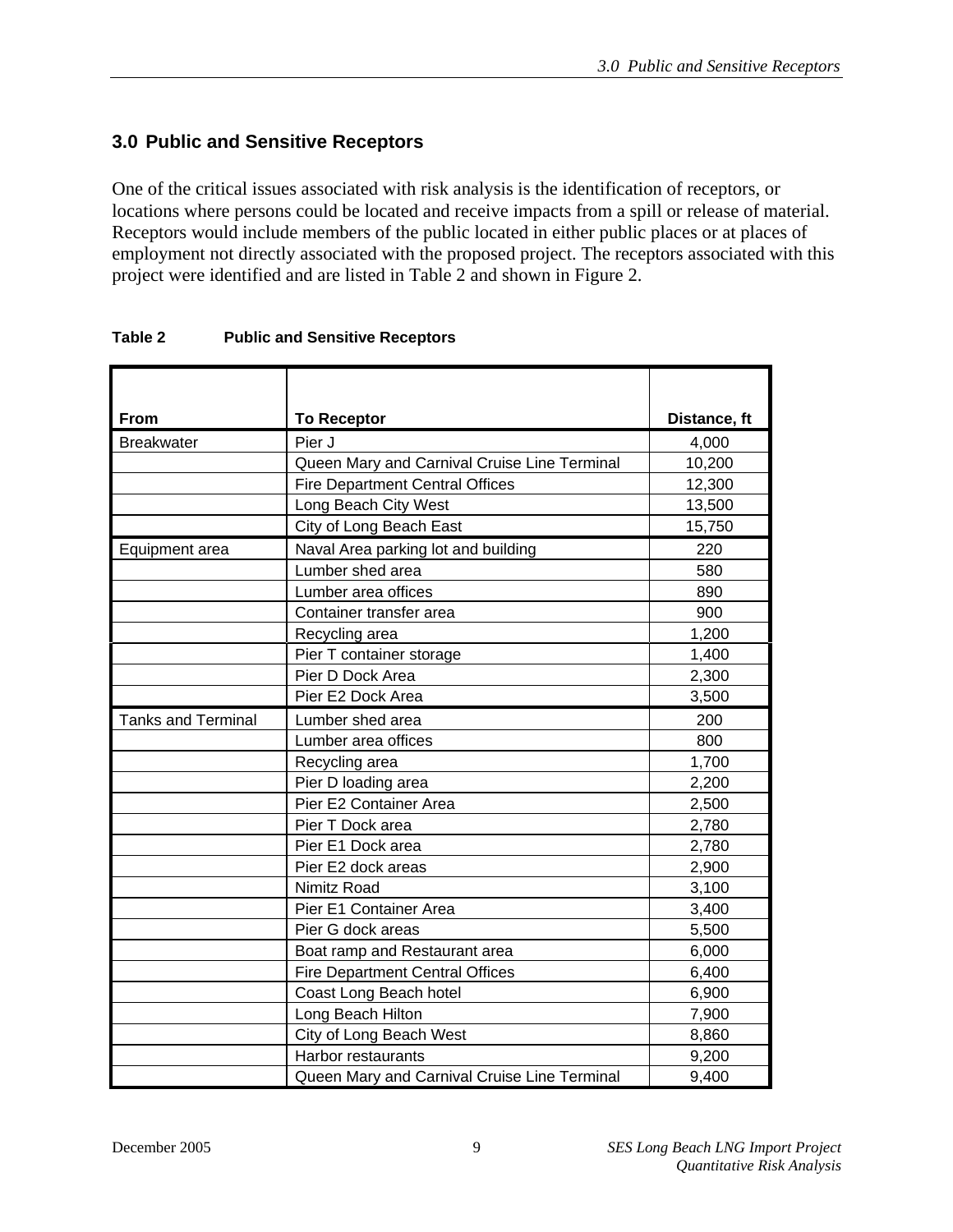

### <span id="page-34-0"></span>**Figure 2 POLB LNG Project Area Receptors**

The Port of Long Beach documents indicates that up to 30,000 workers are employed at the POLB. This population is primarily associated with the offloading and movement of containerized cargo. Many of these workers could be exposed to spills of LNG and should be included in the risk analysis. The EIR does not address populations at the POLB facilities.

The GAO report to the Senate Subcommittee on Commerce during the Hazardous Liquid Pipeline Safety Act (HLPSA) of 1979, said "*Remote siting for [LNG] storage facilities should be required. The bill should prohibit the siting of any new, large hazardous commodity storage facility or the expansion, including additions to storage capacity or the expanded use, of an existing, large storage facility in or near densely populated areas*" and "*We believe remote siting is the primary factor in safety. Because of the inevitable uncertainties inherent in large-scale use of new technologies and the vulnerability of the facilities to natural phenomena and sabotage, the public can be best protected by placing these facilities away from densely populated areas*."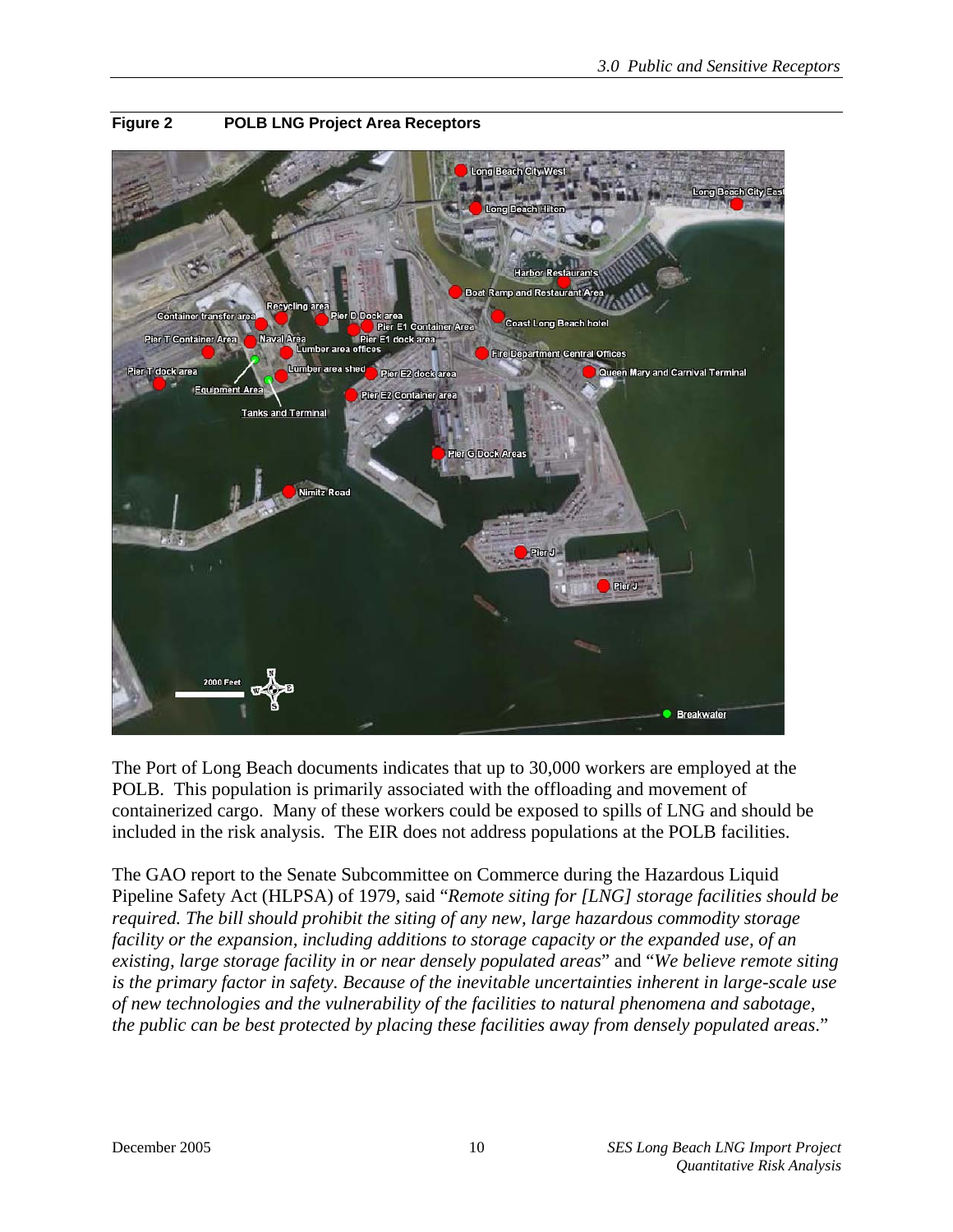Table 3.3.3-2 in the EIR report only addresses housing units within 1 mile. But consequence zones are larger than this. All receptors within the hazard zones identified in Appendix F should be identified, included business and occupied areas that could be affected by a spill.

Thermal radiation exclusion zone requirements from 49 CFR 193.2057 are summarized in Table 3 below. Additional requirements from NFPA 59A are also included in this table.

For flammable vapor exclusion zones, each LNG container and LNG transfer system must have a dispersion exclusion zone with a boundary described by the minimum dispersion distance computed in accordance with 49 CFR 193.2059. The following are prohibited in a dispersion exclusion zone unless it is an LNG facility of the operator:

- (1) Outdoor areas occupied by 20 or more persons during normal use, such as beaches, playgrounds, outdoor theaters, other recreation areas, or other places of public assembly.
- (2) Buildings that are:
	- (i) Used for residences;
	- (ii) Occupied by 20 or more persons during normal use;
	- (iii) Contain explosive, flammable, or toxic materials in hazardous quantities;
	- (iv) Have exceptional value or contain objects of exceptional value based on historic uniqueness described in Federal, State, or local registers; or
	- (v) Could result in additional hazard if exposed to a vapor-gas cloud.

The flammable vapor exclusion zones is defined as one half of the lower flammability limit (1/2 LFL).

The EIS/R report addresses only LFL distances, not ½ LFL distances, and does not address areas that could be occupied within these zones, including industrial areas within the POLB, that could have buildings and/or areas occupied by in excess of 20 persons.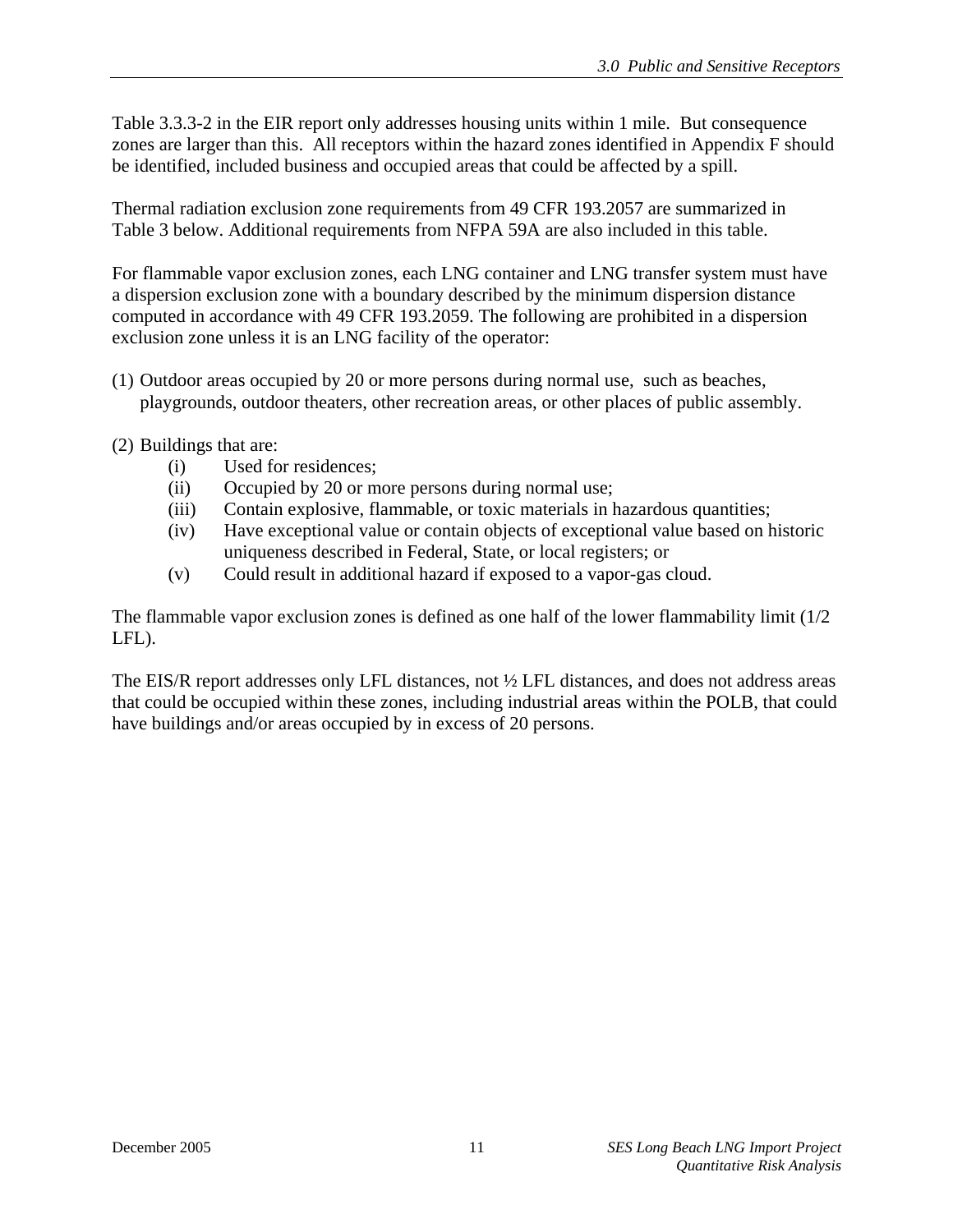| <b>Exclusion Zone Requirement - Offsite Target</b>                                                                                                                                           | Btu/ft. <sup>2</sup> -hour | $W/m^2-s$ |
|----------------------------------------------------------------------------------------------------------------------------------------------------------------------------------------------|----------------------------|-----------|
| Outdoor areas occupied by 20 or more persons during normal use,<br>1.                                                                                                                        | 1,600                      | 5,047     |
| such as beaches, playgrounds, outdoor theaters, other recreation areas<br>or other places of public assembly.                                                                                |                            |           |
| Buildings that are used for residences, or occupied by 20 or more<br>2.<br>persons during normal use.                                                                                        | 1,600                      | 5,047     |
| Buildings made of cellulosic materials or are not fire resistant or do<br>3.<br>not provide durable shielding from thermal radiation that:                                                   | 4,000                      | 12,600    |
| Have exceptional value, or contain objects of exceptional value<br>(i)<br>based on historic uniqueness described in Federal, State, or local<br>registers;                                   |                            |           |
| Contain explosive, flammable, or toxic materials in hazardous<br>(ii)<br>quantities; or.                                                                                                     |                            |           |
| Could result in additional hazard if exposed to high levels of<br>(iii)<br>thermal radiation                                                                                                 |                            |           |
| Structures that are fire resistant and provide durable shielding from<br>4.<br>thermal radiation that have the characteristics described in paragraphs<br>$(3)(i)$ through $(3)(iii)$ above. | 6,700                      | 21,100    |
| Public streets, highways, and mainlines of railroads<br>5.                                                                                                                                   | 6,700                      | 21,100    |
| Other offsite structures, or if closer, the property line of the facility.<br>6.                                                                                                             | 10,000                     | 31,500    |
| Structures outside the owner's property line in existence at the time of<br>7.                                                                                                               | 3,000                      | 9,464     |
| plant siting and used for purposes classified as Assembly,                                                                                                                                   |                            |           |
| Educational, Health Care, Detention and Correction, or Residential.                                                                                                                          |                            |           |

#### **Table 3 Thermal Radiation Exclusion Zone Requirements**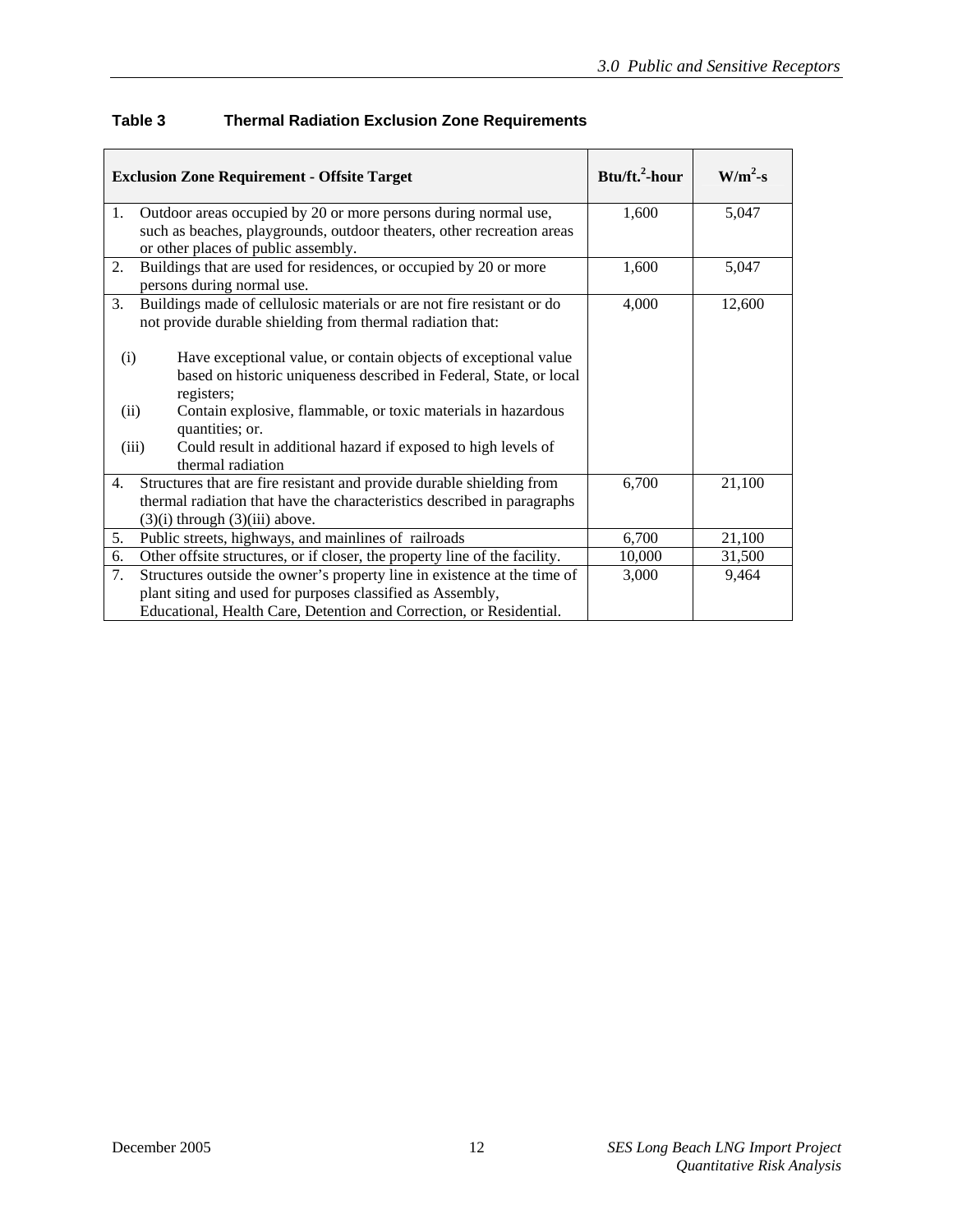#### **4.0 Event Failure Frequencies**

Event failure frequencies are summarized in the Quest analysis (EIS/R Appendix F). A separate, Fault Tree Analysis (FTA) was conducted as part of this study and the results are similar to the Quest frequencies. Fault Trees are located in Attachment 1 of this report. Below is a listing of estimated release frequencies both for this study and as developed by Quest. Differences in release frequencies are noted in the table.

|                                                                                                  | <b>Fault Tree</b>               | Quest                    | <b>Notes</b>                                                                                                                                                                                         |
|--------------------------------------------------------------------------------------------------|---------------------------------|--------------------------|------------------------------------------------------------------------------------------------------------------------------------------------------------------------------------------------------|
| <b>Scenario</b>                                                                                  | <b>Frequency</b>                | <b>Frequency</b>         |                                                                                                                                                                                                      |
| Ship: Rupture tanks or piping (with<br>failure of ESD system) with spill<br>onto water: at berth | $4.7 \times 10^{-6}$ /yr        | na                       | This scenario addresses<br>collisions or allisons while<br>the ship is at berth                                                                                                                      |
| Ship: collision/grounding with spill<br>at breakwater                                            | $7.7 \times 10^{-6}$ /yr        | $1.0 \times 10^{-3}$ /yr | Quest estimate for<br>grounding/collision. Not<br>clear if Quest estimated<br>probability of subsequent<br>spill or only accident.                                                                   |
| Rupture of storage tank and<br>containment due to earthquake                                     | $6.6 \times 10^{-5}$ /yr        | $6.6 \times 10^{-5}$ /yr | As defined by Quest on<br>page 4.9 as one in 15,000<br>years.                                                                                                                                        |
| Rupture of storage tank due to<br>other causes                                                   | $5.8 \times 10^{-7}$ /yr        | <b>Na</b>                | Fault trees addresses<br>releases due to spontaneous<br>tank failures, subsidence,<br>inner tank failures due to<br>overpressure and rollover.<br>Includes failure of outer<br>tank but not barrier. |
| Equipment release                                                                                | $3.2 \times 10^{-5}$ /yr        | $2.3 \times 10^{-4}$ /yr | Equipment numbers and<br>piping lengths were<br>estimated for the fault trees.<br>LNG equipment only. Fault<br>trees assumed ESD failure.                                                            |
| Failure of ESD system                                                                            | $6.5 \times 10^{-3}$<br>/demand | Na                       | This addresses the failure of<br>the ESD system due to<br>faulty hydrocarbon sensors<br>and malfunctioning safety<br>valves and operator errors                                                      |

#### **Table 4 Release Frequencies**

Although the assumption is made that there are no boilers (EIS/R pg 4-129), the hazard is still there with a small to medium sized LNG release and subsequent intake of LNG vapors into the vaporizers/hot water heaters, which can cause an explosion. This would be a scenario similar to the Algerian incident which caused substantial equipment damage due to a relatively small/medium sized leak. This scenario was included in the fault tree analysis and should be included in the EIS/R analysis.

In addition, for tank failures, the worldwide experience of LNG tanks at marine terminals is only on the order of 5,000 tank-years (World LNG Sourcebook). There is an additional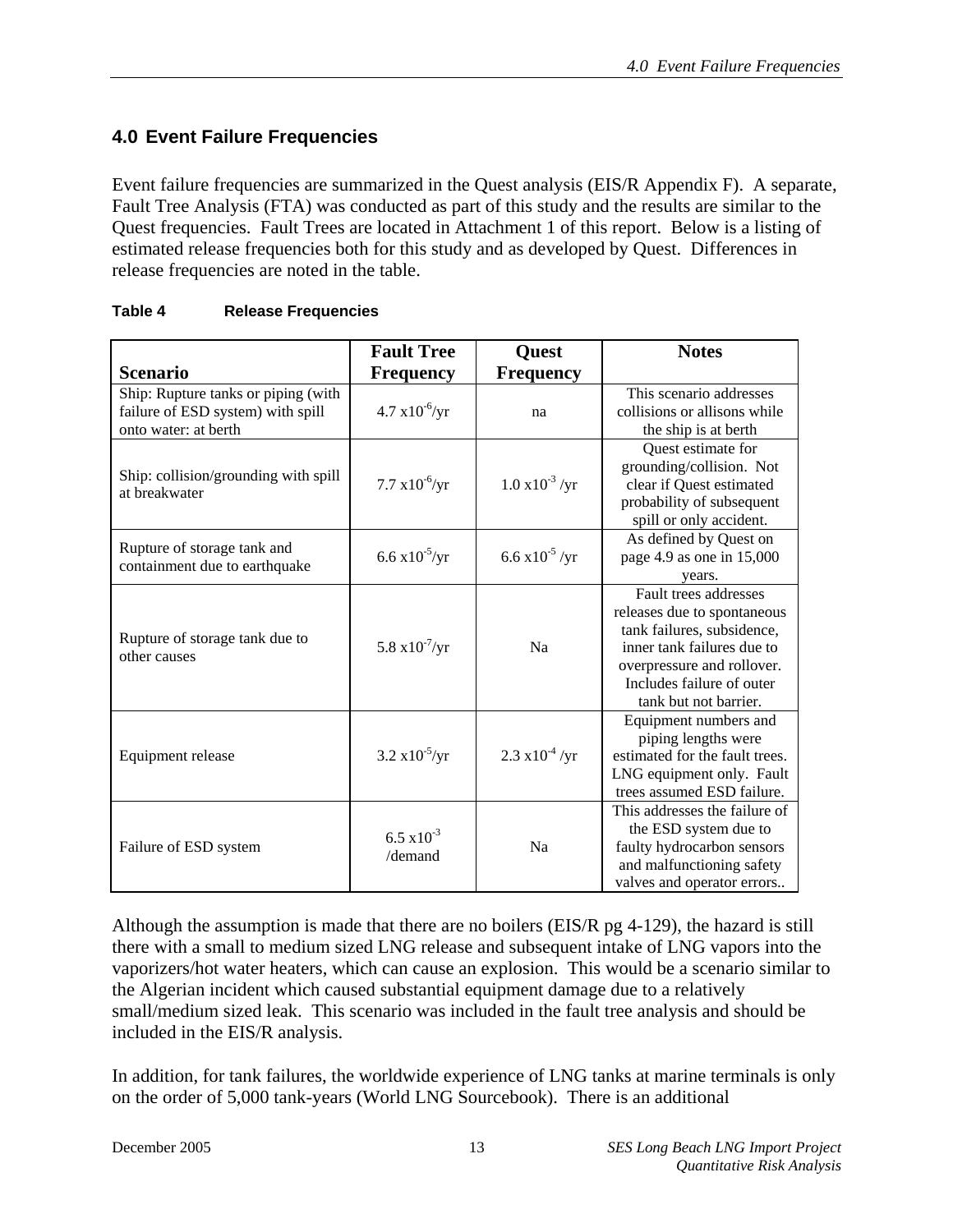approximately 3,000 tank years at storage facilities within the US (associated with gas pipeline utilities (EIA, 2003). As the estimated failure rate (catastrophic significant release) of standard, single walled, crude oil atmospheric tank is only once every 10,000 tank-years (Rijnmond), there is not enough operational history to establish that LNG tanks have a lower failure rate than normal, atmospheric tanks. (EIS/R Pg 4-148)

An additional scenario is included in the fault tree analysis addressing tank failures due to a range of other, metallurgical or operational causes. These causes include spontaneous failure of the inner tank wall, failure of the inner tank due to rollover or overpressure. Each of these scenarios is accompanied by an associated failure of the secondary tank. Due to the secondary tank, the frequency of these scenarios is low  $(10^{-7}/year)$ .

The Quest analysis appropriately examines a number of low frequency events, such as earthquake induced tank failures. However, these events are not included in the main EIS/R document (EIS/R Tables' 4.11.10-2 and 3). Although the frequency is low, it is still a greater frequency than many risk criteria established by Santa Barbara County, Canada, Hong Kong and Europe as well as industry. The impacts of this scenario should be quantified and the numbers of persons affected by this event should be addressed to determine if the scenario presents a significant impact. (EIS/R Pg 4-184)

EIS/R Section 3.1.1 and Table 3-1 (Appendix F) seem to imply that failures could only occur in piping. However, the process would include vessels, valves, and flanges and, particularly, pumps (which have a high failure rate). This equipment has a related failure rate that would play into the event trees shown in EIS/R Figure 3-1. It is unclear if all of these equipment failures are included in EIS/R Table 3-1. If not, all equipment in these areas should be included. The fault trees prepared in this study include an estimate of vessels, piping lengths, pumps and valve counts in order to estimate the risks of spills from the equipment.

## **4.1 Earthquakes**

Earthquake events are defined by Quest for an SSE at  $2.0 \times 10^{-4}$ /yr and a complete tank failure at  $6.7 \times 10^{-5}$  (or once every 15,000 years). Although the report accurately describes the failure frequencies of equipment and estimates the hazard zones, it fails to bring together these, along with population densities, ignition frequencies and metrological data into a complete estimate of the facility risk. This risk level should then be compared to the acceptable risk criteria as established by local, regional, national and international standards.

As per EIS/R page 4-144, only the tanks are designed to withstand a SSE. Final design indicates that all structures besides the tanks are designed to withstand only an OBE. Therefore, it is assumed that the frequency of a pipe failure that could lead to a substantial release is the frequency of the SSE event. Therefore the earthquake event would double the equipment failure frequencies.

The USGS has conducted a theoretical analysis of an earthquake "scenario" of a 6.9m earthquake along the Newport-Inglewood fault. This "scenario" should be included in the EIS/R analysis. This scenario indicates a ground shaking of about 37% near the POLB. The USGS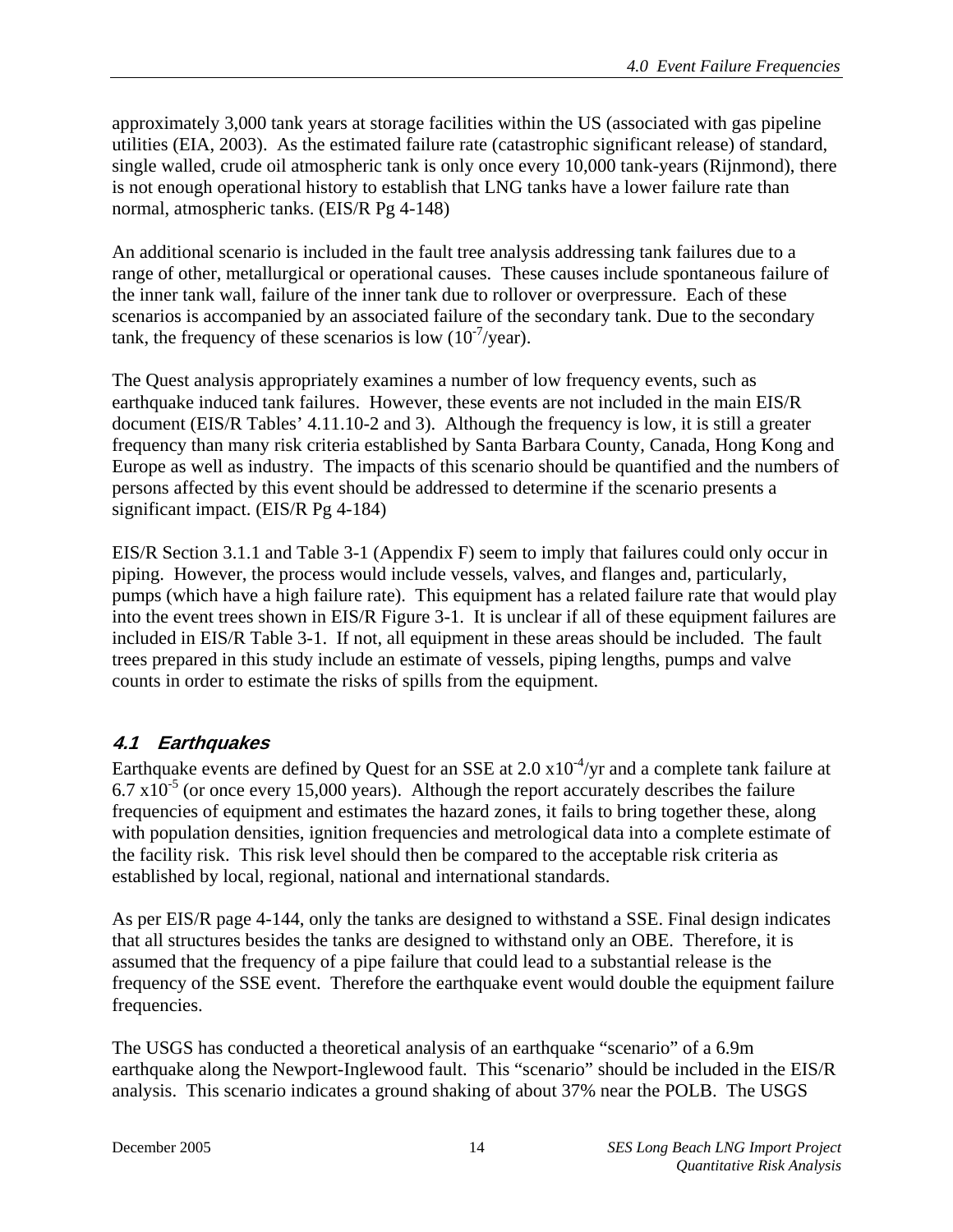Palos Verde scenario, also done by the USGS for a magnitude 7.1 earthquake along the PV fault, indicates acceleration values of close to 43% at the POLB.

The earthquake described which would cause a catastrophic release of LNG and "level Long Beach" would produce a peak acceleration of 1.14 g, as per the EIS/R description. According to the USGS, earthquakes producing ground accelerations in excess of 1.14g have occurred twice in the last 35 years in Southern California. Earthquakes that have produced this level of ground shaking include the Imperial earthquake in 1979 (1.73g), and the San Fernando earthquake in 1971 (1.25 g), both of which caused substantial damage but neither of which "leveled" the areas in which they occurred.

The security barrier, as mentioned on EIS/R pg 1-36, is not capable of withstanding a "tank failure" earthquake. Failure of the barrier wall in addition to the tanks significantly exacerbates the size of the vapor cloud as the LNG is allowed to reach the water. A single earthquake producing a tank failure is a single point failure to cause a catastrophic LNG release. The frequency of this event is listed at  $6.7x10^{-5}/year$ , which is of high enough frequency to require planning and mitigation based on Santa Barbara County, Canada and European risk criteria.

# **4.2 Shipping Incidents**

Although the history of LNG shipping shows that there has not been a significant release of cargo, the historical number of trips does not provide enough data to indicate whether the safety LNG transportation history exceeds that of standard oil and oil products transportation. For example, it is estimated that there have historically been between 30-35,000 LNG cargo trips. The major spill frequency for crude oil transportation is estimated to be once every 30-45,000 trips (MMS). Therefore, there have not been enough LNG cargo trips to establish an accident rate for LNG cargos (EIS/R pg 4-148). As there have been a number of "close calls" during this period (Lees, BHP, CH-IV) including:

- Spills of LNG on decks causing some deck damage (7 times),
- Tank over filling with releases (3 times),
- Stranded and groundings (8 times),
- Releases to inner barriers (4 times) and
- Ship collisions (12 times),

It is only a matter of time before there is a serious incident.

The USCG casualty database for the years 1997-2001 indicates that about 9.9% of groundings of tankers produce a pollution event. In general, about 19% of all tanker casualties produce pollution events. As the worldwide LNG vessel fleet has experienced only 8 groundings, it has not reached the point where we can say if the fleet has a lower level of pollution event conditional probability than the general worldwide tanker fleet. This does not take in to account the added protection of doubled hulled (although a percentage of the USCG casualty incidents may have had double hulls. The USCG data does not indicate this). Again, there is not enough historical data to make conclusion about the better safety record of LNG vessels. It is expected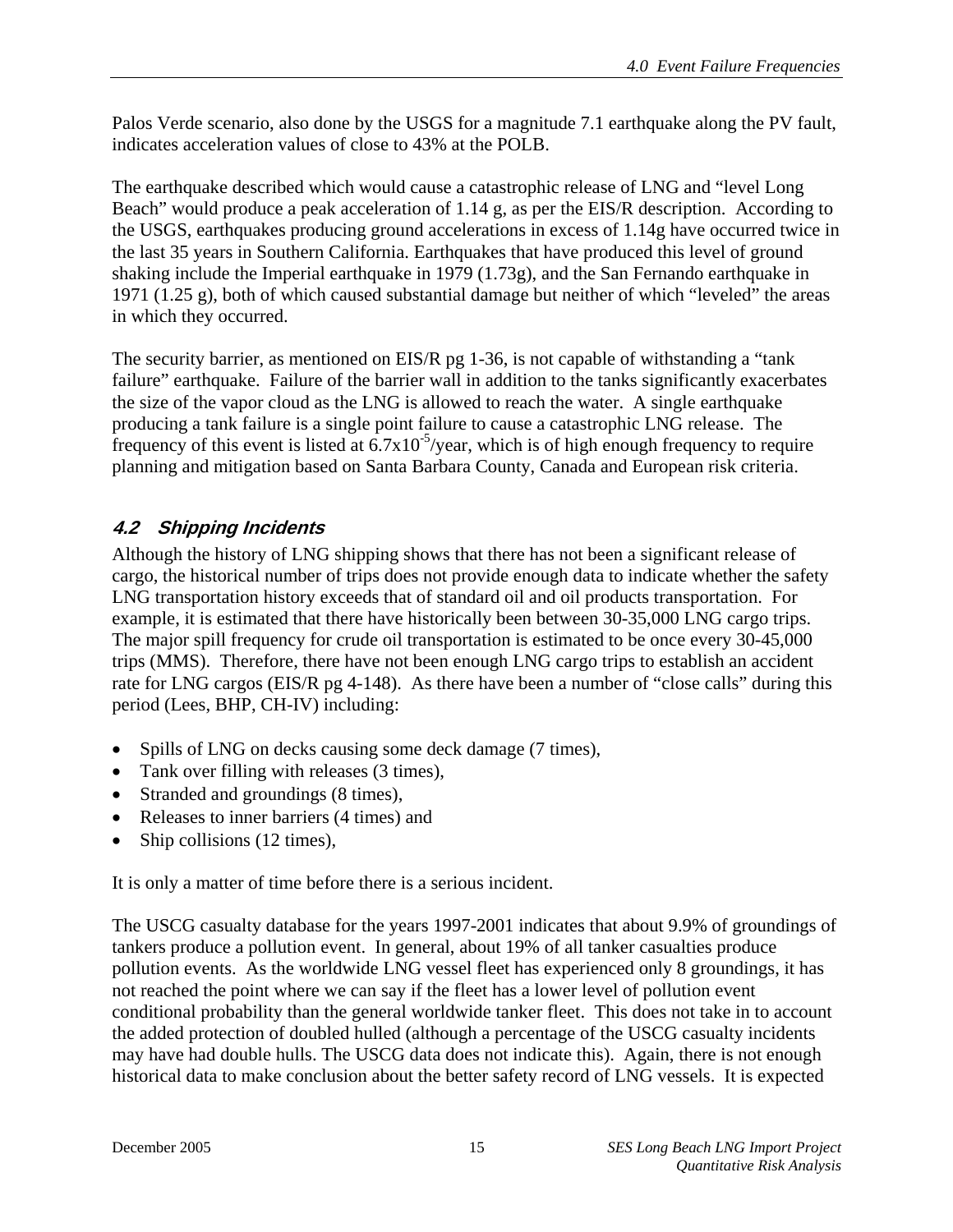that grounding events would happen at the same frequency for LNG ships as for the worldwide general vessel fleet as the navigational strategies are the same.

While it is certainly expected that groundings with double hulled vessels would produce a lower probability of cargo loss, it is overly optimistic to assume that the probability of cargo losses from grounding is zero with double hulled vessels. The DOT recommends a 5% probability of loss given a grounding, verses 25% with a single hull. EIS/R Pg 4-160

USCG data for the POLB and the POLA indicate that, between the years 1992-1998, there were 379 ship casualties within the ports, 25 of which were either allisions, collisions or groundings. This equated to a frequency of  $3.3x10^{-4}$  ACG (allision/collision/grounding) per transit for deep draft vessels (>20'). Data compiled by the POLA and the POLB in the SES application indicate that, between the years, 2000-2002, there were 3 incidents where large vessels hit piers or docks, for a rate of 8.5  $x10^{-5}$  allisions/collisions per transit. For the LNG vessel rate of 124 per year, this would equate to once every 100 years. Although none of the collisions/allisions produce lasting damage or material releases, this is a high enough frequency to consider the scenario of allisons/collisions in the port area to be credible. This scenario was included in the fault tree analysis.

ACGs can and have occurred within the ports and should be included in the analysis. Speed limits within the inner port are stated as 6 knots, which some studies discussed in the EIS/R (Table 4.11.7-2) indicate is enough energy to cause catastrophic failure of the LNG vessel inner tanks (if vessel striking and groundings are comparable, which they most likely are). Also, there is the potential for vessel impacts within the breakwater and even within the middle harbor area. There is a significant container unloading area at Terminal Island directly in front of (to the west of) the proposed LNG berthing location where ships leaving or maneuvering could impact a berthed LNG vessel. Ships moving into the back channel under the Gerald Desmond Bridge could possibly impact a berthed LNG vessel with lack of steerage, etc. Also, ships berth immediately south of the proposed berthing location in the middle channel that could also impact the berthed location while departing their berths. See Figure 3 below. In addition, the POLB facilities plan indicates that an additional terminal may be build in the middle harbor which would increase traffic along a narrower corridor, thereby increasing the probability of an impact to a berthed LNG ship. See Figure 4 below. These scenarios should be included in the EIS/R analysis. Pg 4-174.

In September 2000, the Elba Island terminal was the site of a shipping accident. A 580-foot tanker filled with palm and coconut oil lost it's steering and slammed into the LNG terminal's dock, putting a 40-foot gash in the tanker and wrecking almost half of the dock. The terminal had no LNG ship present, because it was still in the process of restarting, but USCG officials agreed that the consequences could have been serious. The probability of an inner harbor release from an LNG ship should be included in the EIS/R and was include in this studies risk analysis.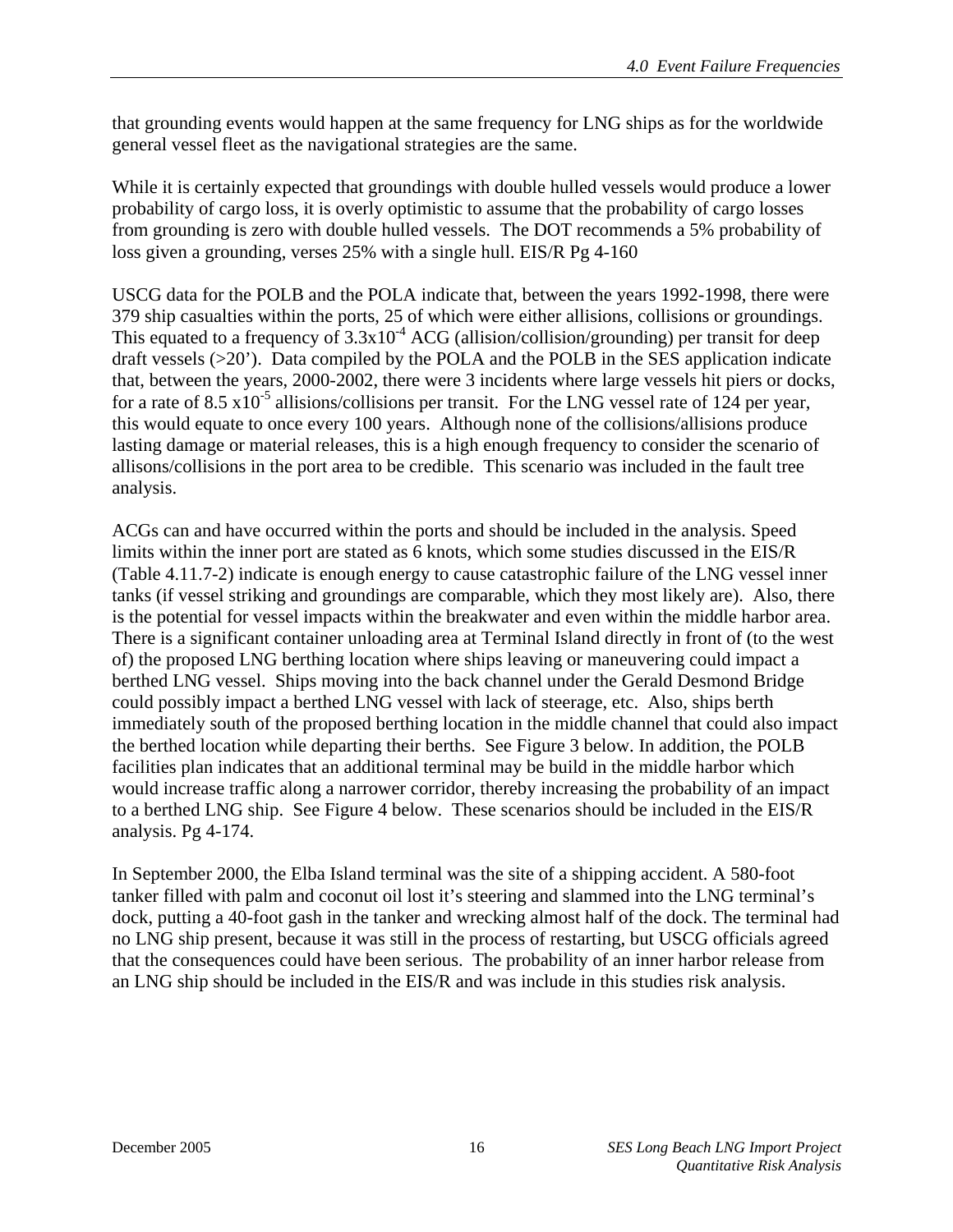#### **Figure 3 Middle Harbor Area**







*From POLB Facilities Master Plan*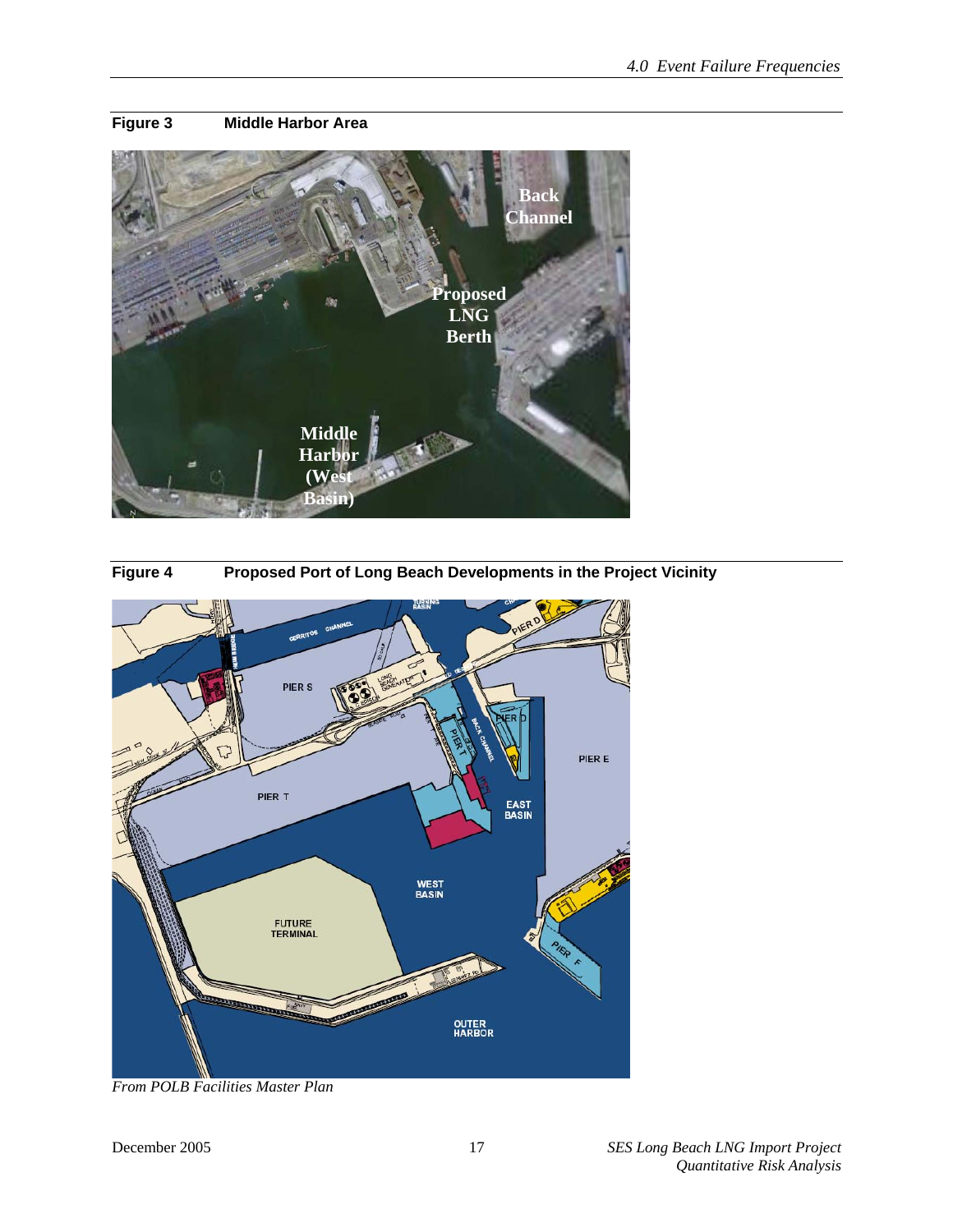## **4.3 Ignition Probabilities**

Although a vapor cloud would most likely ignite if it dispersed over the pier industries and the community, it could achieve significant dimensions before encountering an ignition source with sufficient energy to ignite it. The La Spezia, Italy venting of LNG vapor for a period of multiple hours did not ignite. There are examples in Lees, such as Flixborough, Mexico City and Pasadena, where vapor clouds were produced and traveled hundreds of meters through industrial plant areas before igniting.

If a release of LNG were to occur at night, when traffic levels are low and few ignition sources are active in the community, the vapor cloud could travel some distance before igniting (HSE, 2004). The areas to the east of the berth between the berth and populated areas on the north side of Queensway Bay would include pier E, F and R, Pico Ave and Queensway Bridge. There would most likely be numerous ignition sources in these areas, although none of them would be open flames, such as flares, or large, very hot surfaces, which are the two most energetic ignition sources. In addition, a release at the breakwater would have almost no ignition source between the release and the populated areas along the eastern City of Long Beach coastal areas.

The probability of ignition immediately upon release is not as high as LPG or gaseous methane, for example, due to the need to have the LNG vaporize first. Impact and friction energies are very short-lived and may not ignite at the release point as liquid is released first, which then draws energy from the environment in order to vaporize. As well, Lees and CCPS indicate that ignition at the release point for LPG and methane occurs in about 20-30% of cases; most releases encounter ignition sources away from the release point.

Conducting an analysis on the probability of ignition of a vapor cloud released at the tanks and under the influence of a westerly wind was conducted utilizing the land use types and facilities located between the facility and the City of Long Beach. This analysis was conducted using an event tree type of configuration shown below. The source of ignition probabilities is CCPS (CCPS, 1989) and the HSE (HSE, 2004).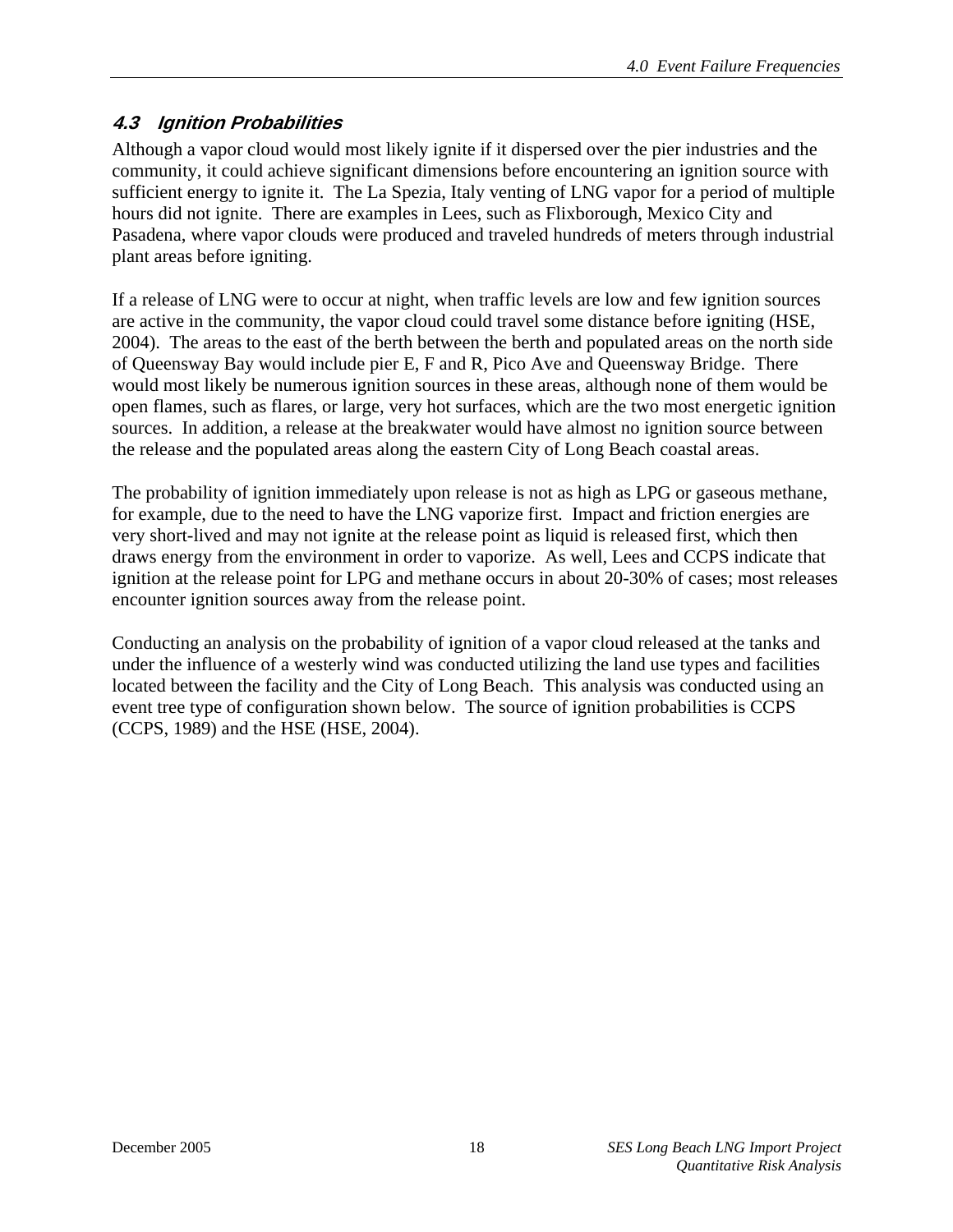| Table 5 | Ignition Probabilities Event Tree: Vapor Cloud Dispersion with Westerly Winds |  |
|---------|-------------------------------------------------------------------------------|--|
|---------|-------------------------------------------------------------------------------|--|

| <b>Event</b>                                  | <b>Individual</b><br><b>Probability</b> | <b>Cumulative</b><br>Probability | <b>Reference and Notes</b>                                                                                                                                                                                                                           |
|-----------------------------------------------|-----------------------------------------|----------------------------------|------------------------------------------------------------------------------------------------------------------------------------------------------------------------------------------------------------------------------------------------------|
| <b>Initial Event</b>                          | 1.00                                    |                                  |                                                                                                                                                                                                                                                      |
| Ignition at Source                            | 0.25                                    |                                  | Based on CCPS probability for a large natural<br>gas release (0.25)                                                                                                                                                                                  |
| No ignition in this<br>area                   | 0.75                                    |                                  |                                                                                                                                                                                                                                                      |
| Ignition at LNG<br>facility                   | 0.10                                    |                                  | Ignition at facility based on the absence of<br>ignition sources at the plant to the west of the<br>tanks. Vaporization heaters located to the N<br>of the tanks. HSE report, light industrial                                                       |
| No ignition in this<br>area                   | 0.90                                    | 0.68                             |                                                                                                                                                                                                                                                      |
| Ignition at Pier T<br>area                    | 0.25                                    |                                  | Probability based on forest products area to<br>W of facility, medium industrial .25 (HSE)                                                                                                                                                           |
| No ignition in this<br>area                   | 0.75                                    | 0.51                             |                                                                                                                                                                                                                                                      |
| Ignition at BP/Arco<br>terminal               | 0.08                                    |                                  | BP/Arco operating an estimated 30 days per<br>year, 1.0 probability while operating                                                                                                                                                                  |
| No ignition in this<br>area                   | 0.92                                    | 0.46                             |                                                                                                                                                                                                                                                      |
| Ignition at pier D,<br>E, F, light industrial | 0.47                                    |                                  | Ignition at bulk cargo areas, estimated as<br>multiple vehicle starts of 15 minutes per hr (at<br>0.2 each), smoking at 10 minutes per hr<br>(p=1), plus misc probability associated with<br>medium industrial 0.25 (HSE)                            |
| No ignition in this<br>area                   | 0.53                                    | 0.25                             |                                                                                                                                                                                                                                                      |
| Ignition along RR<br>track and Pico Ave       | 0.41                                    |                                  | Roadway ignition. CCPS indicates 0.06 per<br>car for non-starting mode. Assume 200m of<br>roadway affected by VC, ADT of 3000.<br>Equates to about 1 car within VC. Train<br>ignition estimated at 0.1. Medium industrial<br>along RR tracks of 0.25 |
| No ignition in this<br>area                   | 0.59                                    | 0.15                             |                                                                                                                                                                                                                                                      |
| Ignition along<br>Queensway Bay               | 0.27                                    |                                  | Parking area for water access, estimated<br>assuming as 10 cars starting per hr at 30 sec<br>each start. Medium industrial along<br>waterfront areas (south side) of 0.25                                                                            |
| No ignition                                   | 0.73                                    | 0.11                             | Probability of vapor cloud reaching north<br>shore of Queensway Bay (City of Long<br>Beach)                                                                                                                                                          |

The estimated probability of a vapor cloud reaching the City of Long Beach is conservatively about 11%. As described in the HSE report "*Development of a Method for Determination of On-Site Ignition Probabilities*" (HSE, 2004), studies based on actual observed incidents indicates that the probability for a 2,000 meter distance vapor cloud to reach it's theoretical limit would be on the order of 1%. However, most of these incidents were releases in heavy industrial areas. The facility would not be located in a heavy industrial area (classified as large motors, high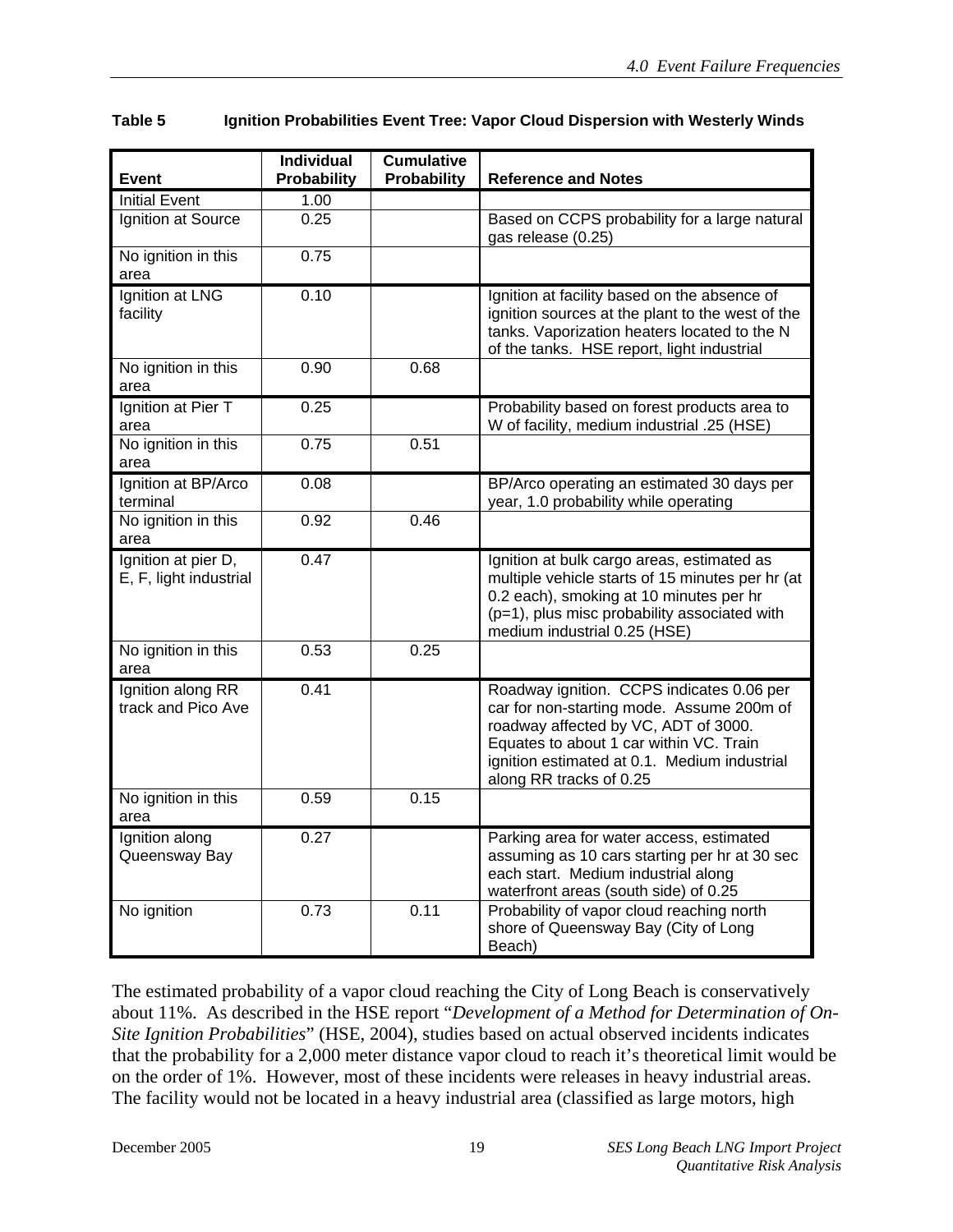temperature surfaces and open flames). Risk models used by the HSE estimate the probability of reaching the maximum vapor cloud size at closer to 10% during nighttime (lower activity) and greater than 50% for urban areas (for the cloud size of 2,000 meters, or about  $10^5$  m<sup>2</sup>). As the areas to the east of the facility are a combination of industrial (container unloading, BP/Arco pipeline intermittent operations) and rural areas (open space), and about 40% of the cloud area would be over water, the probability of achieving the maximum cloud dimension is conservatively estimated to be close to the 11% number above.

However, once the cloud enters the City areas, the density of automobiles and other ignition sources, estimated at 100 ignition sources every 500 meters of cloud length, would have a 99% probability of igniting the vapor cloud. This assumes an ignition probability of 0.06 per car, as per CCPS and HSE (CCPS, 1989 HSE, 2004). Therefore, the cloud is not anticipated to be able to enter the City area more than 500 meters.

The probability of a release at the breakwater reaching populated areas is assumed to be the probability of non-ignition from the initiating event shown above, or 75%. This is due to the lack of ignition sources between the breakwater and the City of Long Beach over open water.

Although the EIS/R indicates that the probability of a vapor cloud going any significant distance is negligible, the analysis conducted by Quest and presented in EIS/R Table 3-1 indicates that 60% of rupture equipment releases dissipate without finding an ignition source.

### **4.4 Fault Tree Analysis**

The occurrence rates for human error and equipment failure used in the fault trees are based either on information reported in the literature, plant history, or on our own estimates which combine information supplied by the plant (operating procedures, personnel organization and experience, and design information) with information from other sources in the literature.

The estimated frequencies of the fault trees are given in Attachment 1. The information sources that have been used for estimating the frequencies are shown in the references section.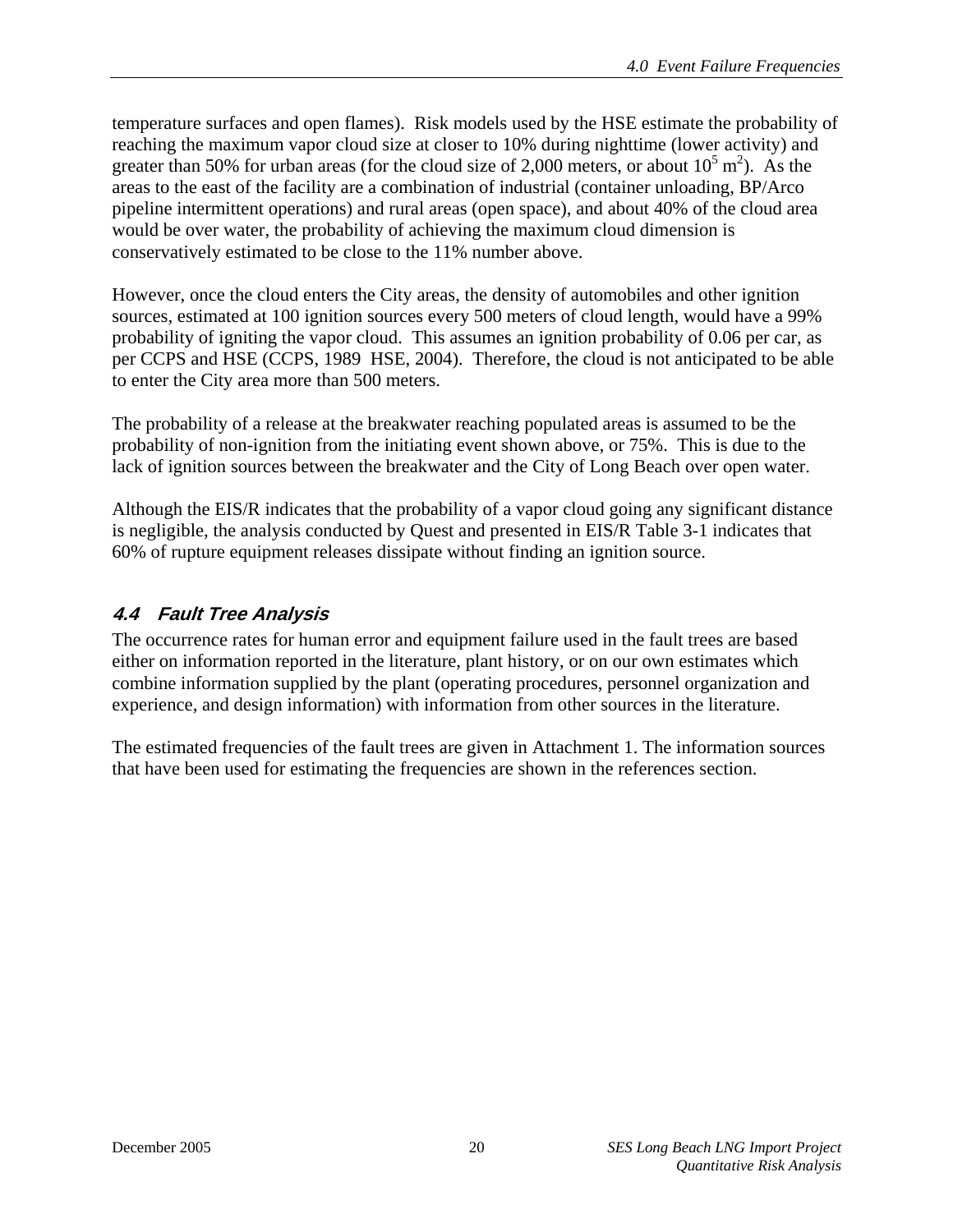#### **5.0 Consequence Analysis**

The EIS/R uses a 10 minute, maximum flow rate to develop the containment sizing, as per NFPA 59A requirements. However, only a leak rate for exclusion zones is conducted. Historical failure frequencies indicate that ruptures from piping occur, and occur at a level that should be included in the risk assessment. Exclusion zones should be based on the 10 minute rupture at max flow. (EIS/R pg 4-138)

The marine transfer line design spill only assumes a spill from a 3" line. However, the marine line is a 16" line and there are 3 loading arms. Failure of the common header or failure of one of the loading arms, with subsequent failure of shutdown systems, could cause a 10 minute release from the loading system that would be substantially larger than a release from a 3" line. The maximum flow rate from the transfer system should be used for the design spill from the transfer system (a spill of 550,000 gallons, EIS/R pg 4-138 and 139). This is important as a spill in this area might be into the water, which could cause a RPT and/or more rapid vaporization of LNG than a spill onto land. In addition, the failure rate of shutdown systems is generally on the order of  $10^{-2}$  as their function is based on the correct performance of detectors and valves, which can fail. (EIS/R pg 4-142)

It is unclear which scenarios were examined by Quest. For example, the use of water for gasification of the LNG could lead to a freezing of vaporization water due to loss of flow and subsequent expansion and failure of vaporizer equipment, RPT explosions could cause damage to LNG equipment and exacerbate a release scenario, smaller releases of LNG or methane or  $C_2$ vapors could enter the intake of the water boilers and cause explosions, failure of the truck loading tank  $3800 \text{ m}^3$  (23,901 bbl) or loading facility failures could cause medium sized releases of LNG.

In addition, not just design spills should be examined. Significant tank leakages, partial tank failures and total tank failures should be examined on a quantitative basis. Although NFPA does a good job requiring the design of the facility to meet tough industry standards, satisfaction of NFPA should not be viewed as a satisfying the issues associated with risk analysis and complying with the California Environmental Quality Act public disclosure requirements. Clearly, the issues addressed by NFPA, such as separation zones and hazard detection, are very important to minimizing the risks of an LNG facility. However, they do not supply a complete picture of the risk issues involved. All scenarios, including lower consequence, higher probability and high consequence, low probability events, should be examined and compiled into FN curves in order to quantify the risks.

Although Part 193 and NFPA specify met conditions to be used for LFL dispersion, CEQA does not define the conditions. The most conservative conditions should be used that regularly occur in the region. Historical met data indicates that conditions more stable than F/4.5 occur quite frequently. Meteorological data from Long Beach indicates that almost 25% of readings are between 1-2 meters/second and that calms occur almost 50% of the time. The use of 2 or 4.5 m/s wind speeds for a worst case in not appropriate. In addition, the prevailing wind is from the west, which places impacts directly towards the City of Long Beach. (EIS/R App F Pg 4-33)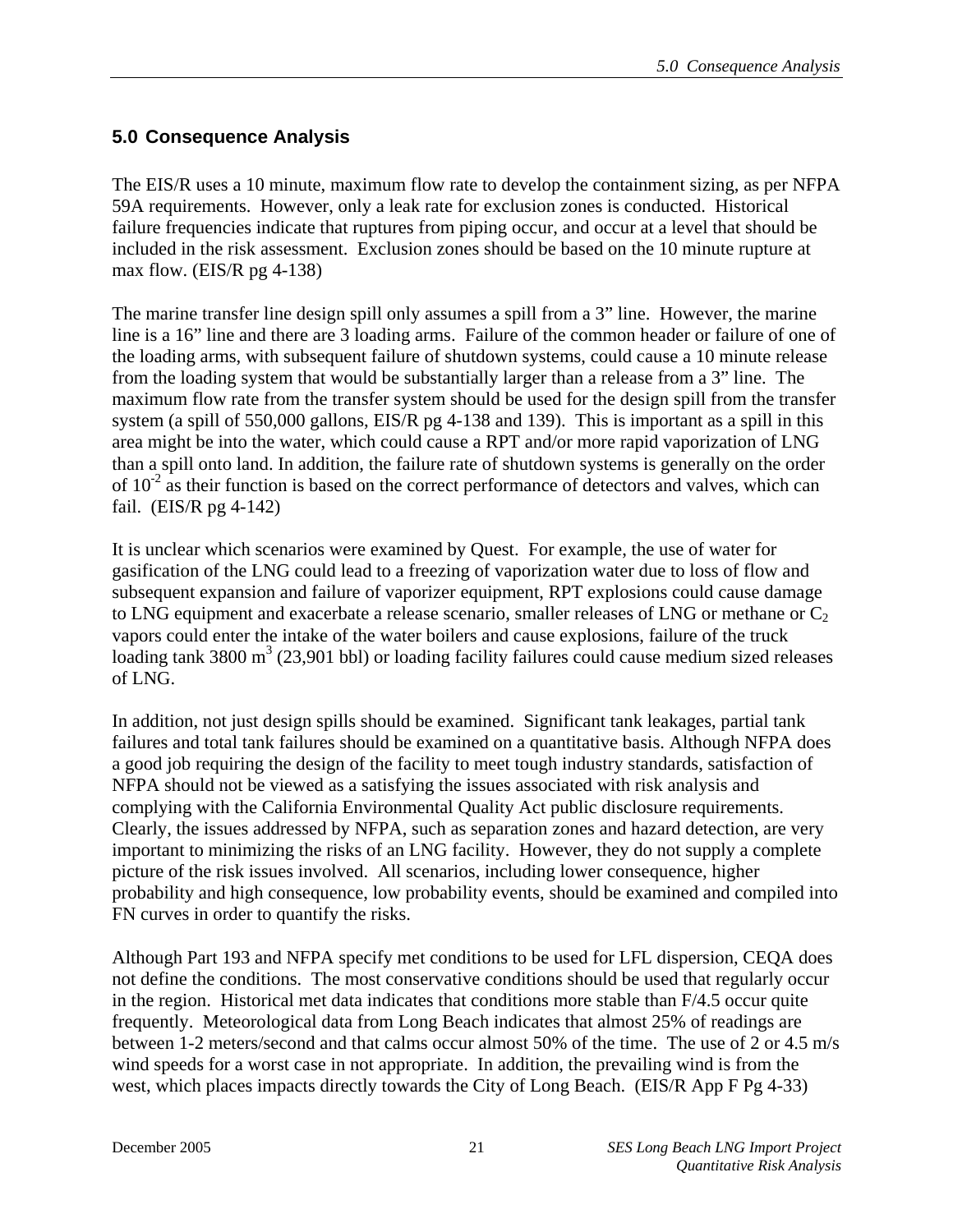The RMP assumes a worst case of 1.5 m/s wind speed. This wind speed should be used as a worst case for flammable vapor dispersion.

The impact zone of a large spill of LNG into the security barrier wall of 313 feet to  $\frac{1}{2}$  LFL seems very conservative. The same is true of 95,000 gallons spill causing ½ LFL impacts for only 230 feet (EIS/R pg 4-142).

Although impact distances might be similar for similar sized spills of propane, for example, large,  $165,000 \text{ m}^3$  ships of propane do not visit US ports. Other products, such as large bulk shipments of anhydrous ammonia, could also produce impact zones of 2-3 miles. However, bulk shipments of anhydrous ammonia into the Port of Stockton, for example, average around 15,000 m3, which is significantly smaller than the LNG cargo vessels. Impact zones (1/2 LFL) from a large gasoline spill would not be as large as 2-3 miles. (EIS/R Pg 4-162).

Pipeline impacts to public safety are a strong function of the area in which the pipeline passes. The nationwide rate listed in the document does not take into account that much of the 300,000 miles of pipelines in this country pass through unpopulated areas. A more detailed analysis should be conducted utilizing the failure rates and the population densities that the methane and  $C_2$  pipeline will pass through. However, an examination of the proposed  $C_2$  and gas pipeline route indicates that it is proposed to pass through primarily industrial areas with population density in the 100-200 person per sq mile range (relatively low density), and avoids the more heavily populated areas with population densities ranging in the 1,000s or above 10,000 ppsm (people per square mile), as areas to the east and west of the pipeline route are. These areas, including some schools (Cabrillo/Savannah/Reid High Schools, Hudson middle School), are within  $1/4$  mile of the proposed pipeline route (near Middle Road). See Figure 5 below showing population densities of the area. (EIS/R Pg 4-195)

A tsunami run-up height of 15 feet is estimate to occur every 500 years, or  $5x10^{-2}/yr$ . What would the effect of this type of tsunami have on the facilities if an LNG ship were in the process of unloading or even at the berth at that time? As this event is indicated as possibly producing significant ship damage, a release from the ship at berth should be examined, instead of at the breakwater and outside the harbor only. (EIS/R App F Pg 2-4 and 2-5). This analysis examines releases from the ship at the berth.

It is important to note that the RMP Comp program uses very conservative modeling estimates, which the modeling conducted in the EIS/R does not do. This is therefore not a fair comparison to chlorine exposures. The RMP Comp program estimates that the worst case impact zone for 42 million gallons of LNG, a single tank, would be in excess of 4 miles. (EIS/R Pg 3-10).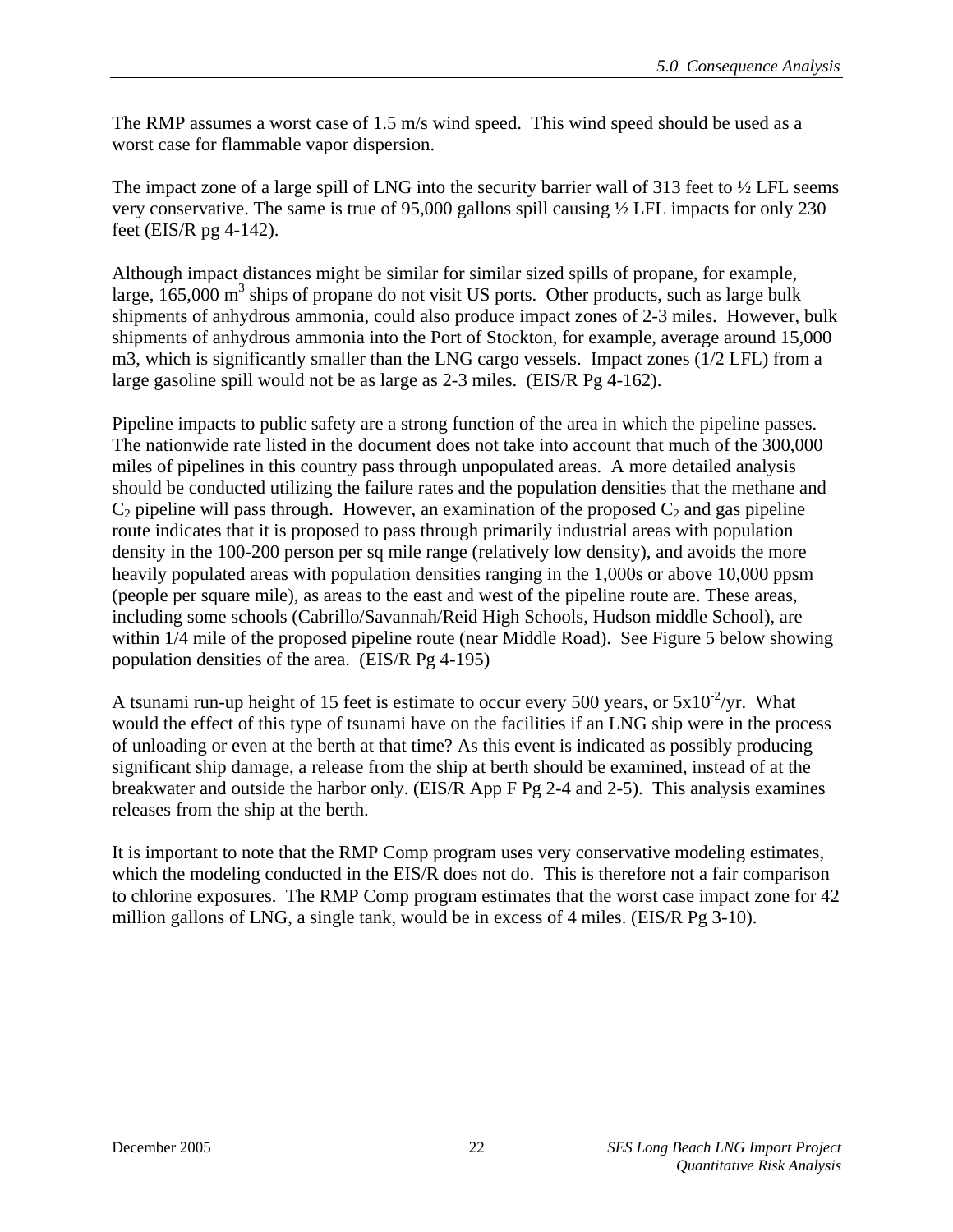

**Figure 5 Pipeline Route and Population Densities** 

As is clear from the amount of energy expended to gasify the LNG, a release of LNG would require large amounts of energy to move into vapor form. The EIS/R indicates that there is enough energy in the air to vaporize almost 45,000 pounds of LNG (just the vapor portion shown in EIS/R Figure 4-1) in less than 35 seconds. Most likely, there would be a pool of LNG formed which would subsequently vaporize. The amount of energy required to vaporize this much LNG in such a short amount of time would exceed the energy content of very large volumes of air. Note that this is similar to the amount of energy that is produced by the vaporizers and water heaters in the process equipment for normal operations. The surrounding air does not contain enough energy to vaporize this much LNG so fast. (EIS/R App F Pg. 4-12).

The largest distance for thermal radiation from an equipment release is 600 feet, which could impact the tanks or the truck storage tank if the location (location F) is located along the southern half of the equipment area. (EIS/R Pg 5-3)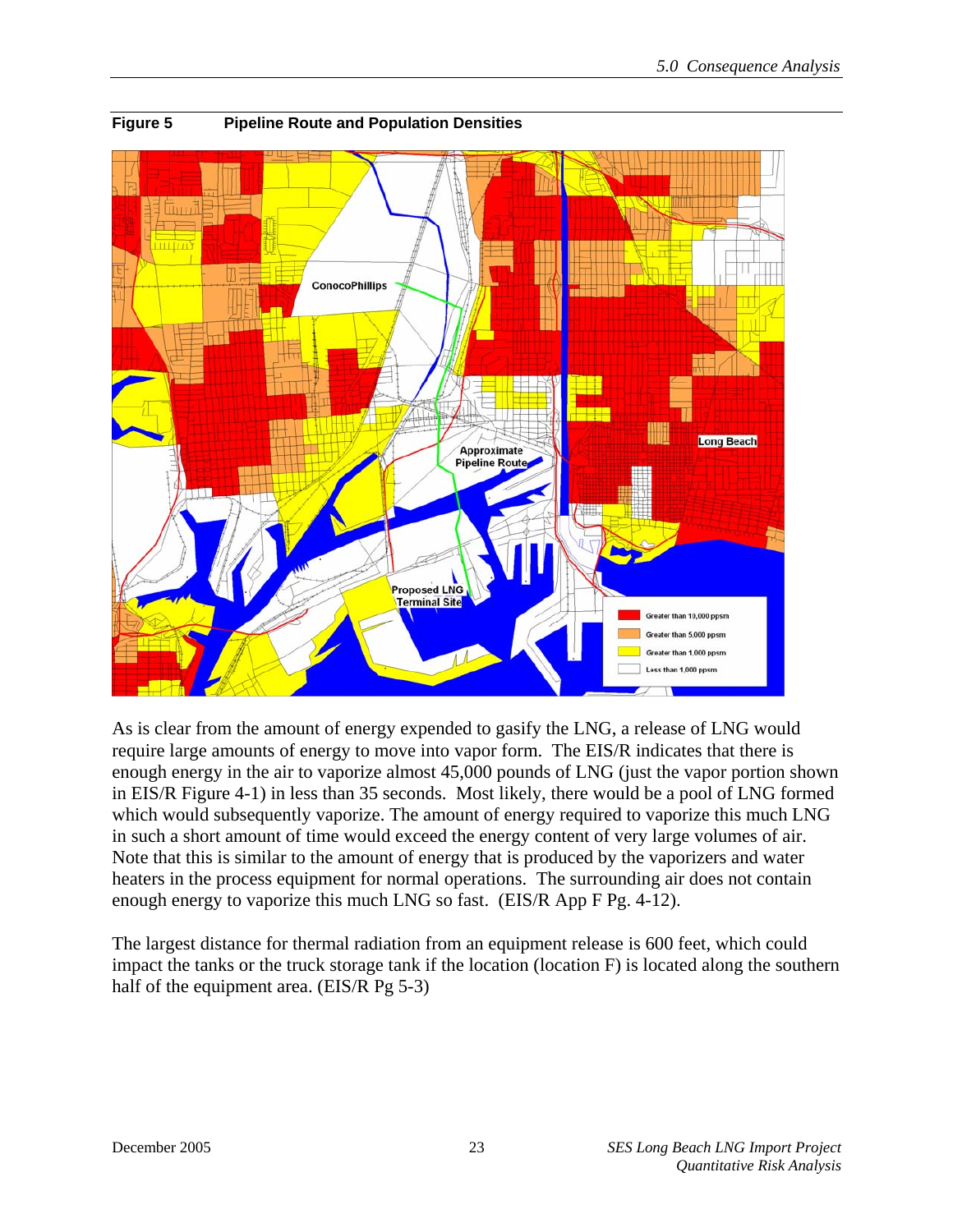## **6.0 Quantitative Risk Analysis**

Determining what events to include in a risk analysis should be based on acceptable risk criteria in the industry and by government agencies. Events on the order of  $10^{-6}/yr$ , for example, although incredible, should be included if they produce numbers of fatalities in the 10s, 100s or 1000s. This would demonstrate the full spectrum of risk faced by the public. Events on the order of  $10^{-6}/yr$  or  $10^{-5}/yr$  that produce a single fatality are close to accepted levels of risk criteria. It is also important to quantify all scenarios at this level as the resulting risk is additive. The risk section below addresses these issues.

The scenarios described above, along with the estimated frequencies and the populations at the port and within the community, were compiled into FN curves (plots of frequency (F) versus the expected number of fatalities (N)). A number of assumptions were made. These are discussed below:

## **6.1 Populations**

Population densities at the port facilities were assumed to be a single person for every  $1,000 \text{ m}^2$ within dock/berth areas and a single person every  $10,000 \text{ m}^2$  for container areas. Maximum populations at a dock were assumed to be 50 persons and within container areas, 10 persons. Specific buildings located close to the proposed equipment were given small populations numbers, such as 1-2 persons per building or area. These include the forest products dock area, the recycling yard area and the container receiving/shipping gates. Larger buildings, such as the Navy area to the north of the proposed site, were given larger populations. Populations were averaged over a 24 hour period.

Populations associated with public areas utilized census block data for the areas within the City of Long Beach. Areas such as the Fire Department headquarters, restaurants and hotels along Harbor Scenic Drive, the Queen Mary, the Carnival Cruise Lines Terminal, the Boat ramp area, Cesar Chavez Park and the Hilton Hotel were estimated based on typical facility populations.

## **6.2 Ignition Probabilities**

Ignition probabilities are based on the analysis presented above for winds blowing from the west. For winds blowing a vapor cloud over the equipment areas (from the south), it was assumed that the cloud would be ignited. For releases from the breakwater area with winds from the S or SW, it was assumed that the only ignition source was the initiating event.

The ignition probability analysis assumes conservatively that a vapor cloud has an 11% chance of reaching the City of Long Beach. With an assumed penetration distance of 500 meters, and based on census data, this equates to a maximum exposed population (within a vapor cloud) of 2000 persons (in eastern Long Beach) and 1,500 persons (in western Long Beach).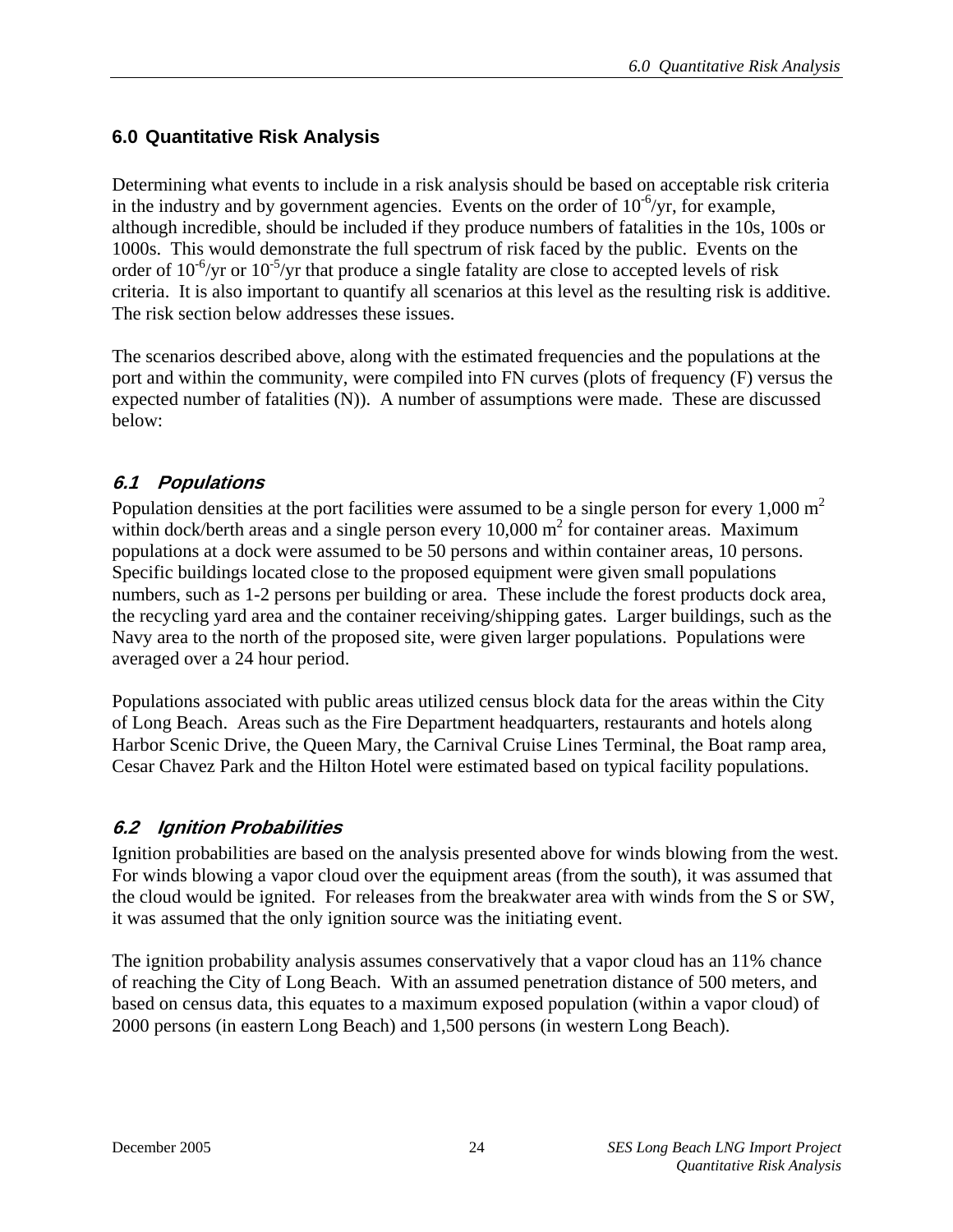## **6.3 Meteorological Conditions**

The QRA utilized the SCAQMD Long Beach meteorological data with the following wind direction probabilities. Probabilities were broken into D stability (including A-D) and F stability (including stabilities E-F). These two stability classes represent daytime (d stability) and nighttime (F stability) conditions. Note that the prevailing wind is from the west.

| Direction wind is from | <b>D</b> Stab<br><b>Probability</b> | <b>F</b> Stab<br><b>Probability</b> |
|------------------------|-------------------------------------|-------------------------------------|
| <b>NNE</b>             | 0.0135                              | 0.0403                              |
| ΝE                     | 0.0230                              | 0.0462                              |
| ENE                    | 0.0232                              | 0.0200                              |
| Е                      | 0.0302                              | 0.0167                              |
| ESE                    | 0.0183                              | 0.0066                              |
| SЕ                     | 0.0326                              | 0.0109                              |
| <b>SSE</b>             | 0.0397                              | 0.0076                              |
| S                      | 0.0983                              | 0.0058                              |
| SSW                    | 0.0248                              | 0.0032                              |
| SW                     | 0.0189                              | 0.0054                              |
| WSW                    | 0.0423                              | 0.0187                              |
| W                      | 0.1347                              | 0.1337                              |
| WNW                    | 0.0116                              | 0.0298                              |
| <b>NW</b>              | 0.0103                              | 0.0200                              |
| <b>NNW</b>             | 0.0078                              | 0.0197                              |
| N                      | 0.0203                              | 0.0658                              |

# **6.4 Levels of Concern**

Levels of concern that produced either fatalities or injuries are shown below.

| <b>Level of Concern</b> | Consequence<br>Type | <b>Probability of Occurrence</b><br>(fraction of persons exposed to this<br>level that suffer the consequence) |
|-------------------------|---------------------|----------------------------------------------------------------------------------------------------------------|
| Thermal 10 kW/m2        | Fatality            | 0.10                                                                                                           |
| Thermal 5 kW/m2         | Injury              | 0.10                                                                                                           |
| <b>VCE LFL</b>          | Fatality            | 0.30                                                                                                           |
| VCE 1/2 LEL             |                     | 0.50                                                                                                           |

Exposure to a radiation intensity of 5 kW/m2 would result in pain if the exposure period were to exceed 13 seconds or second degree burns after 40 seconds. Exposure to a radiation intensity of 10 kW/m2 would result in pain (5 seconds) and second degree burns after short exposure periods (i.e., 14 seconds), and death after longer periods. The time required to reach the pain,  $2<sup>nd</sup>$  degree burn or fatality thresholds were used to estimate radiation levels that would result in serious injury or fatality. Persons exposed to thermal radiation have the opportunity to move away from the hazard, unlike toxic hazards or overpressure effects or vapor cloud fires/explosions which are instantaneous. It was assumed in this analysis that some people not within the flame area would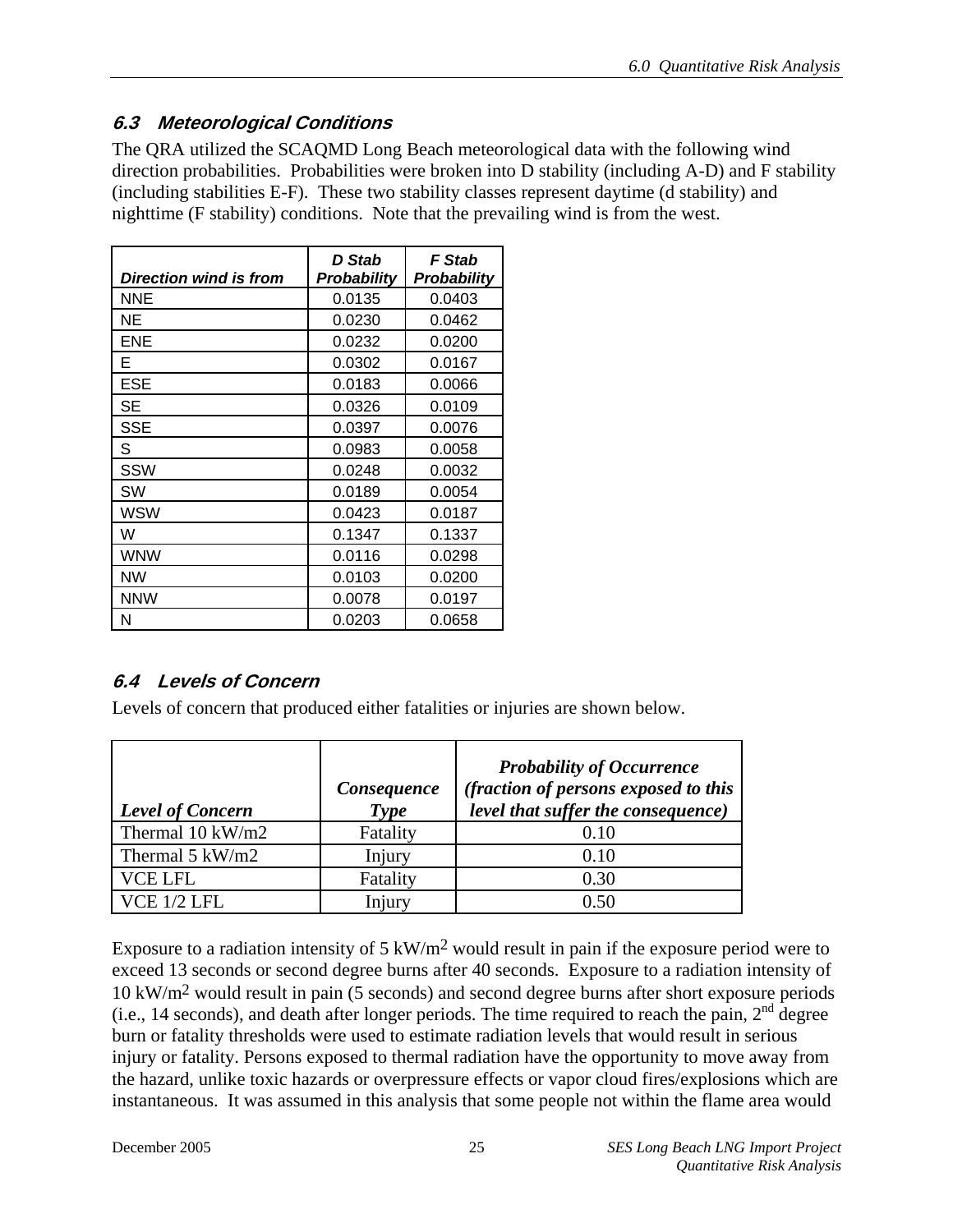move away from the flame and to a safe location in less than 1 minute. An analysis of the distances to various radiation levels indicates that this is feasible in many cases. Therefore, a less than 1 minute exposure was used as the basis for determining the levels of concern. Exposure to a thermal radiation level of 10 kW/m<sup>2</sup> could result in a serious injury (at least  $2^{nd}$ degree burns) if exposed for less than 1 minute, and it was therefore assumed that all persons exposed to 10 kw/ $\mathbf{m}^2$  would suffer serious injuries. Serious injuries would start to be realized at and above 5 kw/m<sup>2</sup>. Exposure to a thermal radiation level in excess of 10 kW/m<sup>2</sup> would likely begin to generate fatalities if exposed for less than 1 minute.

The estimate for vapor cloud exposure assumes that any person outside exposed to the vapor cloud fire above the LFL would experience a fatality. It was assumed that 30% of the population is outdoors and would suffer 100% fatalities within the LFL. It was assumed that indoor populations would not suffer more than serious injury due to subsequent fire and damage. Persons outside and exposed to ½ LFL would realize serious injuries. Therefore, accounting for the persons inside, the probability of realizing a serious injury if exposed to  $\frac{1}{2}$  LFL was estimated at 50%.

#### **6.5 FN Curves**

The results of the EIS/R failure rate and consequence analysis have been combined to develop FN curves (plots of frequency (F) versus the expected number of fatalities (N)), using risk analysis software. These FN curves are commonly called risk profiles and represent societal risk. In calculating the risk profiles, a two-dimensional computer map of the facility, pipelines and surrounding area was prepared. The population distribution and probabilities of ignition were specified across the area of the map; and the likelihood of an individual fatality occurrence was calculated at each grid location on the map.

To develop a risk profile, many factors were considered. Each release scenario was evaluated for all wind directions, and for each combination of stability and wind speed. In any given direction of travel, it is necessary to consider the chances of having the particular wind stability class, the cloud igniting on-site, and the cloud igniting offsite at every downwind location on the map. Clearly, the maximum downwind distances for flammable vapor dispersion will only be attained if the vapor cloud reaches the maximum downwind distance and then ignites. The maximum downwind distances for flammable vapor dispersion will not be attained if the vapor cloud does ignite at the point of release or at any point along its travel path.

The approach for general calculations followed the steps listed below:

- Summarize meteorological data into representative wind direction, wind speed and stability conditions.
- Select an appropriate grid size, then construct a map using Cartesian coordinates of the site and surrounding area.
- Identify the ignition sources and enter the ignition probabilities on the Cartesian grid.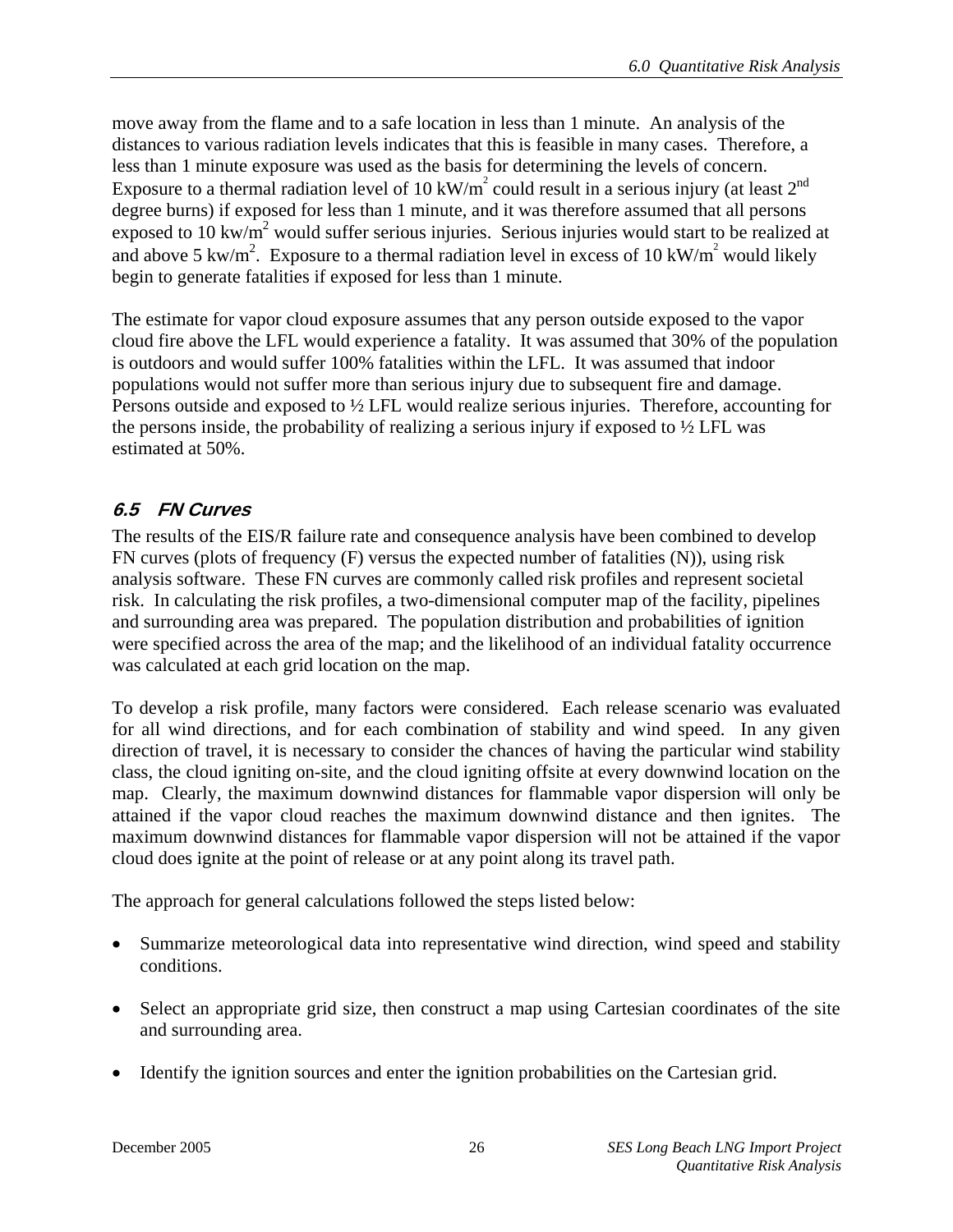- Determine the population distribution, then enter the data on the Cartesian grid.
- Select the release events, along with the likelihood's of release, consequence data and release locations.
- Determine the likelihood and consequences of immediate ignition.
- Determine the likelihood and consequences of vapor cloud fires, jet fires and explosions as appropriate, for each weather condition.
- Determine the probability of ignition at each point along the path of a dispersing vapor cloud using an ignition algorithm.
- Select another release event and repeat the preceding three steps.
- Apply conditional probabilities of fatality given exposure, for each type of consequence (i.e., thermal exposure, explosion overpressure).
- Aggregate the likelihood of all probabilities of fatality at each location on the map for all the releases scenarios.
- Construct **N**umber of fatality-**F**requency (FN) curves by summing the number of fatalities for each event outcome and plotting the results against the frequency.

A risk profile is a graphical depiction of the cumulative frequency of incidents with various levels of unwanted or adverse impact. This study focused on fatalities, in the population near the LNG terminal and along the pipeline routes. To develop the risk profiles, the following information was examined:

- Frequency and size of releases,
- Hazard model outputs for releases,
- Atmospheric stability data and wind rose data to determine the probability of each set of weather conditions used in the hazard modeling,
- Population distribution data,
- Ignition source distributions (including traffic), and
- Impact criteria for each type of hazard to determine the chance of a fatality occurring given exposure to a specified hazard.

The FN curves for the proposed facility are shown in the following figures. Most established criteria, discussed above, are for fatalities and are shown on the fatality FN curve. The injury curve is also shown, along with the Santa Barbara County criteria, which addresses injuries.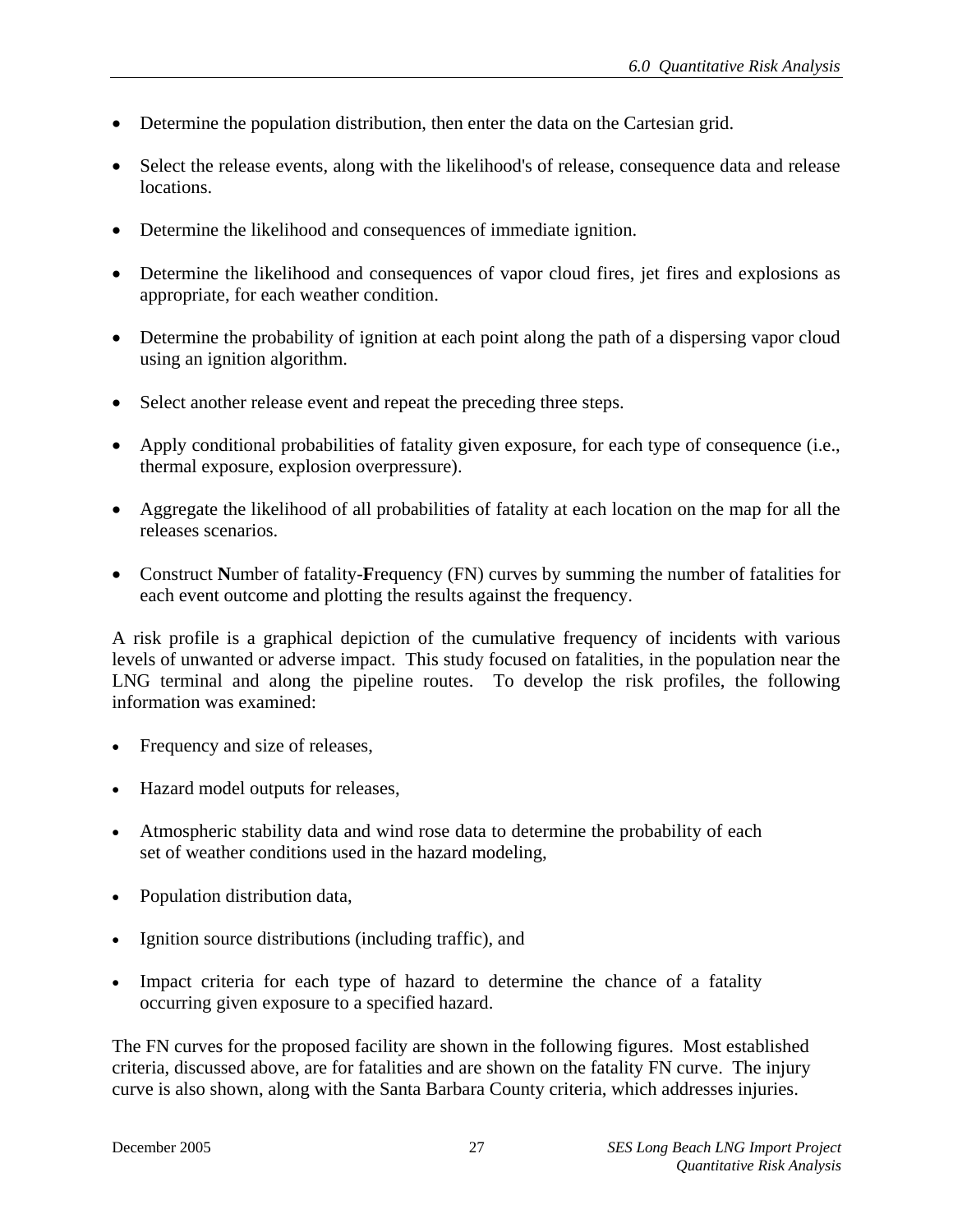The FN curves demonstrate that the fewer-fatality end of the curve, the area with less than 10-15 fatalities, is primarily driven by the equipment related releases and the catastrophic tank release due to an earthquake. Equipment related releases are releases from process piping, vessels, loading arms, etc, but not the tanks or the ships. The equipment related releases are estimated to occur more frequently than the catastrophic releases, and the impact zones for these releases are estimated to travel up to 1,700 feet for the vapor cloud, which is far enough to reach all of the port receptors in the Pier T immediate area. In addition, the thermal radiation levels could reach the former Navy areas to the immediate north of the equipment areas. The thermal radiation scenario has a higher probability of impacting a specific location than the vapor cloud scenario as it is less wind-dependant and would affect a circular area.

The catastrophic tank release due to an earthquake producing a vapor cloud or thermal radiation fire is also estimated to occur on the order of close to  $10^{-4}$  (earthquake frequency of  $0.67 \times 10^{-4}$  per year) which also drives the risk of impact to nearby facilities and workers.

The higher-fatality end of the FN curve (greater than 15 fatalities) is due to the larger, catastrophic failures associated with tank failures (from earthquakes and other causes) and ship releases. These impacts occur closer to and within the City of Long Beach. The FN curve drops off in frequency due to the increasing probability of ignition associated with large vapor clouds and the numbers of ignition sources. Hazardous thermal radiation levels which could cause fatalities do not reach highly populated areas. Entry of the vapor cloud into highly populated areas, such as the City of Long Beach, is estimated to occur on the order of  $10^{-7}$  and could produce close to 600 fatalities.

A catastrophic failure of an LNG ship at the breakwater could cause a vapor cloud that could reach the City of Long Beach east of the downtown area along the beach. As a worst case, it was assumed that a grounding or collision at the breakwater sufficient to breach a single tank would lead to a loss of all tanks on the LNG vessel.

By the criteria shown on the FN curves from the UK and Hong Kong discussed above, this would be considered a risk that falls into the middle region, which would imply a potentially significant impact requiring further mitigation. The Santa Barbara County criteria, certain UK studies and the Netherlands criteria would classify this as a significant, Class I impact.

The injury FN curve follows a similar logic as the fatality FN curve. The equipment releases produce thermal impacts of up to 20 injuries to other POLB employees in vicinity of the proposed project. The catastrophic tank failure produces injuries in the proposed project vicinity due to both vapor clouds and thermal fires.

The large scale releases associated with the tank failures and the ship releases produce up to 1,000 serious injuries within the City of Long Beach in the  $10^{-7}$  range.

By the injury criteria shown on the FN curves from the County of Santa Barbara, this risk is considered to be in the amber region. This would be considered a significant Class I impact in the absence of additional mitigation.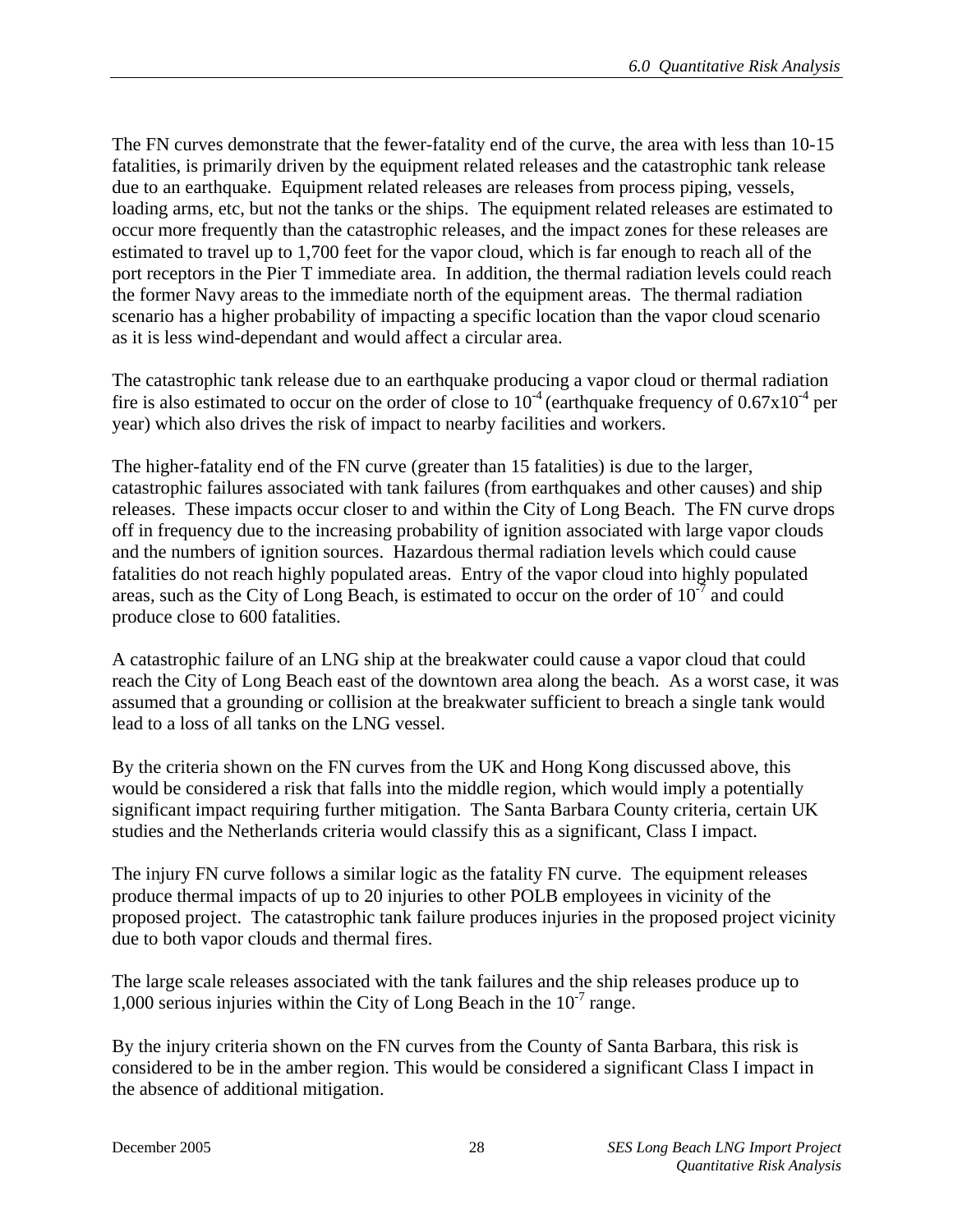

**Figure 6 POLB Proposed SES Long Beach LNG Facility Fatality FN Curves**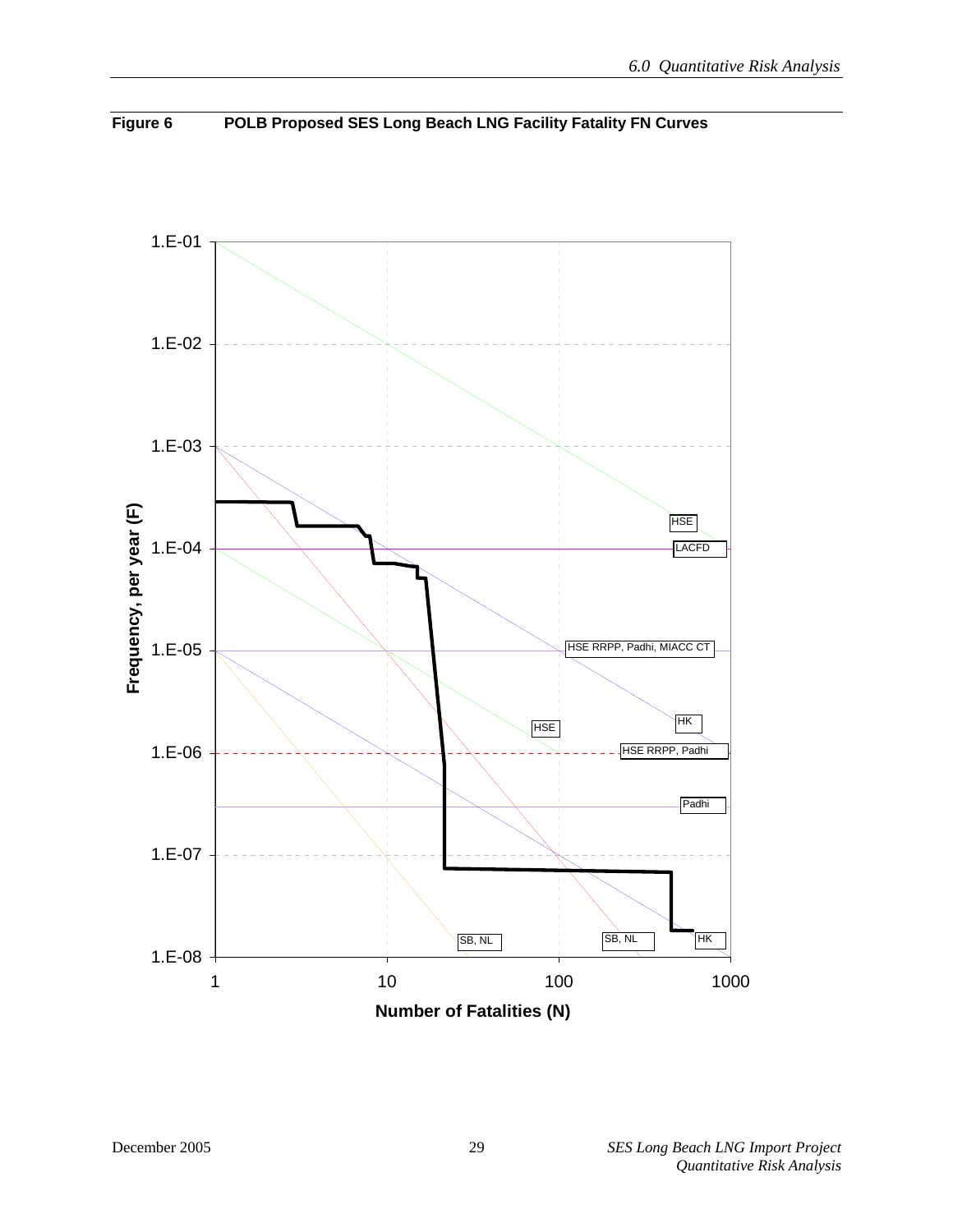

**Figure 7 POLB Proposed SES Long Beach LNG Facility Injury FN Curves**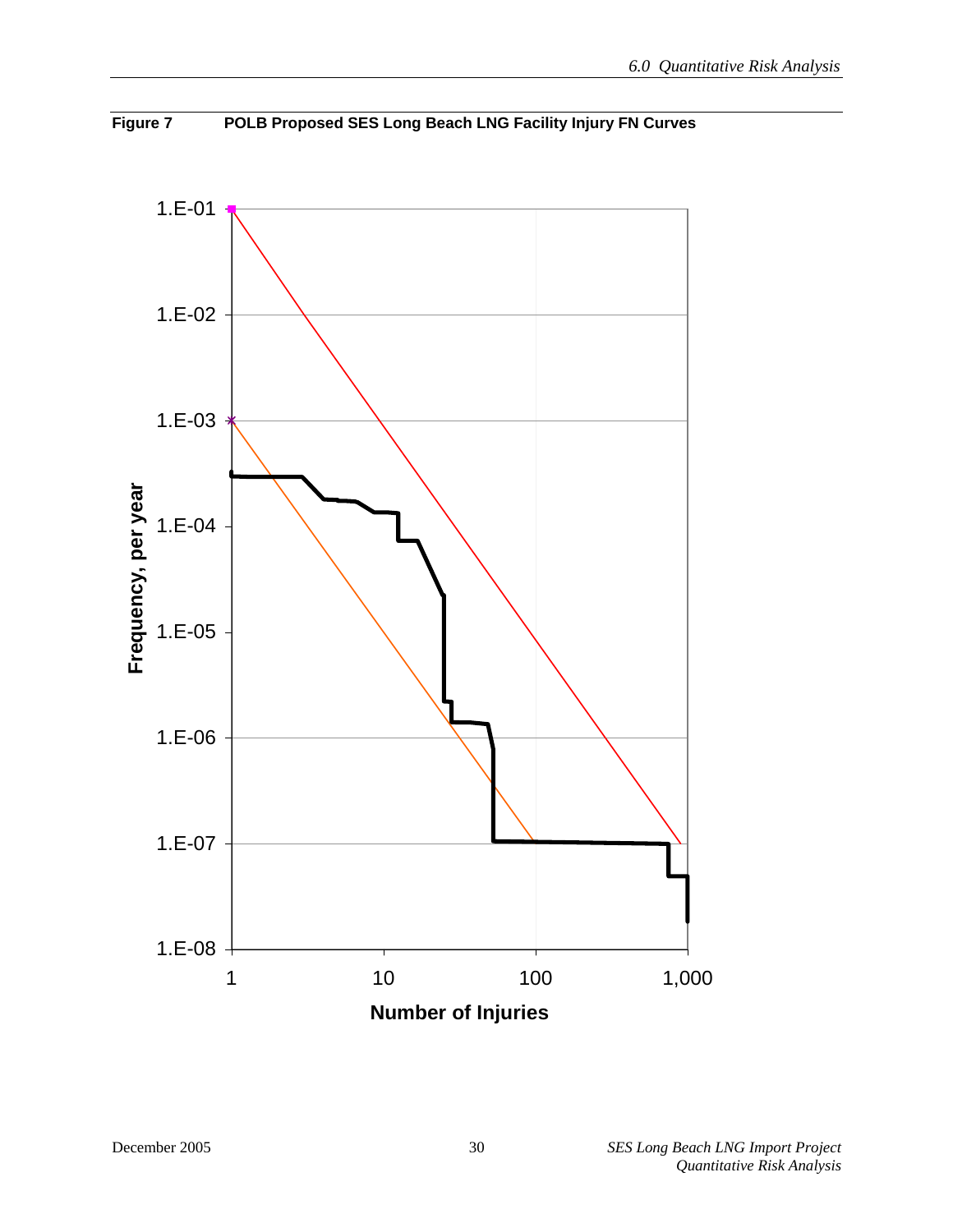#### **7.0 References**

A.D. Swain and H.E. Guttman, Handbook of Human reliability Analysis with Emphasis on Nuclear Power Plant Applications. NUREG/CR- 1278, U.S. Nuclear Regulatory Commission, October 1980. (Referred to as Swain.)

A.E. Green and A.J. Bourne, Reliability Technology, published by Wiley-Interscience, a division of John Wiley & Sons, Ltd., 1977 (reprinted). Provides data on electronic, pneumatic and hydraulic and mechanical equipment.

Ball, Floyd, "Societal Risk", UK Health and Safety Executive, 1998

California State Land Commission, "Draft Environmental Impact Statement/Environmental Impact Report for the Cabrillo Port Liquefied Natural Gas Deepwater Port", October, 2004

CEC, Liquefied Natural Gas in California: History, Risks and Siting, 2003.

CFR 49, part 91 "Transportation Of Natural And Other Gas By Pipeline; Annual Reports, Incident Reports, And Safety-Related Condition Reports", Oct, 2003.

CFR 49, part 93 "Liquefied Natural Gas Facilities: Federal Safety Standards", Oct, 2003.

ChevronTexaco De Mexico, S.A DE C.V, "Environmental Risk Study Level 3 – Detailed Risk Study Puerto Coronado Offshore LNG Project, Baja California, Mexico", August, 2003

CH-IV International, Safety History of International LNG Operations, 2004.

Coast Guard, "Safety Aspects of Liquefied Natural Gas in the Marine Environment", 1980

Component Failure and Repair Data for Coal-Fired Power Units, prepared by Fluor Power Services, Inc., EPRI AP-2071, RP239-2, Topical Report, October 1981, Electric Power Research Institute. This contains useful information on agitators, fans, and other large equipment items. (Referred to as EPRI.)

Congressional Research Service (CRS), Liquefied Natural Gas (LNG) Import Terminals: Siting, Safety and Regulation, 2004.

D.J. Smith, Reliability and Maintainability in Perspective, MacMillan, 1985. A good summary of the range of data presented elsewhere, for many different types of equipment. (Referred to as Smith.)

D.W. Johnson and J.R. Welker, Development of an Improved LNG Plant Failure Rate Data Base, GRI-80/0093, Final Report, Gas Research Institute, September 1981. This contains information as well as major equipment items. (Referred to as GRI.)

EcoElectrica, "Quantitative Risk Analysis EcoElectrica LNG Terminal and Cogeneration Project", Arthur D. Little, Inc, November, 1995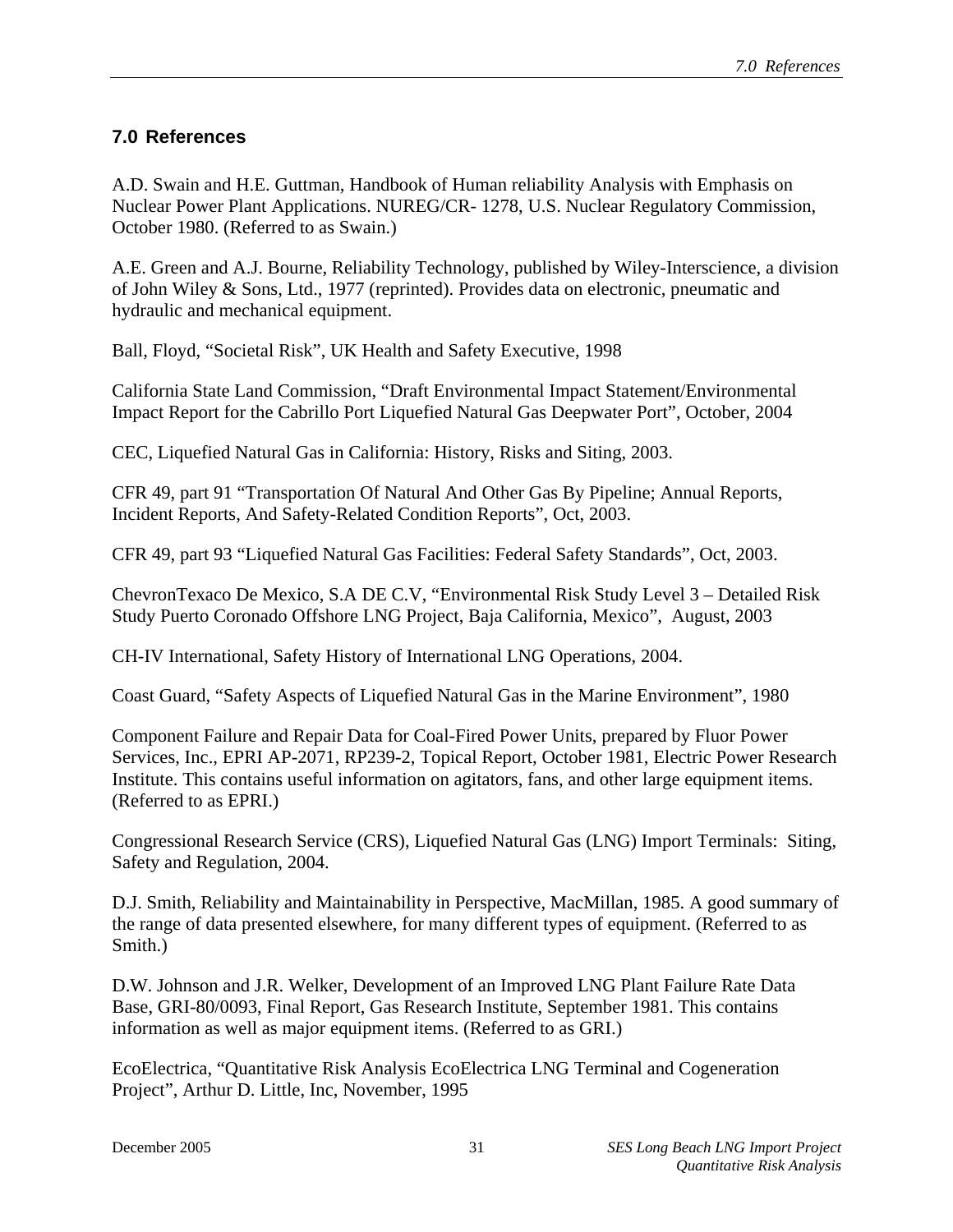ERNS, databases 1990-2003, http://www.nrc.uscg.mil/index.html

F.P. Lees, Loss Prevention in the Process Industries, Butterworths, London, 1980. This gives data on instrumentation and control devices, such as valves. (Referred to as Lees.)

FEMA, "Handbook of Chemical Hazards Analysis Procedures", Federal Emergency Management Agency, et al, 1989

Guidelines for Process Equipment Reliability Data Center for Chemical Process Safety of the American Institute of Chemical Engineers, New York, New York, 1989.

Information from the U.K. Safety and Reliability Directorate's Systems Reliability Service Data Bank. (Referred to as SRS.)

McCrary, "Oil and Gas Operations offshore California: Status, risks, and safety", 2003

Methodologies for Hazard Analysis and Risk Assessment in the Petroleum Refining and Storage Industry, prepared by CONCAWE's Risk Assessment Ad-hoc Group, Report No. 10/82, Den Haag, December 1982. (Referred to as CONCAWE.)

MIT, "Ship Transit Risk", 1998 in collaboration with the Marine Policy Center (MPC) of the Woods Hole Oceanographic Institution (WHOI).

NFPA 59A, "Standard for the Production, Storage, and Handling of Liquefied Natural Gas", 2001 Edition

Non-Electric Reliability Notebook, (RADC-75-22), AD/A-005 657, January 1975, reproduced by National Technical Information Service. This report contains information on valves, instruments, DumDs, hardware etc.

Pitblado, Consequences of LNG Marine Incidents, 2004.

Port of Long Beach Facilities Plan and Maps, 2005

Reactor Safety Study, Appendix 111- Failure Data, WASH-1400 (NUREG-75/014), United States Nuclear Regulatory Commission, October 1985. Provides data on human errors as well as equipment failures and is one of the most extensive sources of failure-on-demand estimates. (Referred to as WASH-1400.)

Risk Analysis of Six Potentially Hazardous Industrial Objects in the Rijmond Area, a Pilot Study. A Report to the Rijmond Public Authority, report presented by COVO Steering Committee, 1982, Dordrecht, Holland: D. Reidel Publishing Co. A compilation of data on numerous types of equipment failure is provided. (Referred to as Rijmond.)

Sandia, "Guidance on Risk Analysis and Safety Implications of a Large Liquefied Natural Gas (LNG) Spill Over Water", Sandi National Laboratories, December, 2004.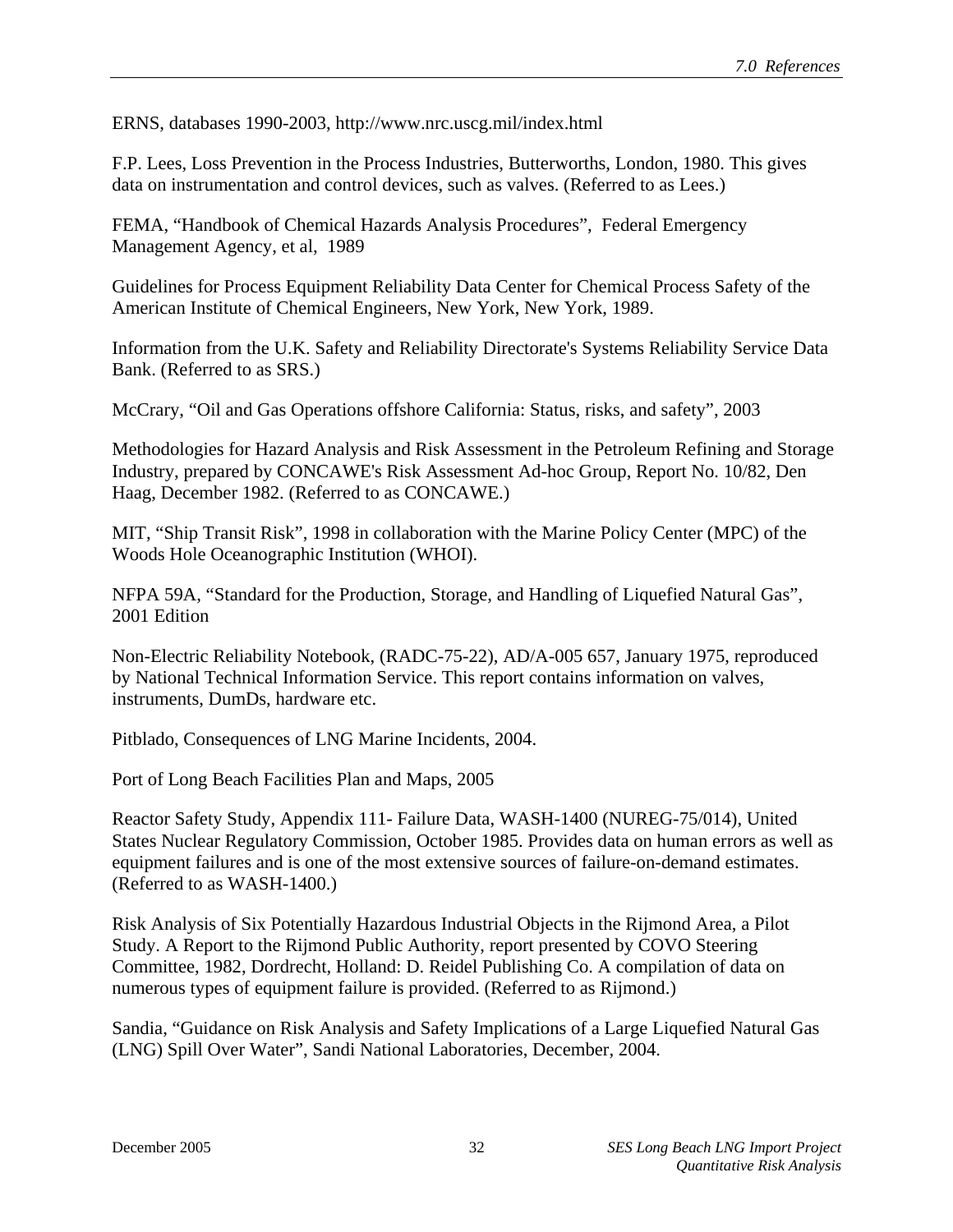UK Health and Safety Executive, "Development of a Method for the Determination of On-site Ignition Probabilities", Research Report 226, Daycock and Rew, WS Atkins Consultants, Ltd., 2004

UK Health and Safety Executive "Reducing Risks, Protecting People", 2001

UK Health and Safety Executive "PADHI, Planning Methodology", 2002

USCG, "An Analysis of US Coast Guard Accident Data", August, 1999

WASH 1400, Reactor Safety Study, Appendix III-Failure Data, WASH-1400 (NUREG-75/014), United States Nuclear Regulatory Commission, October 1975. Referred to as WASH-1400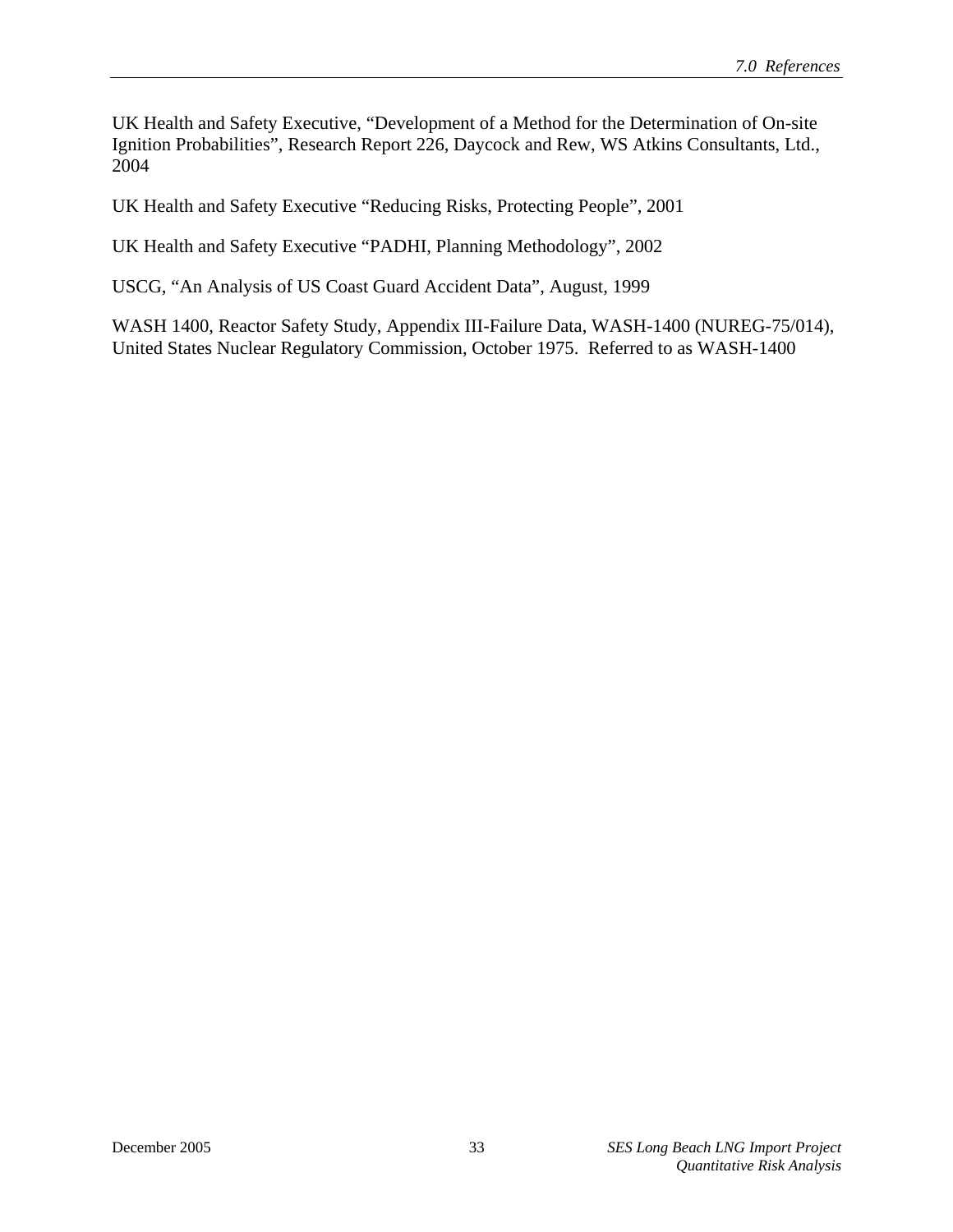**Attachment 1 Fault Tree Analysis**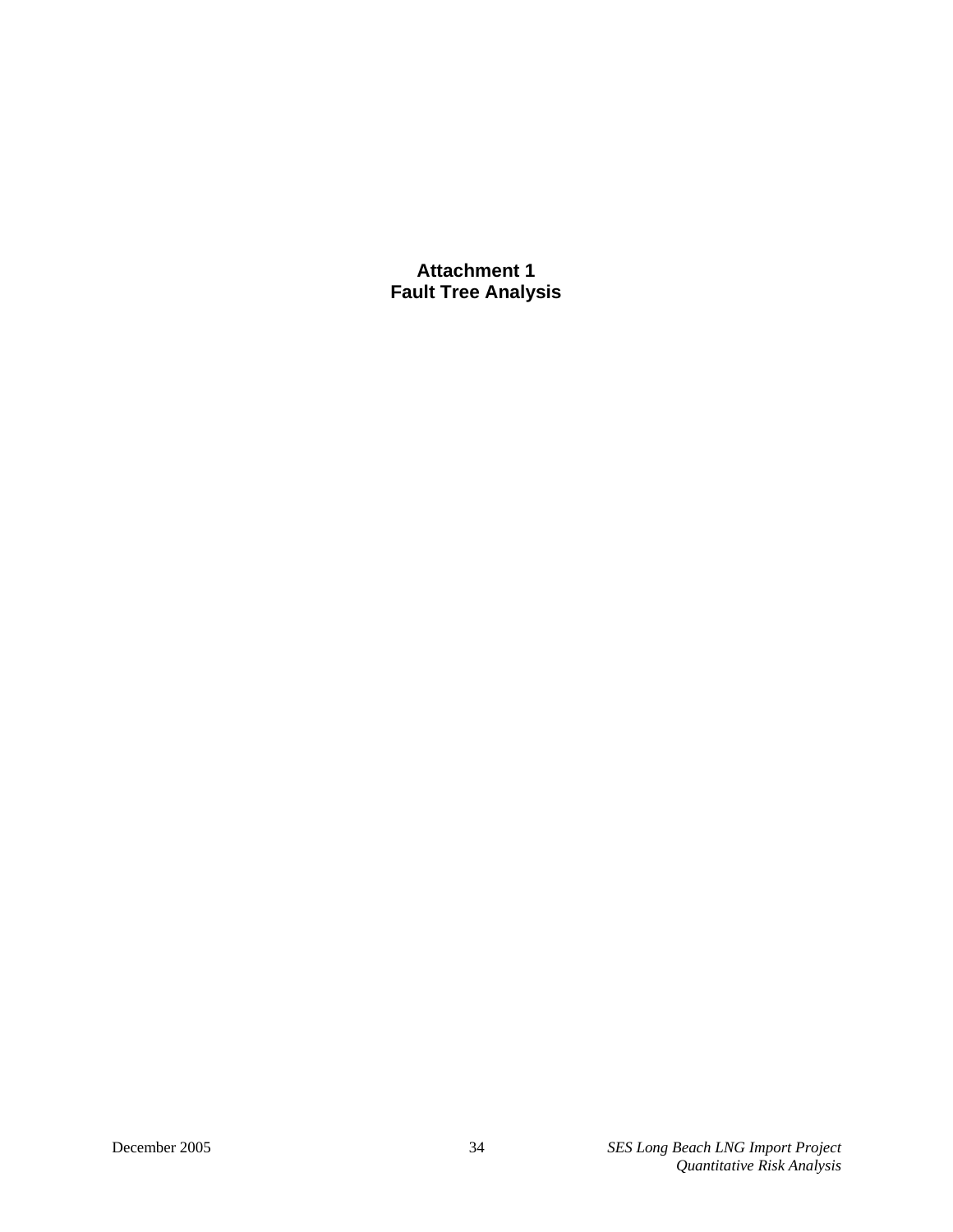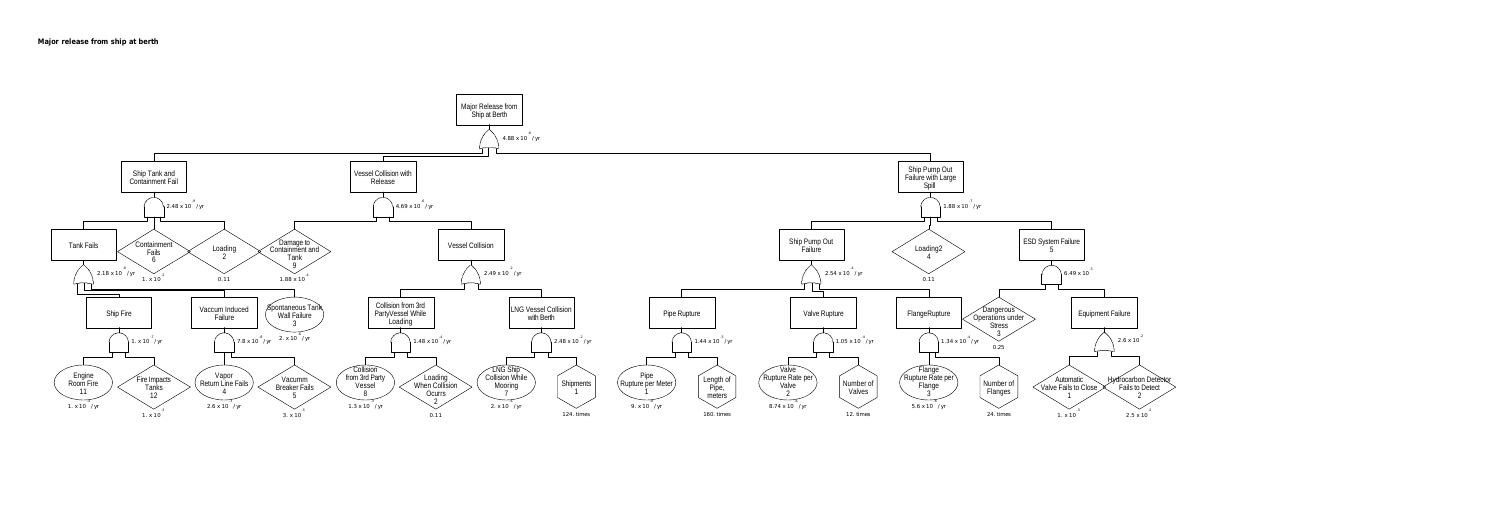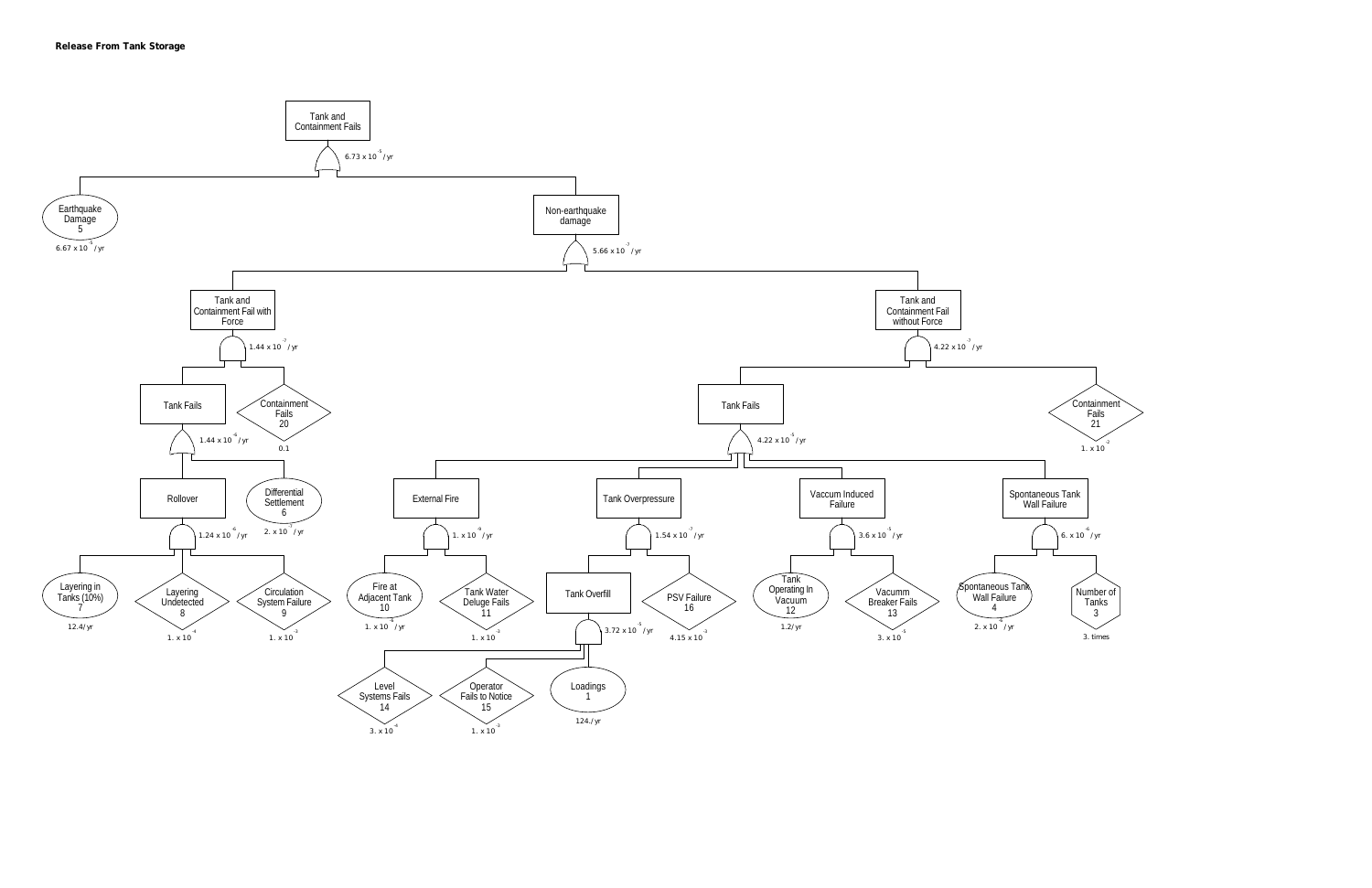#### **POLB Mitsubishi LNG Fault Tree and References**

| Summary                                                                  | Freq     |
|--------------------------------------------------------------------------|----------|
| Ship-1 Release from ship pump-out piping with large spill onto water     | 1.87E-07 |
| Ship-2 Rupture of ship tanks with spill onto water: at berth             | 4.67E-06 |
| Ship-3 Collision/grounding at breakwater                                 | 7.67E-06 |
| Tanks-1 Rupture of storage tank and containment, earthquake              | 6.67E-05 |
| Tanks-2 Rupture of storage tank and containment, non-earthquake          | 5.78E-07 |
| LNG-1 Release from loading arm                                           | 4.33E-06 |
| LNG-2 Release from LNG piping between loading arm and tanks              | 4.22E-07 |
| LNG-3 Release from LNG piping between tank pumps and sendout pumps       | 9.72E-06 |
| LNG-4 Release from send-out pump, pump piping outlet to vaporizers inlet | 1.73E-05 |
| ESD-1 Emergency shutdown system fails to operate                         | 6.50E-03 |
|                                                                          |          |
| Combined Releases from Equipment, liquid                                 | 3.18E-05 |

*All releases assumed ESD system fails to operate*

| Ref.                                          | Event                                                                        | Reference                                                   | Failure rate | Units      | No. of       | Event rate  |
|-----------------------------------------------|------------------------------------------------------------------------------|-------------------------------------------------------------|--------------|------------|--------------|-------------|
|                                               |                                                                              |                                                             | or           |            | units        | or          |
|                                               |                                                                              |                                                             | probability  |            |              | probability |
|                                               | Ship-1 Release from ship pump-out piping with large spill onto water         |                                                             |              |            |              | 1.87E-07    |
|                                               | Full bore pipe rupture mainline                                              | Rupture of pipe >150 mm diameter. Rijnmond ISBN 90-277-     | 9.00E-08     | /m.yr      | 160          | 1.44E-05    |
|                                               |                                                                              | 1393-6                                                      |              |            |              |             |
|                                               | Full bore valve rupture mainline                                             | Rijnmond, WASH 1400 1975                                    | 8.74E-06     | /valve.yr  | 12           | 1.05E-04    |
|                                               |                                                                              | 10% of ruptures are catastrophic.                           |              |            |              |             |
| $\overline{a}$                                |                                                                              |                                                             |              |            |              |             |
|                                               |                                                                              | Shell, 1993, flange leak, significant rupture, assume 2 per |              | /valve.yr  | 24           | 1.34E-04    |
|                                               | Flange rupture                                                               | valve connection                                            | 5.60E-06     |            |              |             |
| $\frac{3}{5}$                                 | Fraction of time loading                                                     | Number and hours per loading                                |              |            |              | 0.11        |
|                                               | <b>ESD System Failure</b>                                                    | See ESD Faultree                                            |              |            |              | 6.50E-03    |
|                                               |                                                                              |                                                             |              |            |              |             |
|                                               | Ship-2 Rupture of ship tanks with spill onto water: at berth                 |                                                             |              |            |              | 4.67E-06    |
|                                               | Number of tanker visits                                                      | Loading based on Phase 2 and 150,000 m3 ships               |              |            |              | 124         |
|                                               | Fraction of time loading                                                     | Number and hours per loading                                |              |            |              | 0.11        |
|                                               | Spontaneous Tank Wall Failure                                                | Rijnmond, catastrophic tank wall failure                    | 2.00E-06     | /year      | 1            | 2.00E-06    |
|                                               | Vapor Return Valve Fails Closed                                              | Lees, valve plugs or fails closed                           | 2.60E-03     | /year      | $\mathbf{1}$ | 2.60E-03    |
|                                               | Vacuum Relief fails                                                          | WASH 1400, vacuum valves fails to operate                   | 1.00E-04     | /demand    | 1            | 3.00E-05    |
| $\frac{1}{2}$ o $\frac{1}{2}$ o $\frac{1}{2}$ | Containment Fails: non-force related failures                                | Estimated 1% containment failure with tank failure          |              |            |              | 0.01        |
|                                               | Ship Collision/casuality while moored/mooring                                | DOT collision rate while moored. Historical collision rate  | 2.00E-04     | /unloading | $\mathbf{1}$ | 2.00E-04    |
| $\overline{7}$                                |                                                                              | while moving for LNG vessels calculated at 2.3e-4.          |              |            |              |             |
|                                               | Ship Collision from other vessel                                             | POLB and POLA data on ACG between 1992-1998 for deep        | 1.30E-04     |            | 1            | 1.30E-04    |
|                                               |                                                                              | draft vessels minus LNG ship allison rate in 7 above        |              |            |              |             |
| $\bf8$                                        |                                                                              |                                                             |              | /year      |              |             |
|                                               | Prob of tank damage and rupture                                              | DOT conditional probability of tank damage, rupture and     | 1.88E-04     | /demand    | $\mathbf{1}$ | 1.88E-04    |
|                                               |                                                                              | estimated ship angle suffienct to cause damage              |              |            |              |             |
|                                               |                                                                              | (Ecoelectrica)                                              |              |            |              |             |
| $\frac{9}{10}$                                | Engine running while moored                                                  | Fraction of time unloading                                  | 1.60E-01     | /year      | $\mathbf{1}$ | 1.60E-01    |
| 11                                            | Engine room fire                                                             | Rijnmond, probability for minor fire                        | 1.00E-04     | /demand    | 1            | 1.00E-04    |
| 12                                            | Probability of fire impacting tank                                           | Estimated                                                   | 1.00E-03     | /demand    | 1            | 1.00E-03    |
|                                               |                                                                              |                                                             |              |            |              |             |
|                                               | <b>Ship-3 Collision/grounding at breakwater</b><br>1 Number of tanker visits |                                                             |              |            |              | 7.67E-06    |
|                                               | Number of tanker visits                                                      | Loading based on Phase 2 and 150,000 m3 ships               |              |            |              | 124         |
|                                               | Collision or grounding                                                       | POLB and POLA data on ACG between 1992-1998 for deep        | 3.30E-04     |            | $\mathbf{1}$ | 3.30E-04    |
| $\overline{2}$                                |                                                                              | draft vessels                                               |              | /year      |              |             |
|                                               | Prob of tank damage and rupture                                              | DOT conditional probability of tank damage, rupture and     | 1.88E-04     | /demand    | $\mathbf{1}$ | 1.88E-04    |
|                                               |                                                                              | estimated ship angle suffienct to cause damage              |              |            |              |             |
| $\mathbf{3}$                                  |                                                                              | (Ecoelectrica)                                              |              |            |              |             |
|                                               |                                                                              |                                                             |              |            |              |             |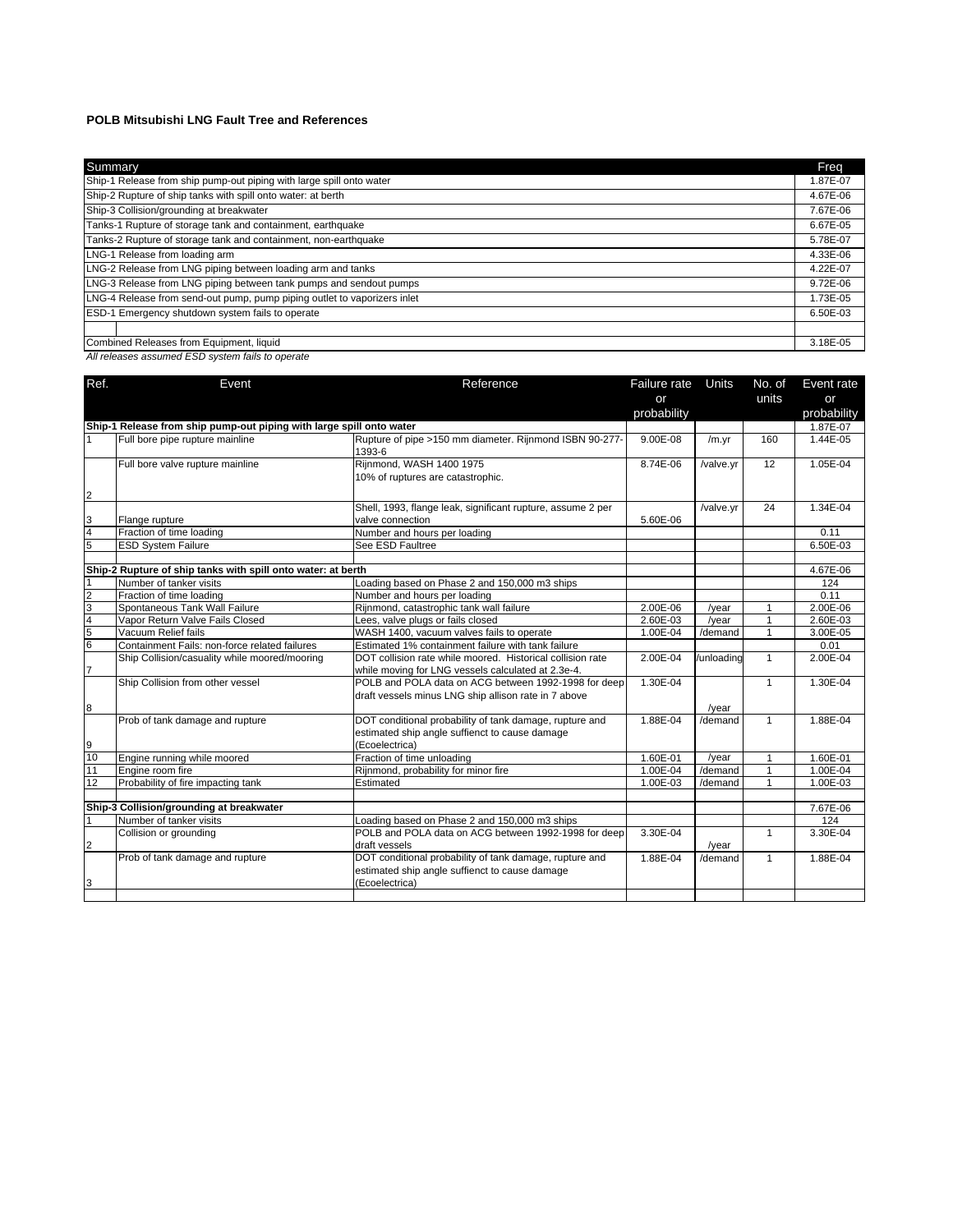#### **POLB Mitsubishi LNG Fault Tree and References (continued)**

| Ref.            | Event                                             | Reference                                           | Failure rate | Units      | No. of | Event rate  |
|-----------------|---------------------------------------------------|-----------------------------------------------------|--------------|------------|--------|-------------|
|                 |                                                   |                                                     | or           |            | units  | or          |
|                 |                                                   |                                                     | probability  |            |        | probability |
|                 | Tanks-1 Rupture of storage tank and containment   |                                                     |              |            |        | 6.72E-05    |
|                 | Number of tanker visits                           | -oading based on Phase 2 and 150,000 m3 ships       |              |            |        | 124         |
| $\overline{2}$  | Fraction of time loading                          | Number and hours per loading                        |              |            |        | 0.11        |
| 3               | Number of tanks                                   | Number of tanks                                     |              | number     |        | 3           |
| $\frac{4}{5}$   | Spontaneous Tank Wall Failure                     | Rijnmond, catastrophic tank wall failure, 3 tanks   | 2.00E-06     | /year      |        | 2.00E-06    |
|                 | Earthquake catastrophic                           | Quest earthquake                                    | 6.67E-05     | /year      |        | 6.67E-05    |
| $\frac{6}{7}$   | Soil settlement, differential settlement          | Rijnmond, subsidence, landslip                      | 2.00E-07     | /year      |        | 2.00E-07    |
|                 | Lavering in Tanks                                 | Assume 10% of deliveries produce layering           | 1.00E-01     | /unloading |        | 1.00E-01    |
| ဆကြ             | Layering goes undetected                          | Smith, human error, fails to respond to annunciator | 1.00E-04     | /demand    |        | 1.00E-04    |
|                 | Circulation system failure                        | WASH pump failure to run on demand                  | 1.00E-03     | /demand    |        | 1.00E-03    |
| 10              | Fire at adjacent tank/equipment                   | Rijnmond, major fire                                | 1.00E-06     | /year      |        | 1.00E-06    |
| 11              | Water deluge system fails                         | WASH pump failure to run on demand                  | 1.00E-03     | /demand    |        | 1.00E-03    |
| 12              | Vacuum Operation                                  | 1% of loadings estimated to induce vaccum           | $.00E-02$    | /unloading |        | 1.00E-02    |
| 13              | Vacuum Relief fails                               | WASH 1400, vacuum valves fails to operate           | 1.00E-04     | /demand    |        | 3.00E-05    |
| 14              | Tank level indication failure                     | Lees, limit switch fails to operate                 | 3.00E-04     | /demand    |        | 3.00E-04    |
| 15              | Operator fails to observe                         | Riinmond 1982                                       | 1.00E-03     | /demand    |        | 1.00E-03    |
| 16              | PSV fails to open                                 | CCPS, fails to open on demand, pilot operated       | 4.15E-03     | /demand    |        | 4.15E-03    |
| $\frac{20}{21}$ | Containment Fails: force related failures         | Estimated 10% containment failure with tank failure |              |            |        | 0.1         |
|                 | Containment Fails: non-force related failures     | Estimated 1% containment failure with tank failure  |              |            |        | 0.01        |
|                 |                                                   |                                                     |              |            |        |             |
|                 |                                                   |                                                     |              |            |        |             |
|                 | ESD-1 Emergency shutdown system fails to operate  |                                                     |              |            |        | 6.50E-03    |
|                 | Automatic valve fails to close                    | Lees, failure to operate                            | 1.00E-03     | demand     |        | 1.00E-03    |
| $\overline{2}$  | Hydrocarbon detector fails to detect              | OREDA, monthly inspections                          | 2.50E-02     | demand     |        | 2.50E-02    |
| 3               | High Stress, rapid actions, dangerous conditions  | Rijnmond 1982                                       | 2.50E-01     | demand     |        | 2.50E-01    |
|                 | mitigated frequency (redundant valves and senors) |                                                     |              |            |        | 1.57E-04    |

Notes: Base rates general input

| Earthquake, Quest major producing tank failure      | 6.67E-05     |
|-----------------------------------------------------|--------------|
| Earthquake, Quest major producing equipment failure | $2.00E - 04$ |
| Number of tanker visits                             | 124          |
| Hours per unloading event                           |              |
| Fraction of time loading                            | 0.114        |
|                                                     |              |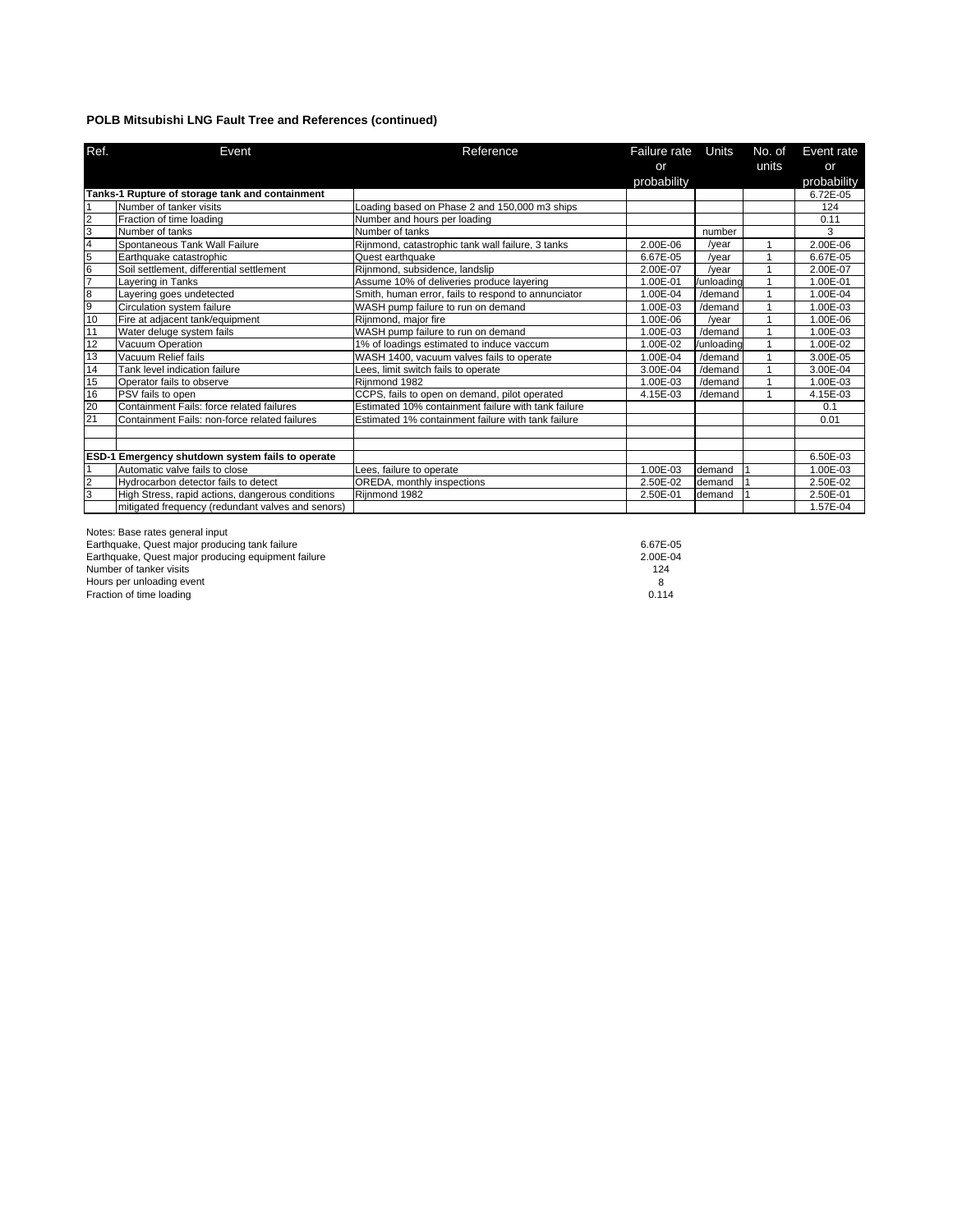**Attachment 2 NFPA 59A and 49 CFR 193 Summary Checklists**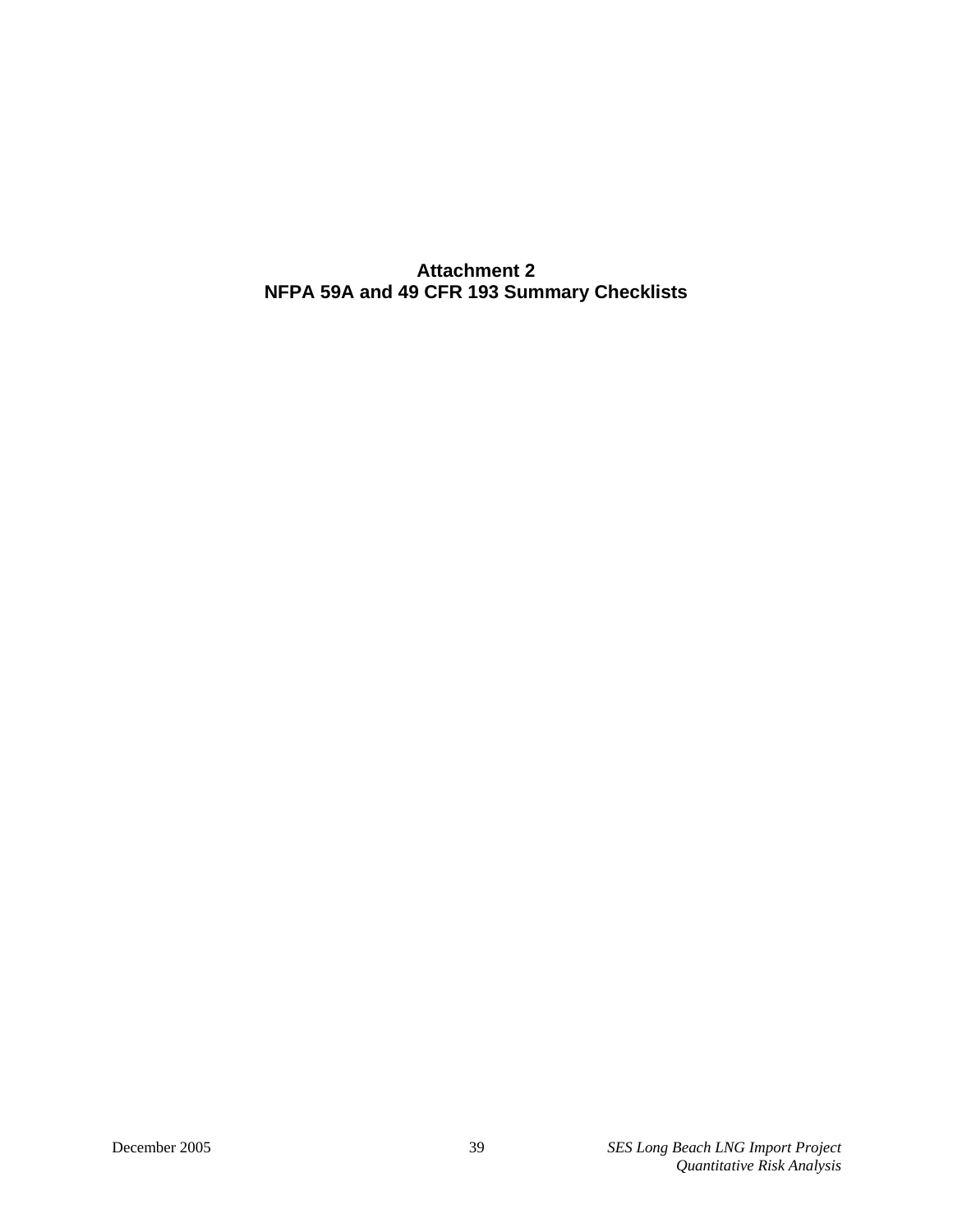This attachment contains NFPA 59A and 49 CFR 193 Summary Checklists that can be used to demonstrate compliance with applicable Federal codes and standards. A review of these checklists indicates that the project would not comply with some of the exclusion zone requirements of NFPA 59A. In addition, the EIS/R does not contain enough design information to determine if the project is consistent with the requirements of NFPA 59A and 49 CFR 193. While much of this detailed information is well beyond the scope of CEQA and NEPA, the fact that the project does not currently meet some elements of these standards raises the concern that there could be other project design deficiencies. In order to address compliance with NFPA 59A and 49 CFR 193, the EIS/R should, at a minimum, state that the project design meets or exceeds the NFPA 59A and 49 CFR 193 requirements. If possible, the EIS/R should include completed NFPA 59A and 49 CFR 193 Summary Checklists.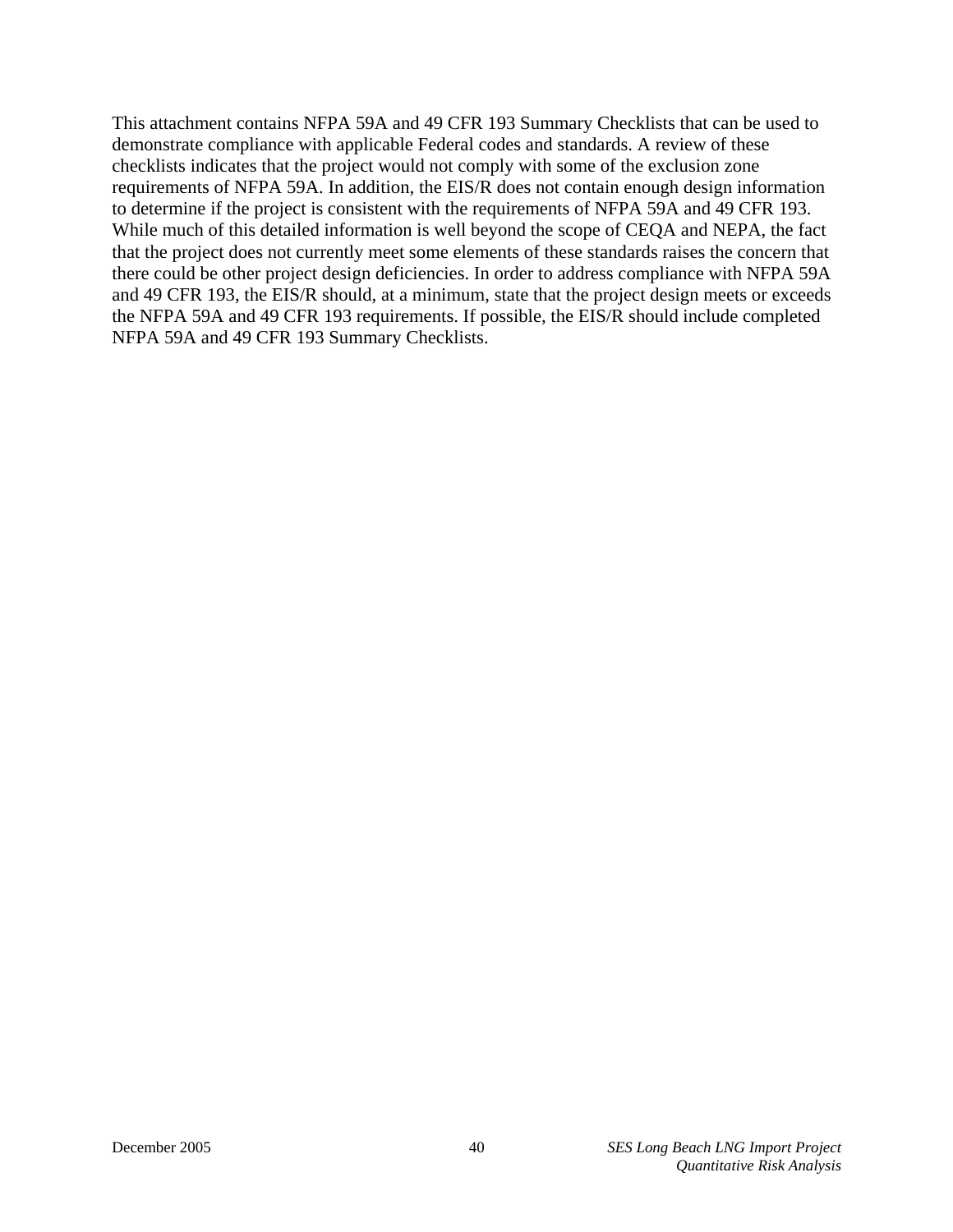#### **NFPA 59A and CFR 193 Summary Checklists**

| <b>Issue Area</b>                                                                                         | <b>Complied/Comments</b>               |
|-----------------------------------------------------------------------------------------------------------|----------------------------------------|
| <b>NFPA 59A Section 2.0: General Plant Site Requirements</b>                                              |                                        |
| A diked impounding area with drainage.                                                                    | Y                                      |
| Areas to be graded, drained and impounded include: process areas, vaporizations areas,                    | Are loading arms protected from spills |
| transfer areas and tanks.                                                                                 | into water?                            |
| Diked areas equal to largest tank size or sum of all tanks if no impact provisions used.                  | Y                                      |
| Diked area of transfer and process areas only must have a volume equal to 10 minutes of leak              | Y                                      |
| Dikes made of compacted earth, concrete, metal as long as designed to withstand LNG                       | Not clear if barrier can withstand     |
| temperatures and head pressures.                                                                          | temperatures or dynamic load/sloshing  |
|                                                                                                           | effect or worst case earthquake.       |
| Drainage of rainwater using an automatic pump with LNG shutoff or gravity drain with LNG                  |                                        |
| release prevention.                                                                                       |                                        |
| Dike or impoundment was should subscribe to specific dimensions to prevent dike                           | $\gamma$                               |
| overwashing.                                                                                              |                                        |
| Allowable radiation flux distance of 5 kW/m2 from a design spill to a property line that can              | Y                                      |
| be built upon or an area of assemblage of more than 50 people.                                            |                                        |
| Design spill is defined based on equipment arrangement: lines into tank below liquid level,               | Y                                      |
| spill equal to tank volume above penetration or 1 hr. For overhead lines only, spill equal to             |                                        |
| 10 minutes of max flow if shutdown systems in place.                                                      |                                        |
| Allowable radiation flux distance of 9 kW/m2 from a fire of total contents spill to the nearest           | Y                                      |
| point of a building or structure outside the owners property line classified as assembly,                 |                                        |
| educational, healthcare, detention and correction or residential.                                         |                                        |
| Allowable radiation flux distance of 30kW/m2 from a fire of total contents spill to a property            | Y                                      |
| line that can be built upon.                                                                              |                                        |
| Minimum distance from impound area to buildable property line is the distance from a design               | This would be a large distance, as     |
| spill to $\frac{1}{2}$ LFL using F, 2 m/s conditions. Use of non-passive mitigation in dispersion         | reported by Quest, and the project is  |
| calculations is ok.                                                                                       | no in compliance at the time the EIS/R |
|                                                                                                           | was prepared                           |
| Minimum distance of 50 ft to a buildable property line or navigable waterway.                             | Y                                      |
| Heat flux from a fire should not cause major structure damage to any LNG marine carrier that              | Y                                      |
| could prevent its movement.                                                                               |                                        |
| Containers less than 70,000 gal $(265 \text{ m}^3)$ should be equipped with automatic fails afe valves on | $\overline{?}$                         |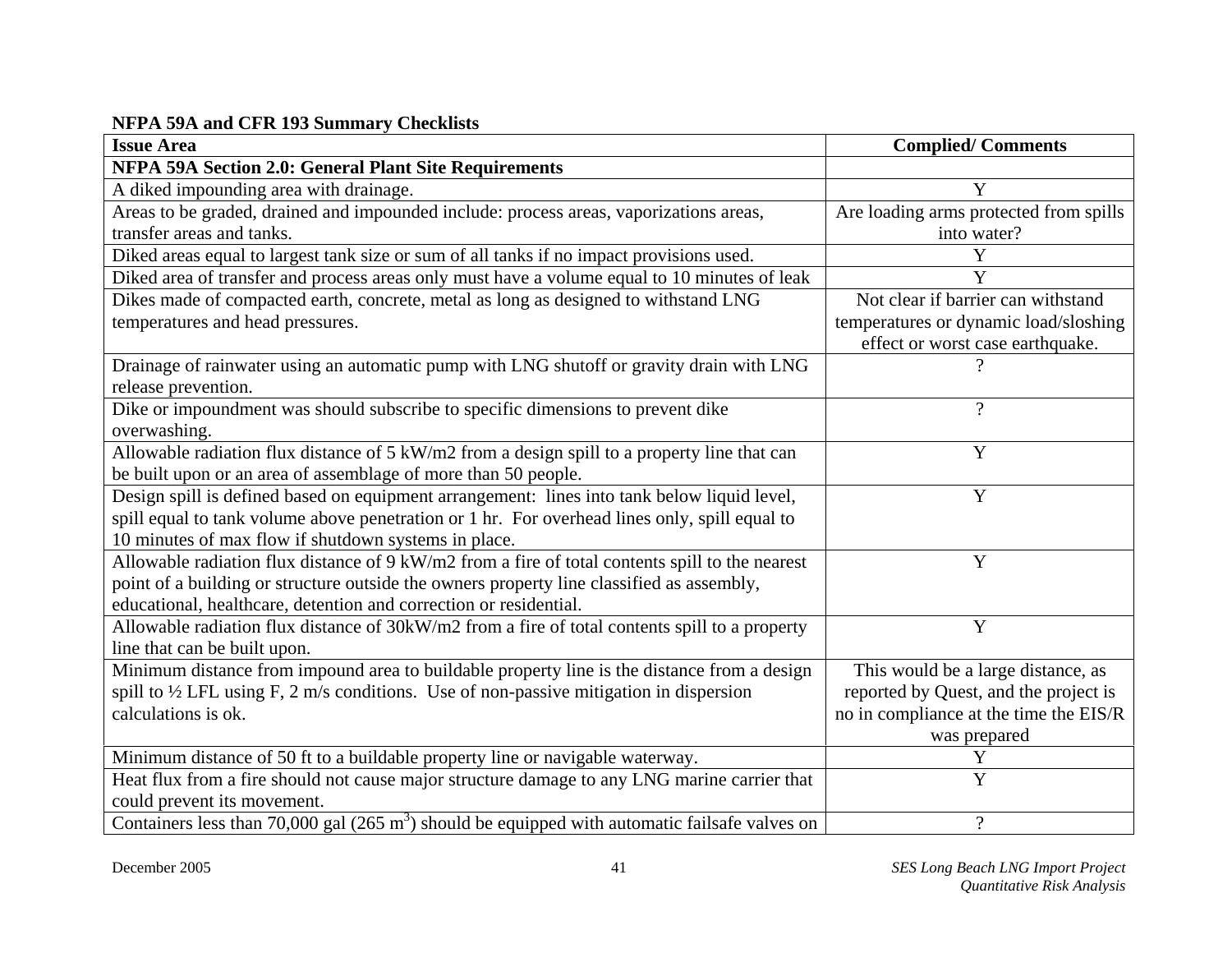| <b>Issue Area</b>                                                                                 | <b>Complied/Comments</b>         |
|---------------------------------------------------------------------------------------------------|----------------------------------|
| all appurtenances which close with fire detection, excess flow of LNG, gas detection or           |                                  |
| manual operation from a local and a remote location. (not applicable to relief valves or 2        |                                  |
| check valves also ok)                                                                             |                                  |
| Tank spacing between tank and buildable property line for large tanks (>70,000 gal or 265         | Y                                |
| m3) equals the larger of 100 feet or 0.7 times diameter.                                          |                                  |
| Distance between any two tanks $($ >70,000 gal or 265 m3) equals $\frac{1}{4}$ the sum of the two | Y                                |
| diameters or not less than 5 ft.                                                                  |                                  |
| Vaporizers and their heat sources should be placed at least 50ft from any other source of         | Y                                |
| ignition (not including other vaporizers). Process heaters ok if interlocked to not operator      |                                  |
| when vaporizers are operating.                                                                    |                                  |
| Minimum separation distance between vaporizers of 5 feet.                                         | Y                                |
| Heated vaporizers should be located at least 100 ft from buildable property line and 50 feet      | $\overline{Y}$                   |
| from impounding areas, drainage systems, liquid lines, tanks, loading/unloading connections,      |                                  |
| control buildings, offices, shops, or other occupied or important plant structures.               |                                  |
| Process equipment should be located at least 50 ft from ignition sources, buildable property      | $\mathbf Y$                      |
| lines, impounding areas, loading/unloading equipment, drainage systems, control buildings,        |                                  |
| offices, shops or other occupied structures.                                                      |                                  |
| Pier or dock used for pipeline transfer at least 100 ft away from any bride crossing a navigable  | Y                                |
| waterway and the manifold should be 200 ft from such bridge.                                      |                                  |
| Loading and unloading connections at least 50 ft away from ignition sources, buildable            | $\mathbf Y$                      |
| property lines, impounding areas, drainage systems, control buildings, offices, shops or other    |                                  |
| occupied structures.                                                                              |                                  |
| Building containing process equipment should be ventilated, non-flammable materials.              | ?, design                        |
| Ventilation rate should be at least 1 cfm or air per 1 ft2 of floor area.                         | ?, design                        |
|                                                                                                   |                                  |
| <b>NFPA 59A Section 3.0: Process Systems</b>                                                      |                                  |
| Pumps made of correct materials with isolation capabilities, check valves, pressure relief,       | ?, design                        |
| foundation frost heaving prevention, precooling capabilities.                                     |                                  |
| Tanks should have boiloff and flash gas handling systems.                                         | ?, design                        |
| Emergency controls conspicuously marked and accessible.                                           | ?, design                        |
| Provision to prevent flammable mixture with air in the internal gas stream.                       | ?. Measures to prevent intake of |
|                                                                                                   | combustible gas into boilers.    |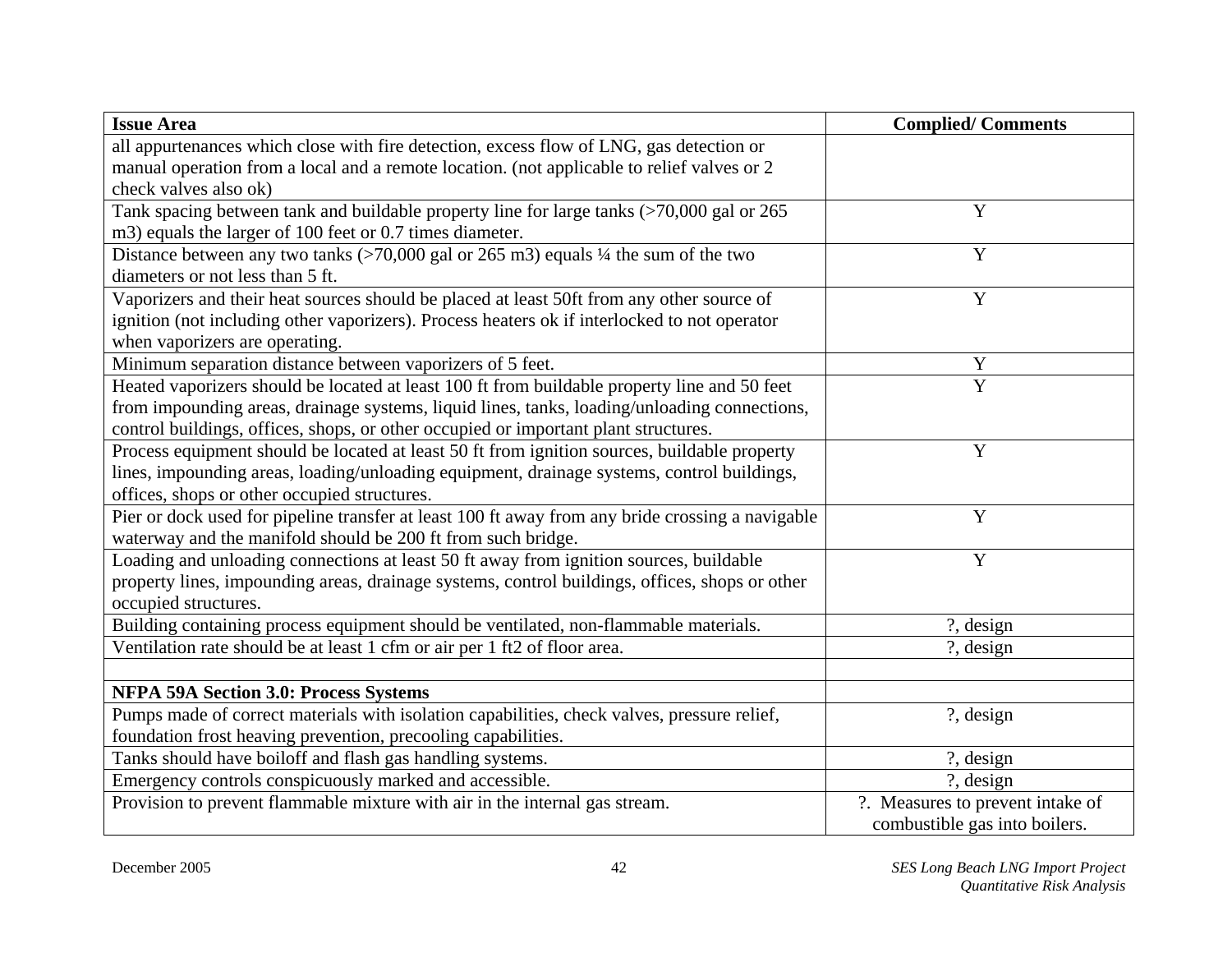| <b>Issue Area</b>                                                                              | <b>Complied/Comments</b>               |
|------------------------------------------------------------------------------------------------|----------------------------------------|
| Pressure relief on vessels and equipment venting to atm or a safe locations.                   | $\frac{?}{.}$ design                   |
|                                                                                                |                                        |
| NFPA 59A Section 4.0: Stationary LNG Storage Containers                                        |                                        |
| All containers designed for both top and bottom filling unless another method provided to      | ?, design                              |
| prevent stratification.                                                                        |                                        |
| All tanks, piping, tank foundations and areas that could be exposed to LNG or LNG vapors       | ?, design                              |
| should be designed for LNG service.                                                            |                                        |
| Site specific seismic analysis should be conducted including surface faulting, liquefactions,  | Y, analysis should assess liquefaction |
| vertical and horizontal response, safe shutdown earthquake (SSE) and operating basis           | potential                              |
| earthquake (OBE) and maximum credible earthquake (MCE) of 2% every 50 years.                   |                                        |
| LNG containers, impounding systems, system components and fire protection systems should       | Is process equipment designed for      |
| be designed to be operable OBE and to maintain integrity for an SSE event.                     | SSE integrity?                         |
| After an SSE, tank emptied and an inspection required.                                         | ?, procedures                          |
| A 100 yr mean wind and snow occurrence used for wind and snow loads.                           | ?, design                              |
| Insulation should be non-combustible, compatible with LNG and resistant to external fire       | $?$ , design                           |
| causing breakdowns.                                                                            |                                        |
| Filling volume a function of pressure relief, and container pressure after filling.            | ?, design                              |
| Foundation soils stratigraphy and physical properties testing required.                        | $?$ , design                           |
| Bottom of outer tank should be above groundwater or protected.                                 | $?$ , design                           |
| Outer tanks in contact with soils require heating system with weekly maintenance and           | $?$ , design                           |
| temperature monitoring system.                                                                 |                                        |
| Outer tank pressure relief devices with discharge area of 0.00024 in2/lb of water capacity.    | $?$ , design                           |
| Foundations and supports should have a fire resistance of 2 hours.                             | ?, design                              |
| Internal connections between the inner and outer tanks should be designed for internal tank    | ?, design                              |
| pressure rating, and thermal stresses. No bellows allowed.                                     |                                        |
| Containers should have nameplates detailing design specs, capacity and builder.                | ?, design                              |
| Containers should be leak tested.                                                              | ?, procedures                          |
| Purge systems should be capable of purging before introducing materials and prior to taking    | ?, design and procedures               |
| out of service. Oxygen content should be determined using an oxygen analyzer.                  |                                        |
| Containers should be equipped with pressure/vacuum control systems.                            | ?, design                              |
| Pressure and vacuum relief should be directly to the atmosphere vertically and have            | ?, design                              |
| lockable/sealable isolation valves. Full relief capacities should be present when one valve is |                                        |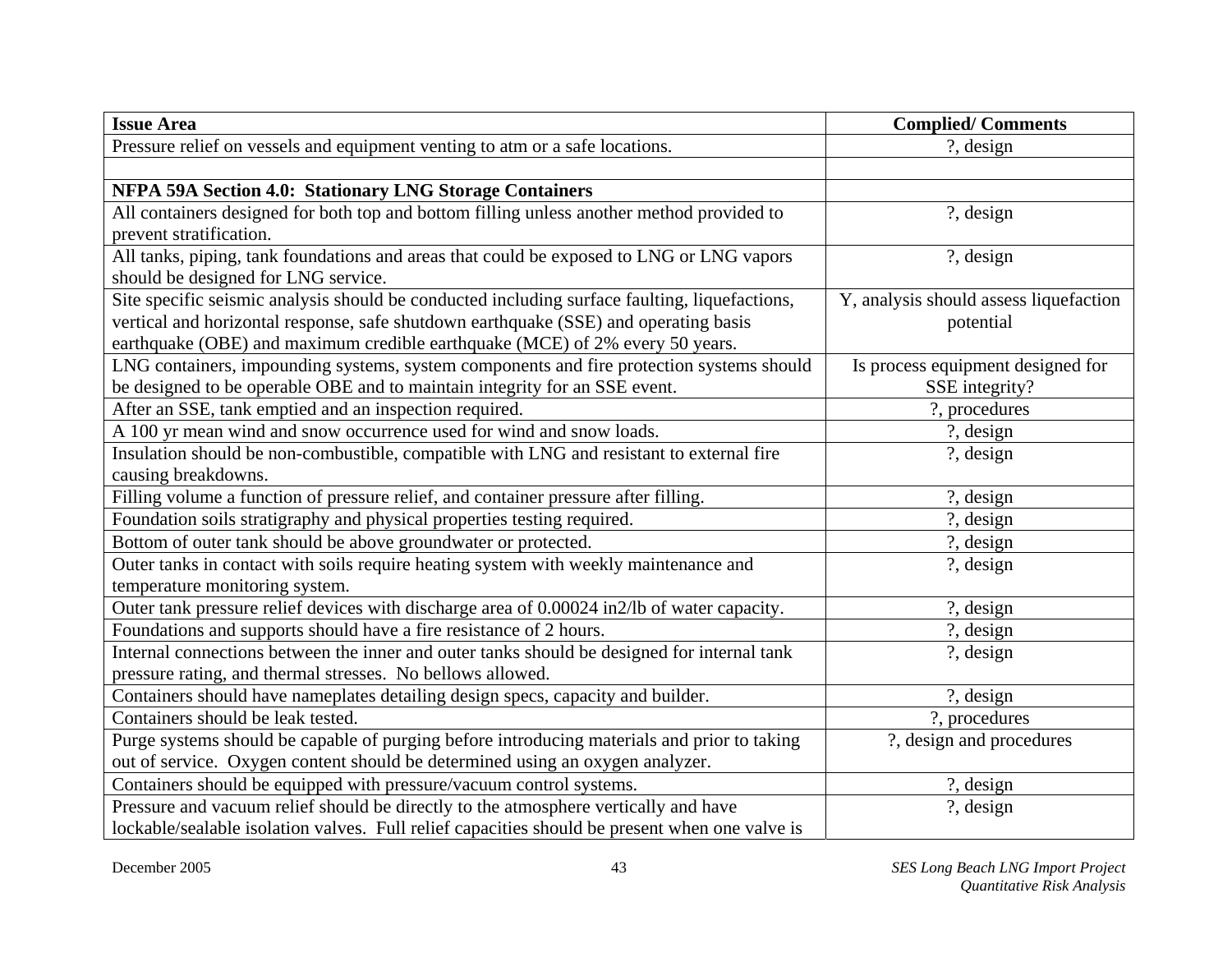| <b>Issue Area</b>                                                                              | <b>Complied/Comments</b>            |
|------------------------------------------------------------------------------------------------|-------------------------------------|
| under service.                                                                                 |                                     |
| Relief capacity based on fire exposure, operation upsets, vapor displacement during filling,   | ?, design                           |
| loss of refrigeration, pump recirculation and barometric pressure changes.                     |                                     |
|                                                                                                |                                     |
| NFPA 59A Section 5.0: Vaporization Facilities                                                  |                                     |
| Each vaporizer should have inlet and discharge block valves.                                   | ?, design                           |
| Automatic prevention of high or low temperature exceedances of discharge design                | ?, design                           |
| temperature.                                                                                   |                                     |
| Isolation of vaporizers accomplished with 2 inlet valves.                                      | ?, design                           |
| Heat source shutoff locally and from at least 50 ft distant.                                   | ?, design                           |
| LNG shutoff valve at least 50 ft from vaporizer or vaporizer building.                         | ?, design                           |
| Vaporizers within 50 ft of storage must have automatic shutoff valves within 10 ft of          | ?, design, also consider shut-in if |
| vaporizer and close on loss of line pressure, high ambient temp or low temp in discharge line. | detection of hydrocarbons           |
| Remote operation from 50 ft at attended facilities is ok.                                      | ?, design                           |
| Each vaporizers should have relief valves sized accordingly and protected from heat sources.   | $?$ , design                        |
| Combustion air supplied from outside buildings.                                                | $?$ , design                        |
|                                                                                                |                                     |
| <b>NFPA 59A Section 6.0: Piping Systems and Components</b>                                     |                                     |
| Piping seismic design based on OBE.                                                            | Y                                   |
| Piping that could be exposed to LNG or fire radiation in an emergency should be made of        | ?, design                           |
| materials that can withstand the emergency, protected by insulation or capable of being        |                                     |
| isolated.                                                                                      |                                     |
| Insulation should maintain properties during an emergency.                                     | ?, design                           |
| Piping > 2in should be welded or flanged.                                                      | $?$ , design                        |
| Shutoff valves on all container, tank and vessel connections inside impounding area.           | ?, design                           |
| Valves that can be operated at both local and remote locations to isolate inventory should be  | ?, design                           |
| installed.                                                                                     |                                     |
| Container connections > 1in should have a valve that closes automatically if exposed to fire,  | ?, design                           |
| remotely controlled valve or a check valve.                                                    |                                     |
| Valves > 8in should have powered operators with means for manual operation.                    | ?, design                           |
| Piping should be identified by color-coding, painting or labeling. Non-corrosive markings      | ?, design                           |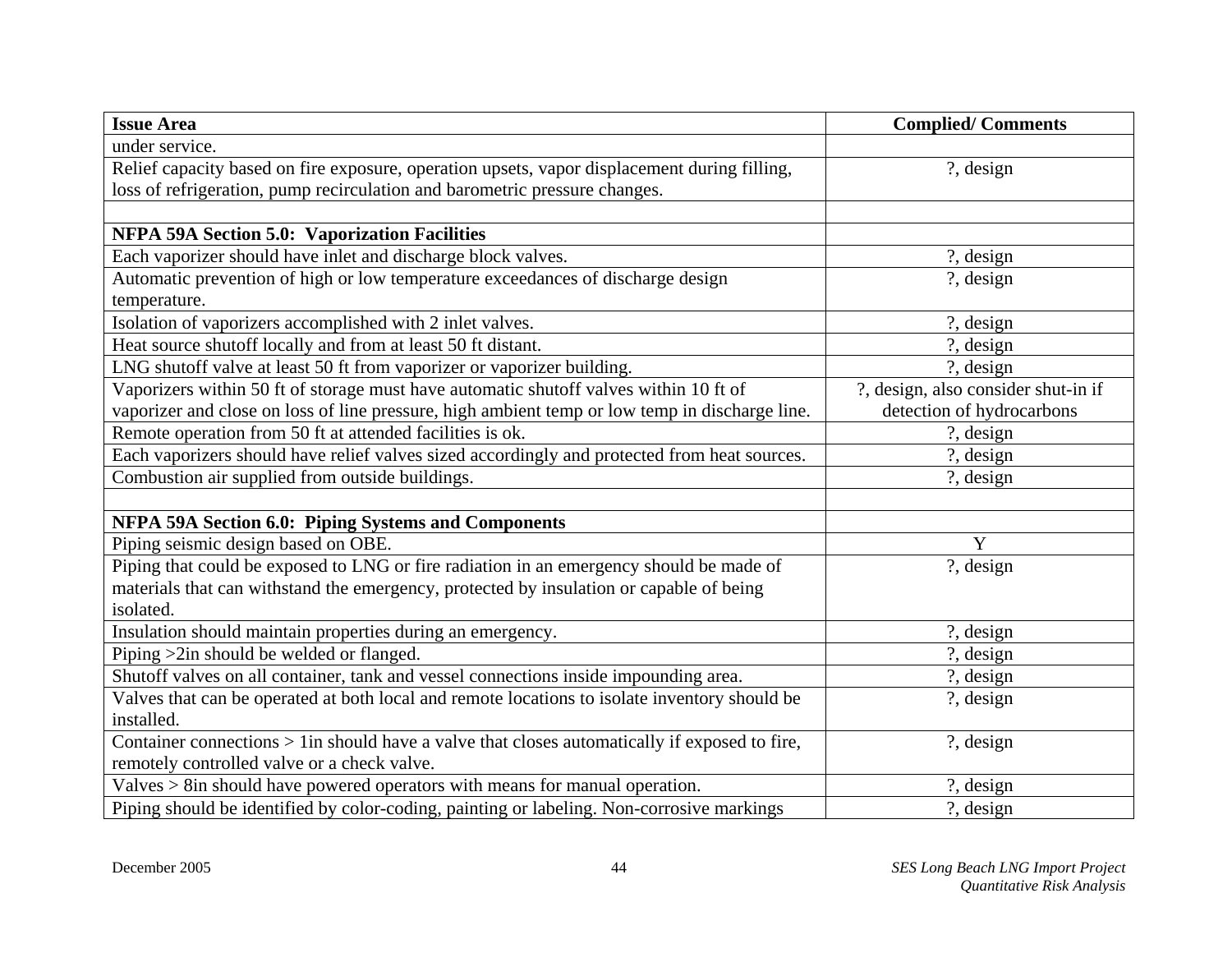| <b>Issue Area</b>                                                                                 | <b>Complied/Comments</b> |
|---------------------------------------------------------------------------------------------------|--------------------------|
| only.                                                                                             |                          |
| Piping should be pressure tested and welds inspected.                                             | ?, procedures            |
| Thermal expansion relief valves should be installed in all sections of pipe that can be isolated. | ?, design                |
| Underground or submerged piping is subject to NACE RP 0169.                                       | ?, design                |
|                                                                                                   |                          |
| <b>NFPA 59A Section 7.0: Instrumentation and Electrical Services</b>                              |                          |
| LNG containers should have 2 independent liquid level gauges, 2 independent high liquid           | ?, design                |
| level alarms and a separate high level cutoff.                                                    |                          |
| Containers should have pressure/vacuum and temperature gauges.                                    | $?$ , design             |
| Vaporizers should have inlet and outlet temperature indication on all streams.                    | ?, design                |
| Power or instrument air failures should cause failsafe situation.                                 | ?, design                |
| Electrical and wiring within classified areas should be NFPA 70.                                  | $?$ , design             |
|                                                                                                   |                          |
| NFPA 59A Section 8.0: Transfer of LNG and Refrigerants                                            |                          |
| Transfer hoses and piping should have isolation valves and check valves.                          | ?, design                |
| Pump and compresses should have local and remote (at least 25 ft) shutdown capability and         | ?, design                |
| signal lights indicating operating status.                                                        |                          |
| Ship cargo should not be handled within 100 ft of transfer connections.                           | Y                        |
| Transfer piping (liquid and vapor) should have isolation valving. All liquid lines, and vapor     | ?, design                |
| $line > 8$ in, should have powered operators in addition to manual operation. Powered operated    |                          |
| valves should be capable of being closed locally and remotely at least 50 ft away and be fire     |                          |
| fail closed.                                                                                      |                          |
| Liquid lines should have a check valve.                                                           | ?, design                |
| Tank vehicle loading lines should have a manual valve located 25 ft from the loading area or a    | $?$ , design             |
| remotely operated valve.                                                                          |                          |
| Liquid unloading lines should have a check valve.                                                 | ?, design                |
| Hoses should be rated at least 5 times working pressure.                                          | ?, design                |
| Marine arms should have alarms to indicate limits of extension.                                   | ?, design                |
| Hoses should be tested annually and visually inspected before each use.                           | ?, procedures            |
| Communications from transfer area to other personnel should be provided and nighttime             | ?, design                |
| loading should have lighting.                                                                     |                          |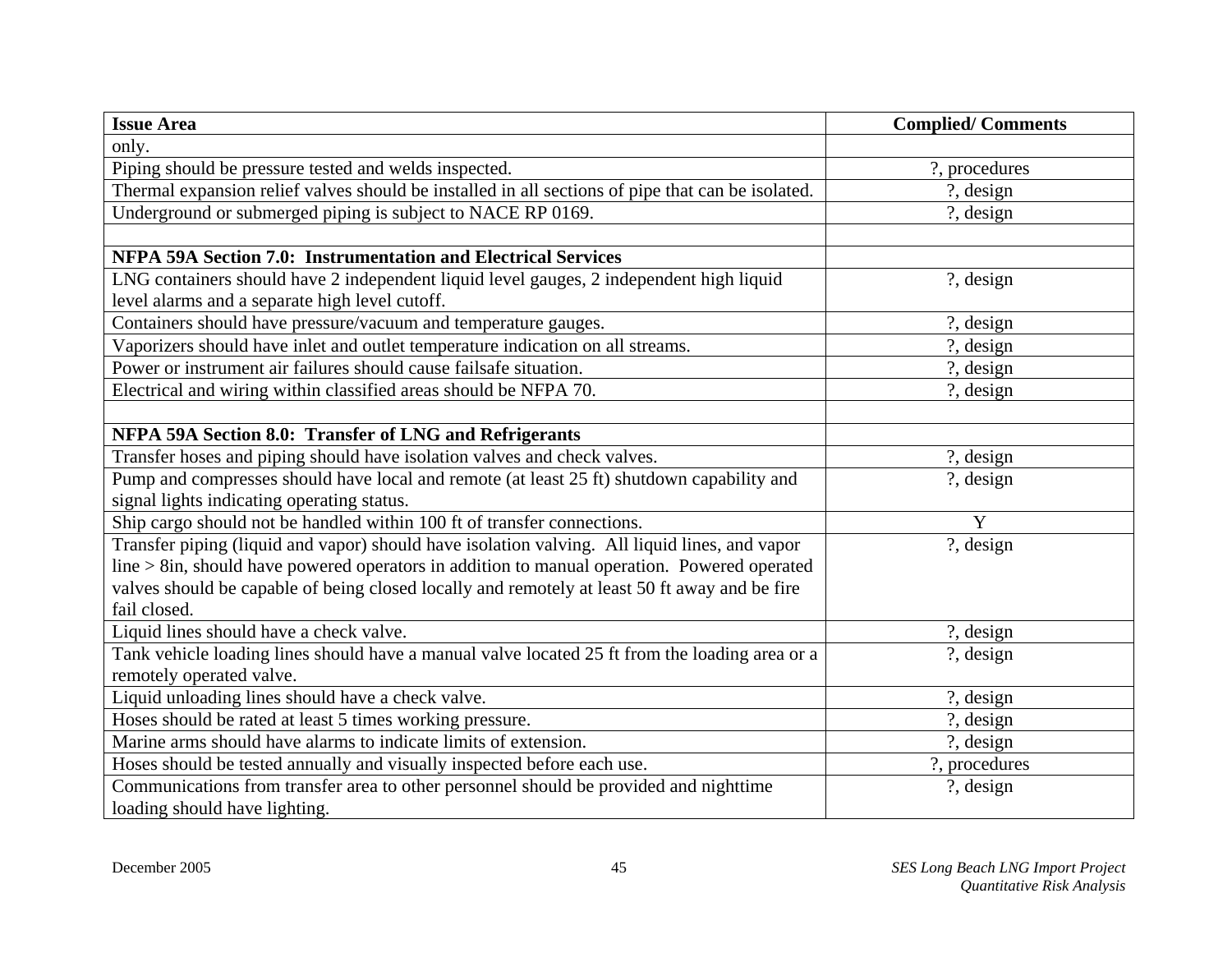| <b>Issue Area</b>                                                                             | <b>Complied/Comments</b>          |
|-----------------------------------------------------------------------------------------------|-----------------------------------|
|                                                                                               |                                   |
| NFPA 59A Section 9.0: Fire Protection, Safety and Security                                    |                                   |
| ESD systems installed capable of isolating/shutting off sources of LNG, flammable liquids,    | ?, design                         |
| refrigerants, flammable gasses.                                                               |                                   |
| ESD systems failsafe design or protected against fire exposure.                               | ?, design                         |
| ESD systems either manual or automatic with manual being activated by controls at least 50 ft | ?, design                         |
| from equipment.                                                                               |                                   |
| All areas monitored for flammable gas (0.25 LFL) with alarms (audible and visible) and fire   | ?, design, specifically area with |
| alarms (audible) at attended location.                                                        | combustion air intake             |
| Minimum 2 hour water supply at max design flowrate and capacity.                              | ?, design                         |
| Maintenance program for all fire protection equipment.                                        | ?, procedures                     |
| Confined space procedures, PPE and monitors available.                                        | ?, design                         |
| Facility should have a controlled access security system with perimeter fencing or other      | $?$ , design                      |
| barriers.                                                                                     |                                   |
| Two exit gates or doors required and lighting to promote security.                            | ?, design                         |
| Manual emergency depressurizing system to vent to a safe location.                            | ?, design                         |
| Detailed procedures for taking a tank out of service.                                         | ?, procedures                     |
|                                                                                               |                                   |
| NFPA 59A Section 11.0: Operating, Maintenance and Personnel Training                          |                                   |
| Operating, maintenance and training procedures required                                       | ?, procedures                     |
| Documented emergency plan with liaison to local authorities.                                  | ?, procedures                     |
| Conduct an analysis of safety related conditions.                                             | ?, a hazards analysis needs to be |
|                                                                                               | conducted on preliminary design   |
| Operating procedures should include: startup/shutdown, purging components, cool-down,         | ?, procedures                     |
| control systems, liquefaction issues, gas pressures, abnormal conditions, safe transfer of    |                                   |
| fluids, site security, emergency procedures, filling volumes, monitoring of operations.       |                                   |
| Emergency procedures should include: notifications, emergency equipment, isolation            | ?, procedures                     |
| procedures, recognizing emergencies.                                                          |                                   |
| Operation monitoring weekly at a minimum with recordkeeping of inspections and tests.         | ?, procedures                     |
| Loading operations: attended, written procedures, no smoking, no ignition sources, labeling,  | ?, procedures                     |
| level monitoring, no traffic within 25-50 ft, purging of containers, no backing up.           |                                   |
| Support systems inspected at least annually, emergency power sources tested monthly.          | ?, procedures                     |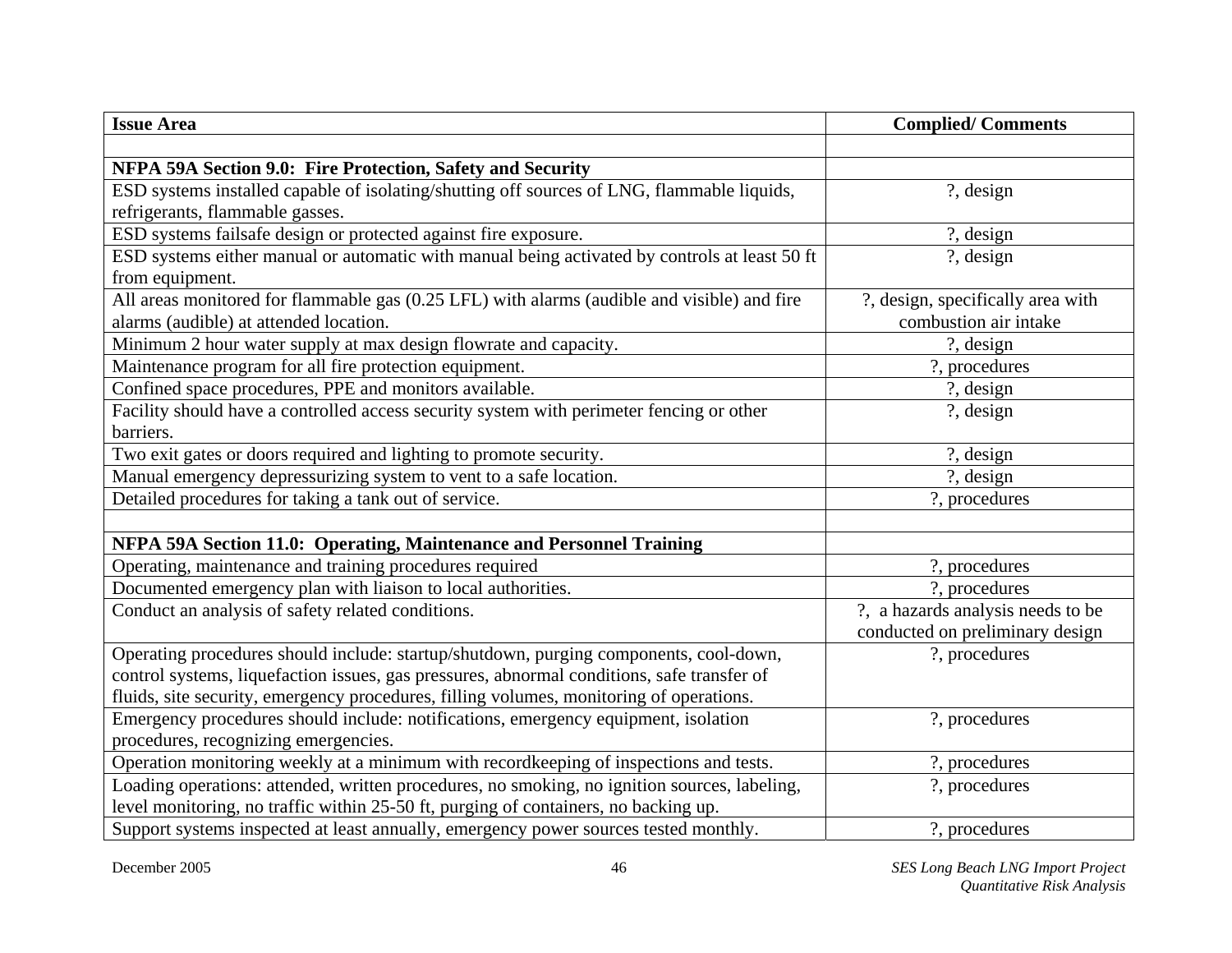| <b>Issue Area</b>                                                                                | <b>Complied/Comments</b> |
|--------------------------------------------------------------------------------------------------|--------------------------|
| Maintenance manual: manner and frequency for each component, testing of fire equipment,          | ?, procedures            |
| testing of control systems (annually), LNG relief valve testing (every 2 years), tank            |                          |
| inspections after every meteorological or seismic disturbance, corrosion control, inspection of  |                          |
| cathotic protection system (annually), external corrosion inspections (every 3 years).           |                          |
| Maintain records of all maintenance activities for at least 5 years                              | ?, procedures            |
| Training plan addressing: emergencies, operations, LNG hazards, transfer procedures, fire        | ?, procedures            |
| prevention, recognizing situations. Training sessions every 2 years.                             |                          |
|                                                                                                  |                          |
| CFR 48 Part 193 titled "Liquefied Natural Gas Facilities: Federal Safety Standards" details      |                          |
| requirements for LNG facility siting, design, construction, operations, maintenance, training    |                          |
| and security. Issues not covered by NFPA 59A are summarized below.                               |                          |
| Spills and leaks of LNG must be reported as follows: Any event that involves a release of gas    | ?, procedures            |
| from a pipeline or of liquefied natural gas or gas from an LNG facility AND (i) a death, or      |                          |
| personal injury necessitating in-patient hospitalization; or (ii) estimated property damage,     |                          |
| including cost of gas lost, of the operator or others, or both, of \$50,000 or more. Any event   |                          |
| that results in an emergency shutdown of an LNG facility must also be reported. (CFR 49,         |                          |
| part 191).                                                                                       |                          |
| Plans and procedures should be maintained at the facility. Updates to plans and procedures       | ?, procedures            |
| should take place when a component is changed significantly or a new component is installed      |                          |
| and every 2 years.                                                                               |                          |
| Exclusion distances based on NFPA 59A. Tanks should be at least 1 mile from airport              | Y                        |
| runway ends or 0.25 mile from nearest point on a runway.                                         |                          |
| Dike areas must be 110% tank volume.                                                             | Y                        |
| LNG plants must have a control center with: protection from LNG facilities, remotely             | ?, design                |
| actuated valves operable from control center, continuous attendance, communication of            |                          |
| hazards to all plant personnel.                                                                  |                          |
| All plant control systems, communication, emergency lighting and firefighting systems must       | ?, design                |
| have 2 sources of power.                                                                         |                          |
| Investigation of accidents that cause explosion, fire or LNG leak or spill resulting in death or | ?, procedures            |
| hospitalization or property damage above \$10k.                                                  |                          |
| Communications system allowing for communication between all plant personnel in their            | ?, procedures            |
| stations. Plants above 70,000 gal, must have a separate emergency communications system.         |                          |